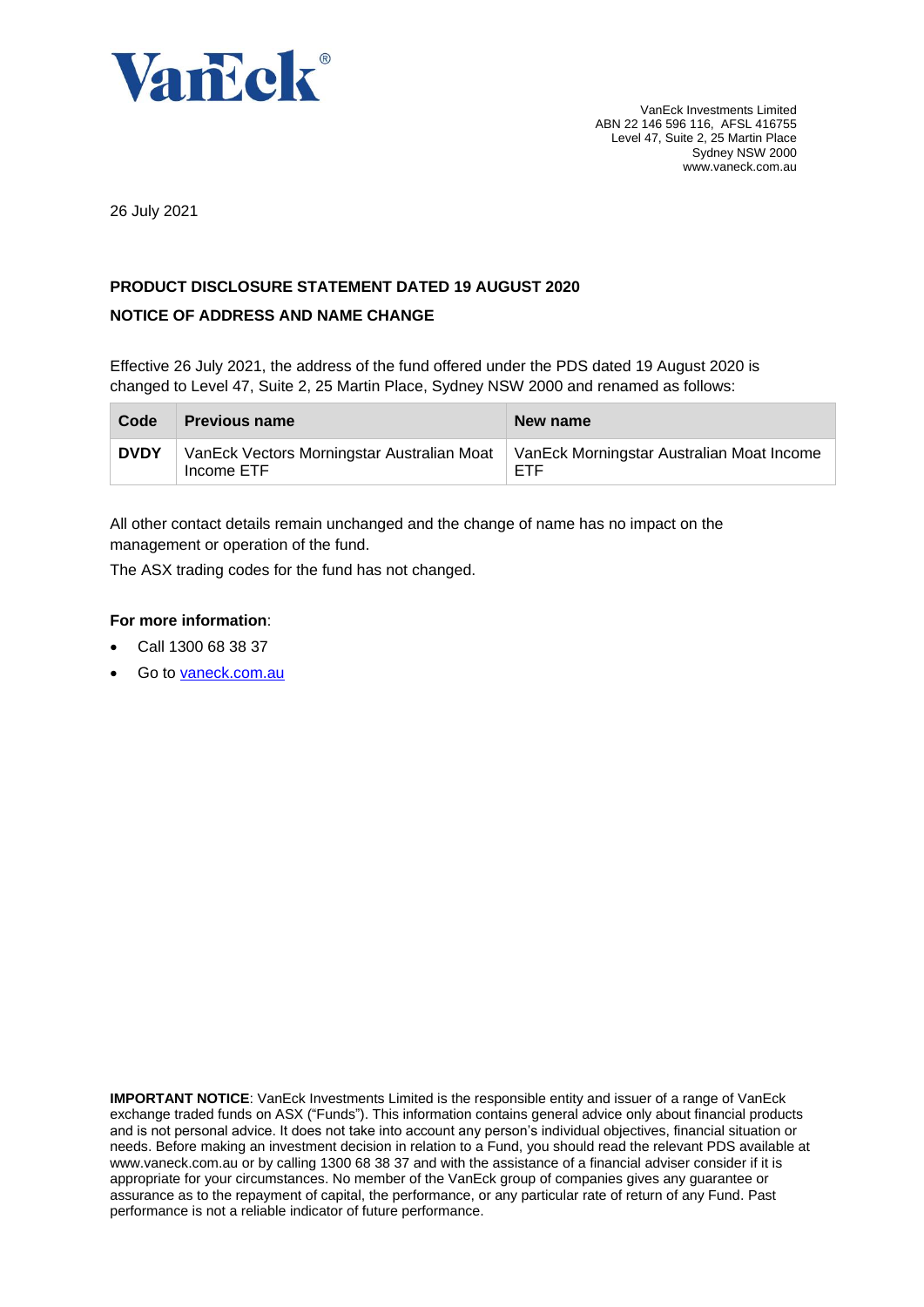

# Product Disclosure Statement

| <b>ASX</b><br>code | Fund name                                             | <b>ARSN</b> | <b>INAV</b><br>code ' |
|--------------------|-------------------------------------------------------|-------------|-----------------------|
| <b>DVDY</b>        | VanEck Vectors Morningstar Australian Moat Income ETF | 642 722 594 | YDVD                  |

Issued by VanEck Investments Limited ABN 22 146 596 116 AFSL No 416755

Issue date: 19 August 2020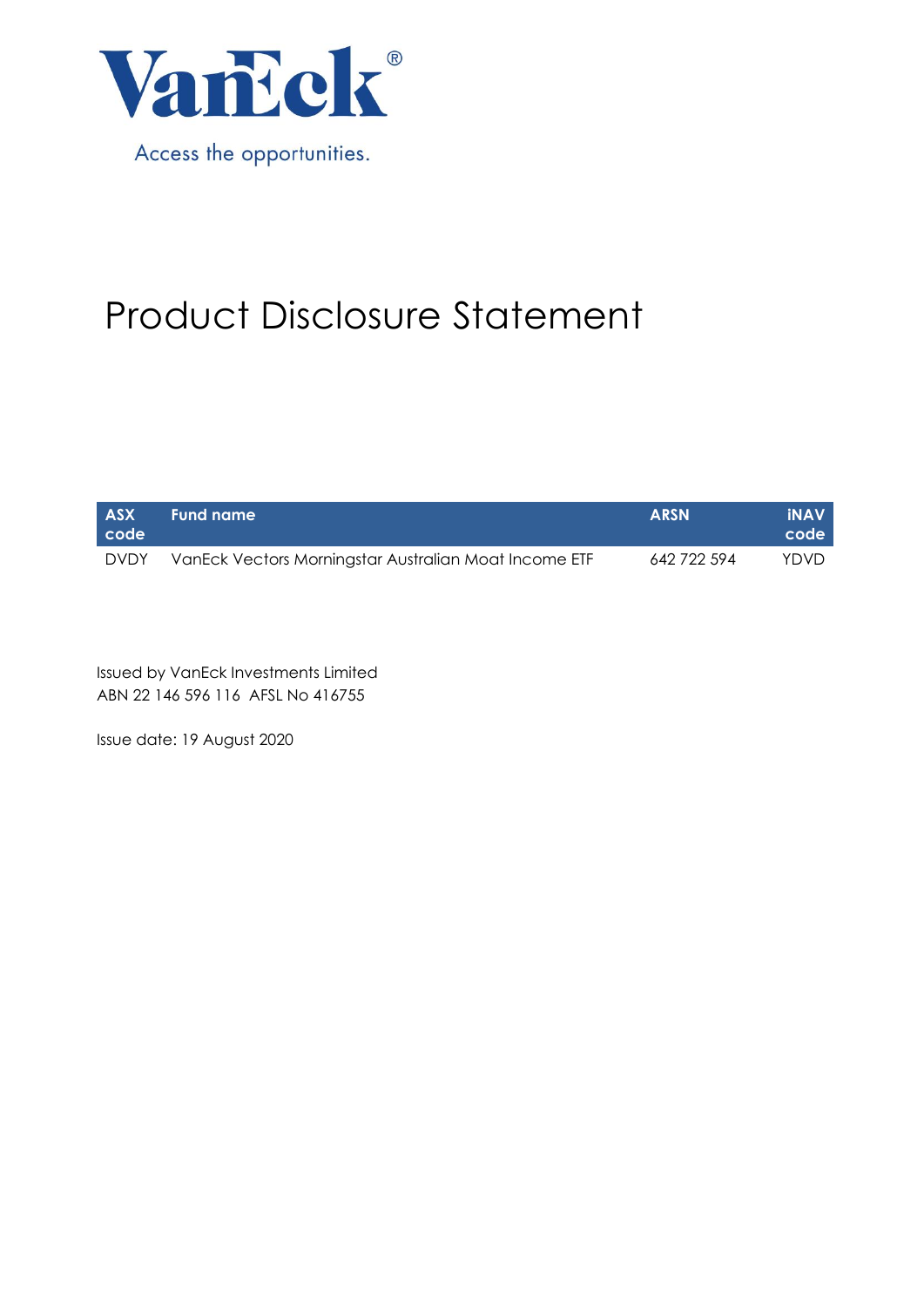## Corporate directory

#### **Responsible Entity**

VanEck Investments Limited Aurora Place Level 4, 88 Phillip Street Sydney, NSW, 2000 Telephone: 1300 68 38 37 Website: [www.vaneck.com.au](http://www.vaneck.com.au/)

## **Registrar**

Link Market Services Limited Locked Bag A14 Sydney South, NSW, 1235 Telephone: 1300 68 38 37 Website: [www.linkmarketservices.com.au](http://www.linkmarketservices.com.au/) Email: [vaneck@linkmarketservices.com.au](mailto:vaneck@linkmarketservices.com.au)

#### **VanEck Capital Markets**

8:30am to 5:30pm Sydney time Monday to Friday Telephone: +61 2 8038 3317 Facsimile: +61 2 8038 3349 E-mail: [capital.markets@vaneck.com.au](mailto:capital.markets@vaneck.com.au)  Website: [www.vaneck.com.au](http://www.vaneck.com.au/)

## **Auditor**

Ernst & Young Level 34, EY Centre 200 George Street Sydney, NSW, 2000 Telephone: (02) 9248 5555

VanEck®, VanEck Vectors® and Van Eck® are trademarks of Van Eck Associates Corporation. © 2020 VanEck Australia Pty Ltd.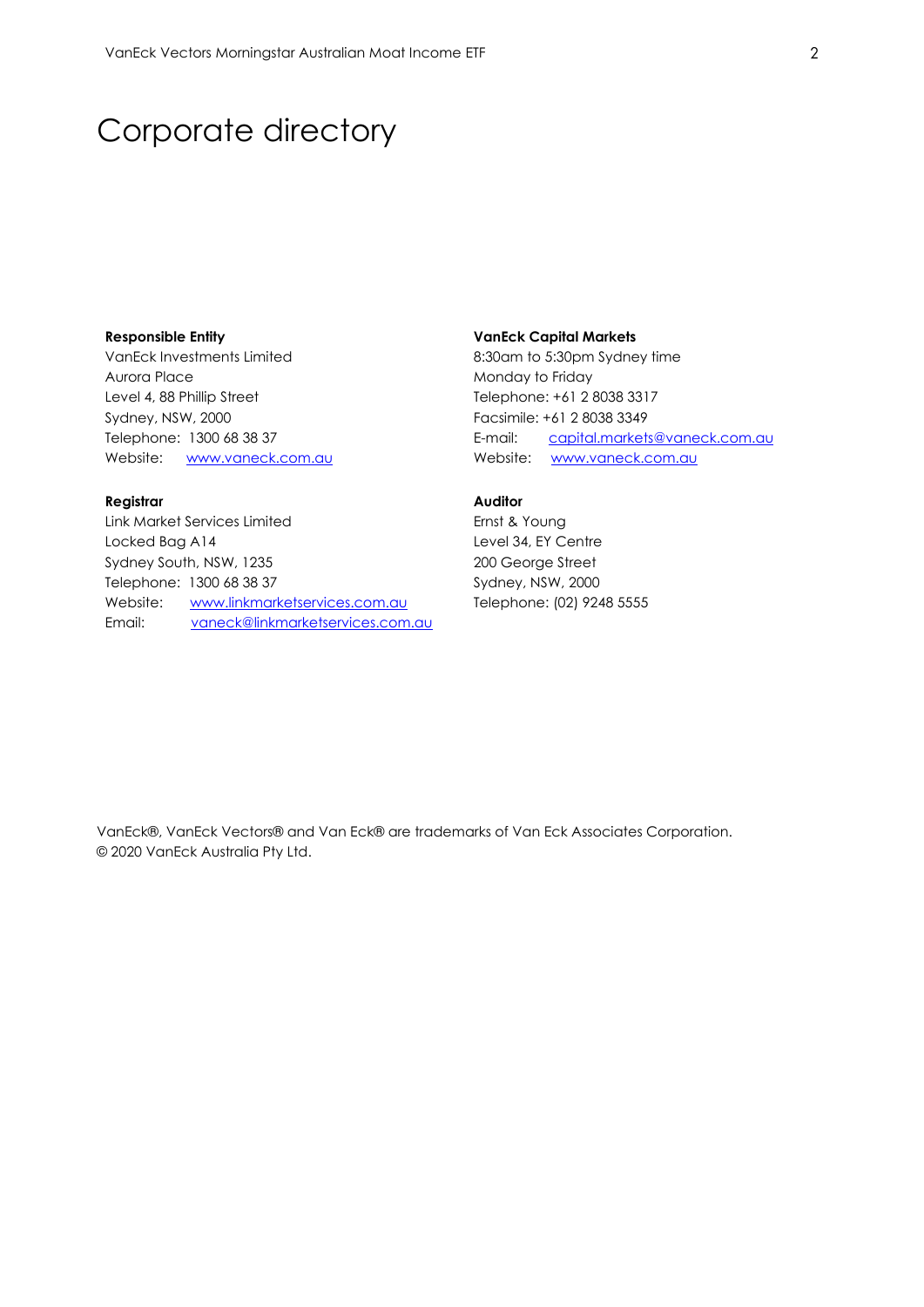# Contents

| $\mathbf{1}$      |  |
|-------------------|--|
| $\overline{2}$    |  |
| 3                 |  |
| 4                 |  |
| 5                 |  |
| 6                 |  |
| 7                 |  |
| 8                 |  |
| 9                 |  |
| 10 <sup>1</sup>   |  |
| 11                |  |
| $12 \overline{ }$ |  |
| 13                |  |
| 14                |  |
|                   |  |
|                   |  |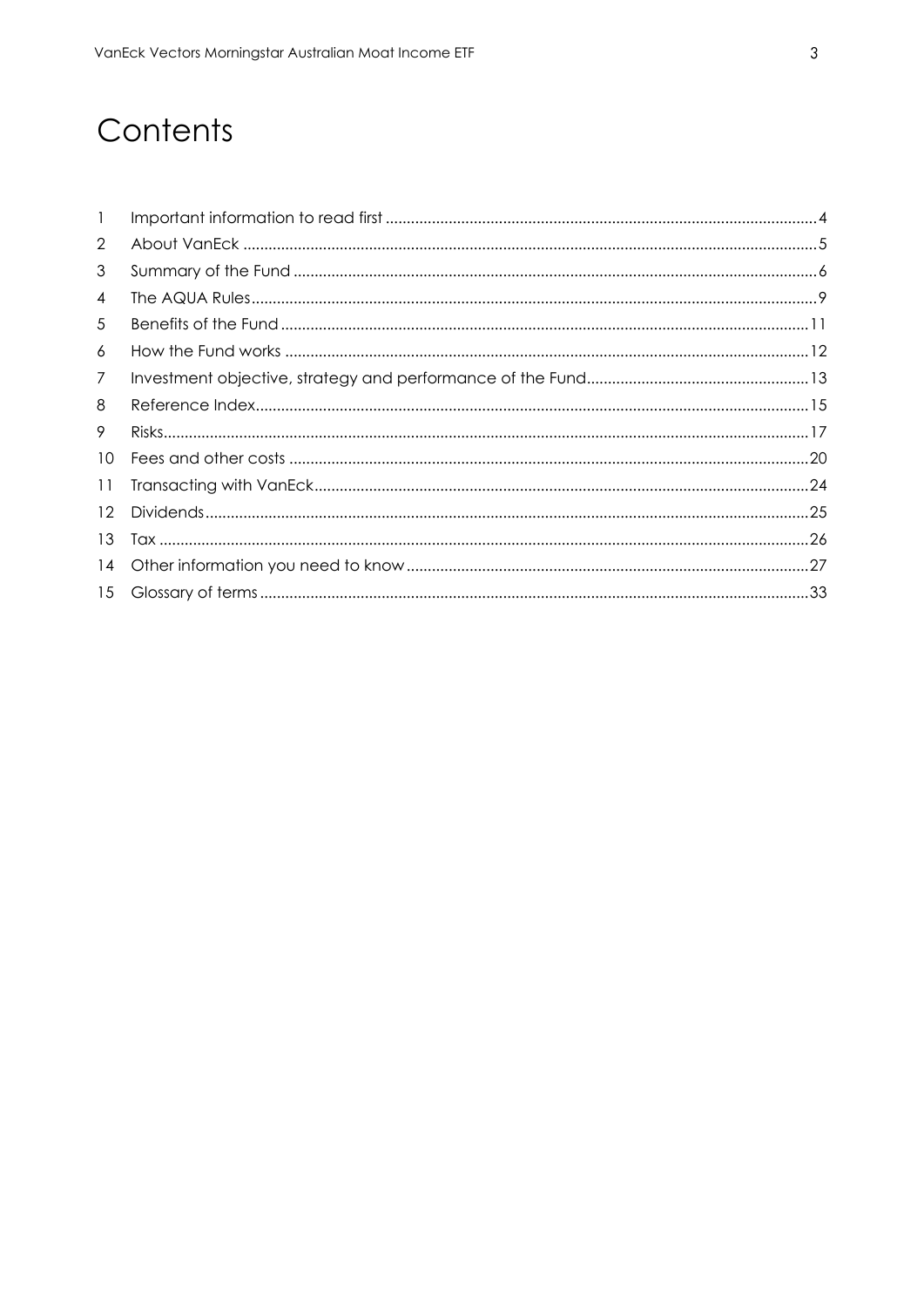# <span id="page-4-0"></span>1 Important information to read first

#### **1.1 This product disclosure statement**

This product disclosure statement ('**PDS**') is issued by VanEck Investments Limited ABN 22 146 596 116 AFSL No 416755 as responsible entity of VanEck Vectors Morningstar Australian Moat Income ETF ('**the Fund**').

The Fund is a registered managed investment scheme having Australian Registered Scheme Number (ARSN) 642 722 594. A class of units in the Fund ('**ETF Units**') is expected to be admitted to quotation and trading as an Exchange Traded Fund ('**ETF**') on the Australian Securities Exchange ('**ASX**'). ETF Units may also be traded on the licensed financial market operated by Chi-X Australia Pty Ltd ('**Chi-X**'). For ease, all references in this PDS are only to '**ASX**'.

References in this PDS to '**VanEck**', '**us**', '**we**', '**our**' or '**Responsible Entity**' are a reference to VanEck Investments Limited in its capacity as responsible entity of the Fund. Capitalised terms (Like This) in this PDS are defined in the '*Glossary of terms*'.

A copy of this PDS has been lodged with the Australian Securities and Investments Commission ('**ASIC**') and ASX, and will be lodged with the Registrar of Financial Service Providers, New Zealand ('**RFSPNZ**'). Neither ASIC, RFSPNZ nor ASX take any responsibility for the contents of this PDS. We have applied to ASX for ETF Units in the Fund to be admitted to trading status on ASX under the AQUA Rules as an ETF. As at the date of this PDS, ETF Units are yet to be quoted. No applications for ETF Units will be accepted until the exposure period has expired and ETF Units are quoted on ASX. The exposure period expires seven days after the date of this PDS, subject to possible extension by ASIC for a further seven days. The date of this PDS is the date it was lodged with ASIC.

#### **1.2 Authorised Participants**

The offer of ETF Units in this PDS is only for Authorised Participants ( or '**APs**'). Only APs may acquire ETF Units directly from VanEck by submitng an application for a creation (see section 11).

#### **1.3 ASX Investors**

All investors may trade ETF Units on ASX ('**ASX Investors**'), in the same way they trade shares in a listed company, through their online broker, stockbroker or financial adviser ('**Broker**') and are not required to submit an application under this PDS. ASX Investors may use this PDS for information purposes only and are bound by its terms.

#### **1.4 The offer in this PDS**

The offer of ETF Units referred to in this PDS is for a class of ETF Units in the Fund that are quoted on ASX. As at the date of this PDS, the Fund only has

a single class of ETF Units. Under the Constitution, VanEck is permitted to establish different classes of ETF Units.

#### **1.5 Up to date information**

All information in this PDS is current as at the date of this PDS. Unless otherwise stated, VanEck sources its data from public or licensed market data. Information and terms in this PDS are subject to change from time to time. We may provide notices of any updates or changes to information that are not materially adverse to investors by publishing a notice at [www.vaneck.com.au](http://www.vaneck.com.au/) on the Fund's page. If we issue a supplementary or replacement PDS, in addition to updating the documents on our website we will make an announcement on ASX. A paper copy of this PDS and any updated information will be provided free of charge on request by contacting us at 1300 68 38 37.

#### **1.6 General advice warning**

This PDS contains general information only about Australian financial products and is not personal financial advice. It does not constiute an offer in any other jurisdiction. It is not a recommendation by us or any other person to invest in the Fund. The information does not take into account the individual investment objectives, financial situation or needs of any person. Before making an investment decision, you should consider (in consultation with a licensed financial adviser) whether the decision is appropriate for your investment strategy, individual risk tolerance, financial situation, needs and objectives. You can check if an adviser is licensed by contacting ASIC on 1300 300 630 or a[t www.asic.gov.au.](http://www.asic.gov.au/)

An investment in the Fund is subject to various risks (see section 9), including possible delays in repayment and loss of income and capital invested. None of VanEck Investments Limited, VanEck Australia Pty Ltd, Van Eck Associates Corporation or their related entities, directors or officers, give any guarantee or assurance as to the performance of the Fund, the payment of income or the repayment of capital invested.

#### **1.7 Foreign Investors**

Foreign professional and institutional investors may act as Authorised Participants subject to relevant laws and regulations which may include restrictions on redemptions. Other Foreign Investors may trade ETF Units on ASX via their Broker.

ETF Units are not intended to be sold to United States ('**US**') Persons as defined under Regulation S of the US federal securities laws.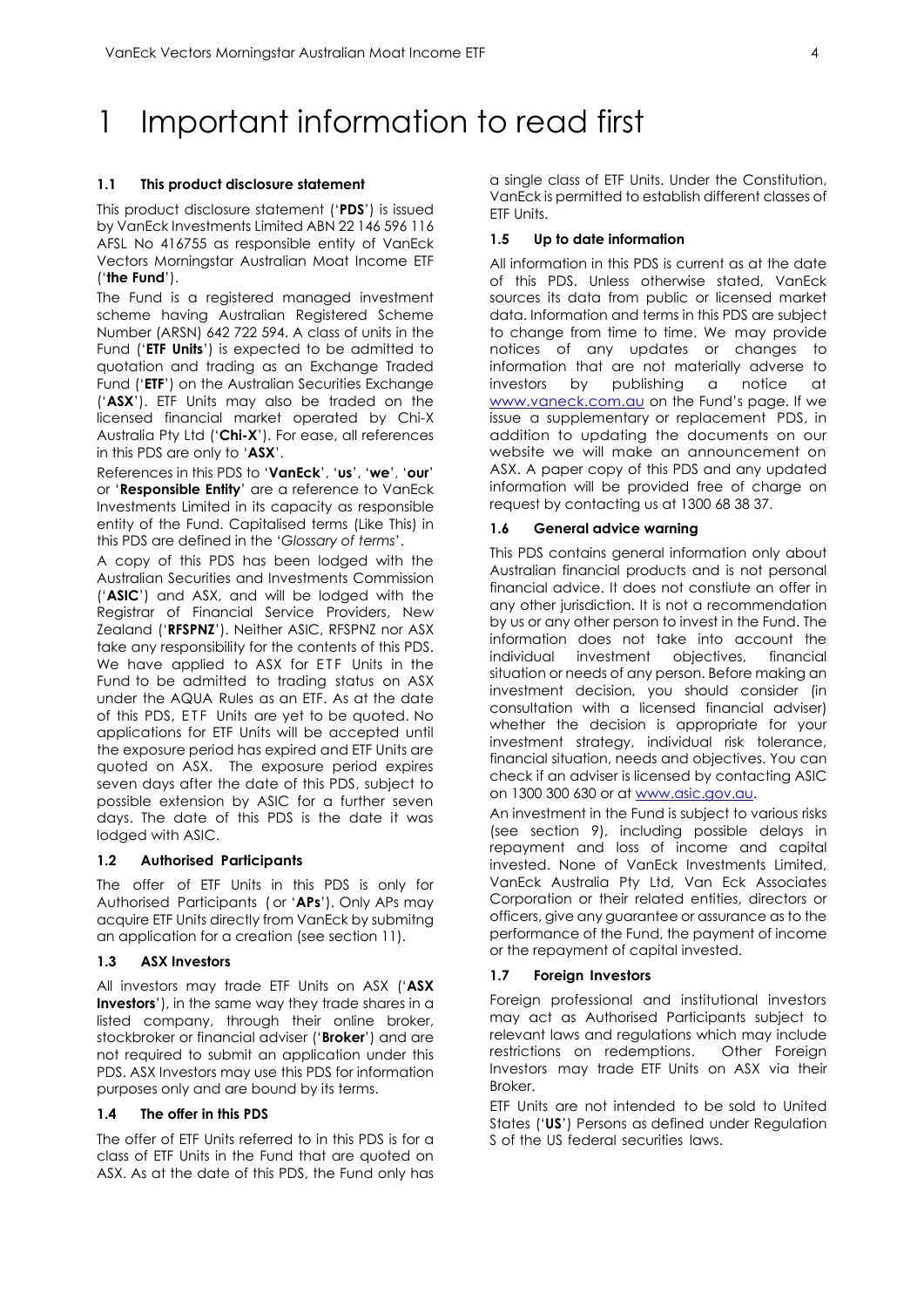#### <span id="page-5-0"></span>**2.1 VanEck Investments Limited**

VanEck Investments Limited is the Responsible Entity and AQUA product issuer of the Fund and the issuer of this PDS and the ETF Units. As such VanEck is ultimately responsible for the management, operation and administration of the Fund.

For more information about VanEck's powers and duties as Responsible Entity see section 14.1.

VanEck Investments Limited is a wholly owned Australian subsidiary of New York based asset manager Van Eck Associates Corporation.

#### **2.2 VanEck Vectors ETFs**

VanEck's exchange traded products ('**ETPs**') have been offered in the US since 2006 and span many asset classes including equities and fixed income in both developed and emerging markets.

As at 31 July 2020 VanEck's family of ETPs totalled over \$78 billion in assets under management, making it one of the largest ETP families worldwide.

#### **2.3 Founded in 1955**

Van Eck Associates Corporation is a privately held global asset management firm founded in New York in 1955. The firm was among the first US money managers helping investors achieve greater diversification through global investing.

Today we are recognised for being a pioneer in global markets and for drawing on our experience to offer innovative solutions.

Our mission is to offer investors intelligently designed investment strategies that take advantage of targeted market opportunities.

With affiliated offices in key financial centres and regions including New York, Sydney, Shanghai, Frankfurt, Amsterdam, Dublin, Madrid and Zurich, VanEck offers investors broad investment reach with deep experience.

As at 31 July 2020, the firm managed over \$87 billion in investor assets including its VanEck Vectors ETP business.

For more information on VanEck, visit [www.vaneck.com.au.](http://www.vaneck.com.au/)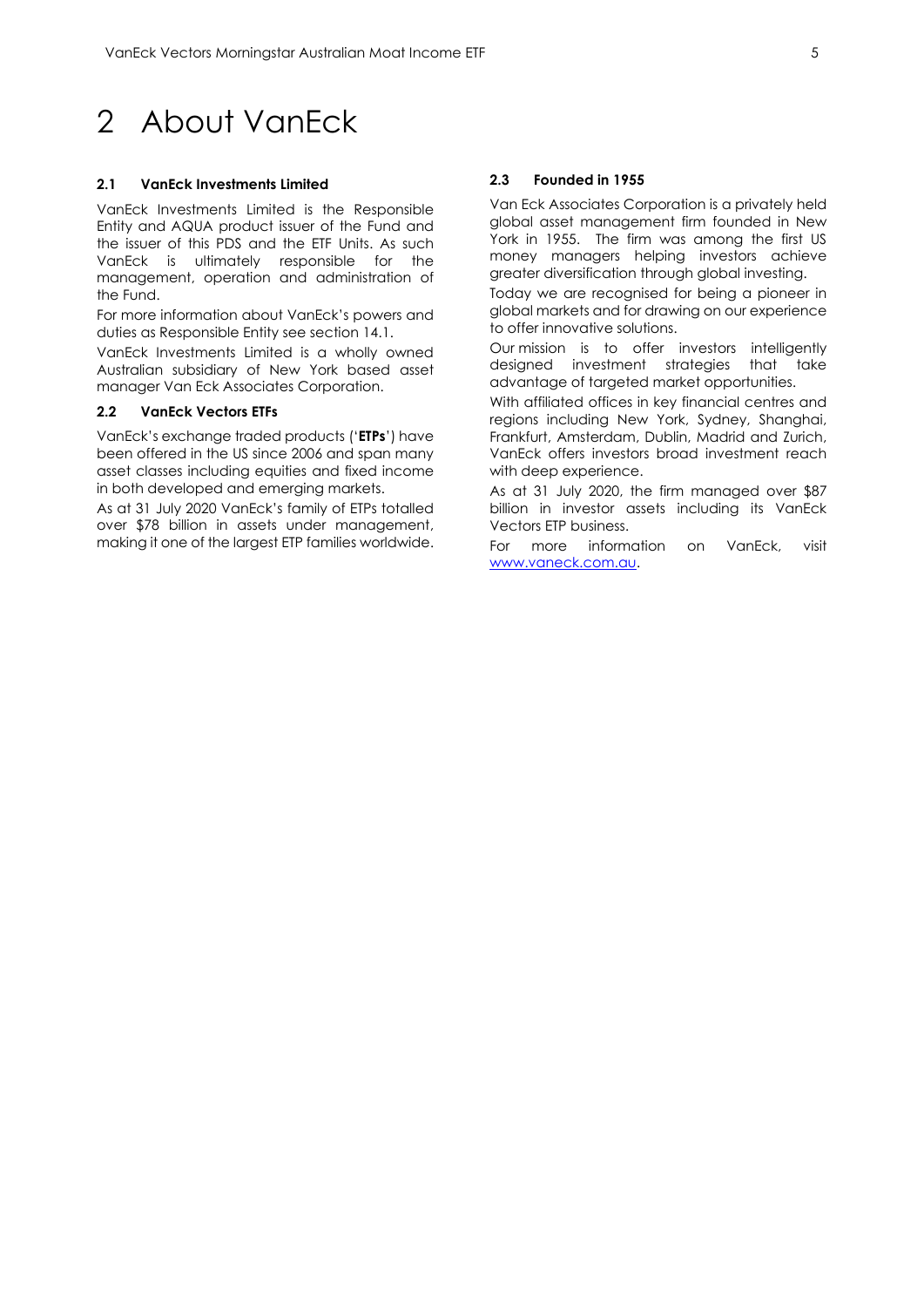# <span id="page-6-0"></span>3 Summary of the Fund

| <b>Subject</b>                                          | <b>Summary</b>                                                                                                                                                                                                                                                                                                                                                                                                                                                                                                                                                                                                                                                                                                                                                                                                                                                                                                                                                                                                               | For more<br>information |
|---------------------------------------------------------|------------------------------------------------------------------------------------------------------------------------------------------------------------------------------------------------------------------------------------------------------------------------------------------------------------------------------------------------------------------------------------------------------------------------------------------------------------------------------------------------------------------------------------------------------------------------------------------------------------------------------------------------------------------------------------------------------------------------------------------------------------------------------------------------------------------------------------------------------------------------------------------------------------------------------------------------------------------------------------------------------------------------------|-------------------------|
| Responsible Entity                                      | VanEck Investments Limited ABN 22 146 596 116 AFSL No 416755                                                                                                                                                                                                                                                                                                                                                                                                                                                                                                                                                                                                                                                                                                                                                                                                                                                                                                                                                                 | Sections 2,<br>14       |
| Type of<br>investment:<br>Exchange Traded<br>Fund (ETF) | An ETF is an open-ended fund that aims to track the performance,<br>before fees and other costs, of a financial market index by investing in<br>a portfolio of securities that constitute the index.<br>Units in an ETF are traded on ASX. As such, an ETF gives investors easy<br>access and cost effective exposure to the portfolio of securities held by<br>the ETF via a single trade on ASX.                                                                                                                                                                                                                                                                                                                                                                                                                                                                                                                                                                                                                           | Sections 5,<br>6. 7     |
| Investment<br>purpose                                   | The Fund gives investors access to a diversified portfolio of dividend<br>paying quality ASX-listed companies selected by Morningstar®.                                                                                                                                                                                                                                                                                                                                                                                                                                                                                                                                                                                                                                                                                                                                                                                                                                                                                      | Sections 7,<br>8        |
| Investment<br>objective                                 | The Fund aims to provide investment returns before fees and other costs<br>which track the performance of the Reference Index.                                                                                                                                                                                                                                                                                                                                                                                                                                                                                                                                                                                                                                                                                                                                                                                                                                                                                               |                         |
| Reference Index                                         | Morningstar® Australia Dividend Yield Focus Index™                                                                                                                                                                                                                                                                                                                                                                                                                                                                                                                                                                                                                                                                                                                                                                                                                                                                                                                                                                           |                         |
| Investment<br>strategy                                  | The Fund employs a passive management strategy of investing directly<br>in the securities that comprise the Reference Index.                                                                                                                                                                                                                                                                                                                                                                                                                                                                                                                                                                                                                                                                                                                                                                                                                                                                                                 |                         |
| <b>Benefits</b>                                         | The Fund provides investors with:<br>cost effective and easy access to a portfolio of Australian equities<br>$\circ$<br>via a single trade on ASX;<br>transparency of holdings, pricing and performance; and<br>$\circ$<br>flexibility of intraday ASX trading capability.<br>$\circ$<br>Compared to unlisted actively managed funds, investors benefit from:<br>trading via live prices on ASX;<br>$\circ$<br>potentially lower costs; liquidity;<br>$\circ$<br>transparency and intraday trading; and<br>$\circ$<br>less paperwork<br>$\circ$                                                                                                                                                                                                                                                                                                                                                                                                                                                                              | Section 5               |
| <b>Risks</b>                                            | An investment in the Fund is subject to various risks which may have the<br>effect of reducing the value of the Fund, resulting in a loss of your<br>capital invested and a lack of income from the Fund. This is a summary<br>of key risks only. You should carefully read section 9 for more details:<br>Dividend risk: the risk that companies in the Fund that have paid<br>$\circ$<br>dividends in the previous year do not pay a dividend in the current<br>period.<br>Market risk: an investment in the Fund involves risks associated with<br>$\circ$<br>investing in the stock market, including general economic<br>conditions and sudden and unpredictable drops in value; and<br>Index tracking error risk: the risk that the performance of the Fund<br>$\circ$<br>differs from the performance of the Reference Index (including due<br>to fees and costs);<br>You should carefully consider the risks described in detail in section 9 in<br>consultation with a financial adviser before deciding to invest. | Section 9               |
| <b>Investing in the Fund</b>                            |                                                                                                                                                                                                                                                                                                                                                                                                                                                                                                                                                                                                                                                                                                                                                                                                                                                                                                                                                                                                                              |                         |
| <b>All investors</b>                                    |                                                                                                                                                                                                                                                                                                                                                                                                                                                                                                                                                                                                                                                                                                                                                                                                                                                                                                                                                                                                                              |                         |
| Unit Price or 'NAV'                                     | The Unit Price or NAV of the Fund is calculated as the Fund Net Asset<br>Value divided by the number of ETF Units on issue. It is calculated<br>daily based on ASX closing prices of the securities in the Fund's<br>portfolio<br>for that<br>day and will be<br>made<br>available<br>at<br>www.vaneck.com.au prior to the open of the next Trading Day                                                                                                                                                                                                                                                                                                                                                                                                                                                                                                                                                                                                                                                                      | Section 7               |
|                                                         | <b>Authorised Participants - transacting under this PDS</b>                                                                                                                                                                                                                                                                                                                                                                                                                                                                                                                                                                                                                                                                                                                                                                                                                                                                                                                                                                  |                         |
| Transacting with<br>VanEck by APs                       | Authorised Participants must enter into an agreemet with VanEck and<br>submit written applications for creations or redemptions of ETF Units.                                                                                                                                                                                                                                                                                                                                                                                                                                                                                                                                                                                                                                                                                                                                                                                                                                                                                | Section 11              |
| Price paid by APs                                       | Authorised Participants transact with VanEck for creations<br>or<br>redemptions of ETF Units at the Fund's NAV calculated following the<br>close of trading for that day, plus or minus fees and other costs.                                                                                                                                                                                                                                                                                                                                                                                                                                                                                                                                                                                                                                                                                                                                                                                                                |                         |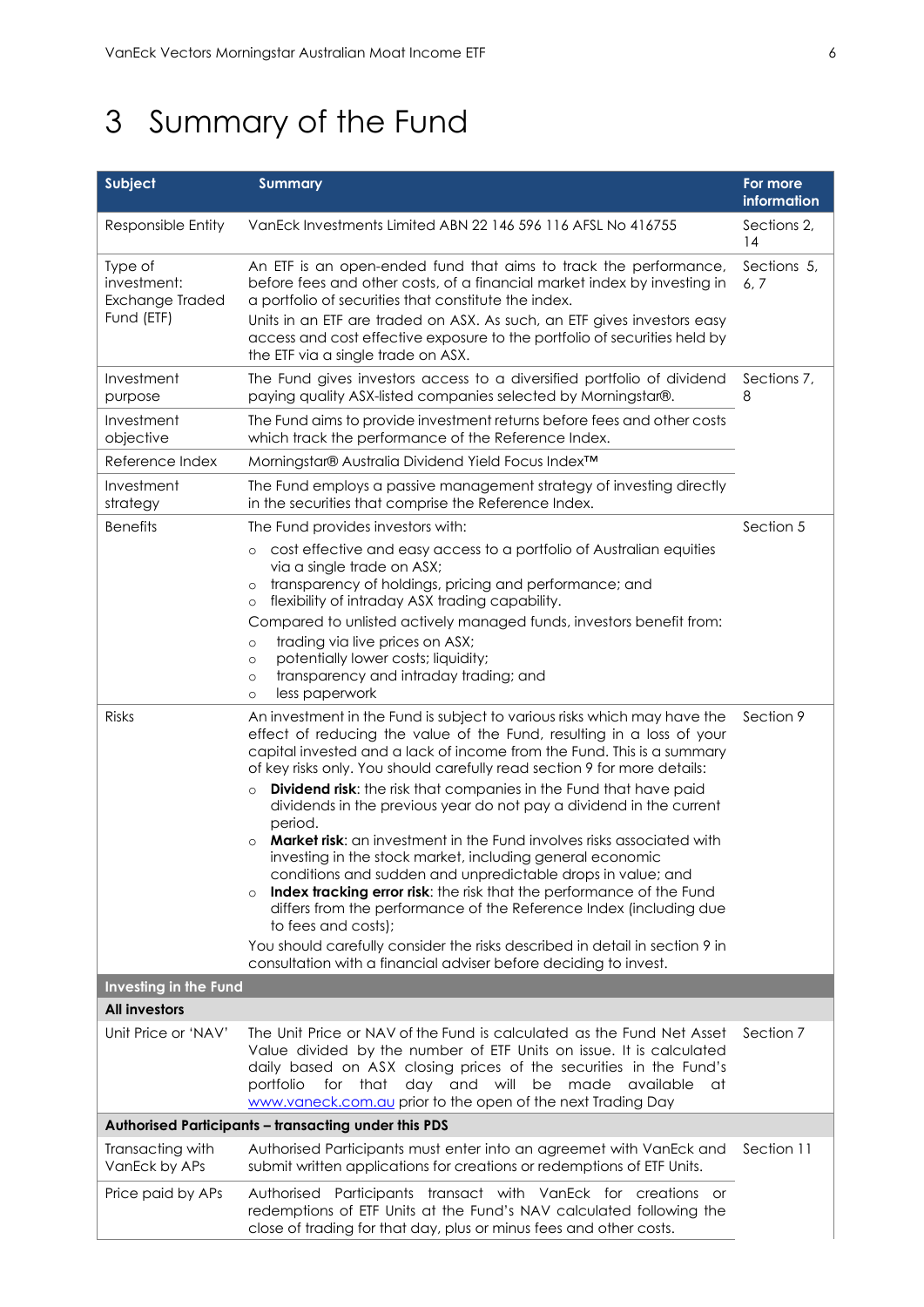| Subject                                             | <b>Summary</b>                                                                                                                                                                                                                                                                                                                                                      |                                                                                                                                                                                                                                                                                                      | For more<br>information |
|-----------------------------------------------------|---------------------------------------------------------------------------------------------------------------------------------------------------------------------------------------------------------------------------------------------------------------------------------------------------------------------------------------------------------------------|------------------------------------------------------------------------------------------------------------------------------------------------------------------------------------------------------------------------------------------------------------------------------------------------------|-------------------------|
| Cutoff time for<br>APs                              |                                                                                                                                                                                                                                                                                                                                                                     | 4pm on each ASX Trading Day unless we agree otherwise.                                                                                                                                                                                                                                               |                         |
| Creations                                           | unless we agree otherwise.                                                                                                                                                                                                                                                                                                                                          | ETF Units can only be created in multiples of Creation Units for the Fund,                                                                                                                                                                                                                           |                         |
|                                                     | Payment for a creation must generally be made by the Authorised<br>Participant in the form of a specified parcel of securities ('Standard<br>Basket') plus or minus a residual cash amount ('Standard Basket<br>Transaction'). If we agree, payment may also be made by: (i) cash,<br>or (ii) a combination of securities and cash ('Non-Standard<br>Transaction'). |                                                                                                                                                                                                                                                                                                      |                         |
| Redemptions                                         | ETF Units can only be redeemed in multiples of Redemption Units, unless<br>we agree otherwise.                                                                                                                                                                                                                                                                      |                                                                                                                                                                                                                                                                                                      |                         |
|                                                     |                                                                                                                                                                                                                                                                                                                                                                     | Payment of redemption proceeds will primarily be in the form of a<br>Standard Basket Transaction. If we agree, the redemption proceeds<br>may also be paid by a Non-Standard Transaction.                                                                                                            |                         |
| APs minimum<br>transaction size                     |                                                                                                                                                                                                                                                                                                                                                                     | Unless we agree otherwise in advance, the minimum number of ETF<br>Units for a creation (one 'Creation Unit') and a redemption (one<br>'Redemption Unit') are as follows:                                                                                                                            |                         |
|                                                     | Fund                                                                                                                                                                                                                                                                                                                                                                | No. of ETF Units per Creation Unit or Redemption Unit                                                                                                                                                                                                                                                |                         |
|                                                     | <b>DVDY</b>                                                                                                                                                                                                                                                                                                                                                         | 100,000                                                                                                                                                                                                                                                                                              |                         |
| Investing in the Fund via ASX - ASX Investors       |                                                                                                                                                                                                                                                                                                                                                                     |                                                                                                                                                                                                                                                                                                      |                         |
| <b>Buying/selling ETF</b><br>Units on ASX           |                                                                                                                                                                                                                                                                                                                                                                     | ASX Investors may buy and sell ETF Units in the Fund on ASX through their<br>Broker just like trading shares in listed companies. A Market Maker is<br>engaged to facilitate liquidity for trading in ETF Units on ASX. There is no<br>minimum trade size on ASX. You should check with your Broker. | Sections<br>4,<br>5, 14 |
| ASX prices                                          | ASX Investors trade ETF Units at trading prices quoted on ASX throughout<br>each ASX Trading Day. The presence of a Market Maker means trading<br>prices should remain close to the NAV, adjusted for changes in value of<br>the underlying assets during the ASX Trading Day.                                                                                      |                                                                                                                                                                                                                                                                                                      |                         |
| Cooling-off                                         | trading of ETF Units on ASX.                                                                                                                                                                                                                                                                                                                                        | There are no cooling-off rights applicable to the offers in this PDS or to                                                                                                                                                                                                                           |                         |
| <b>Fees and other costs</b>                         |                                                                                                                                                                                                                                                                                                                                                                     |                                                                                                                                                                                                                                                                                                      |                         |
| <b>All investors</b>                                |                                                                                                                                                                                                                                                                                                                                                                     |                                                                                                                                                                                                                                                                                                      |                         |
| Management                                          | Fund                                                                                                                                                                                                                                                                                                                                                                | <b>Management costs</b>                                                                                                                                                                                                                                                                              | Section 10              |
| costs                                               | <b>DVDY</b>                                                                                                                                                                                                                                                                                                                                                         | 0.35% p.a.                                                                                                                                                                                                                                                                                           |                         |
|                                                     |                                                                                                                                                                                                                                                                                                                                                                     | Management costs are inclusive of GST and net of any reduced input<br>tax credits and may be negotiated by wholesale clients.                                                                                                                                                                        |                         |
| Transactional and<br>operational costs              |                                                                                                                                                                                                                                                                                                                                                                     | Additional costs relating to trading in the portfolios and associated<br>operational activities will also apply – see section 10.3.                                                                                                                                                                  |                         |
| Authorised Participants only - also pay             |                                                                                                                                                                                                                                                                                                                                                                     |                                                                                                                                                                                                                                                                                                      |                         |
| <b>Transaction fees</b><br>for creations and        | Fund                                                                                                                                                                                                                                                                                                                                                                | Contribution fees or withdrawal fees (excl. GST) per<br>transaction                                                                                                                                                                                                                                  | Section 10              |
| redemptions                                         | <b>DVDY</b><br>\$500                                                                                                                                                                                                                                                                                                                                                |                                                                                                                                                                                                                                                                                                      |                         |
|                                                     | Contribution and withdrawal fees may be negotiated and may change<br>without notice.                                                                                                                                                                                                                                                                                |                                                                                                                                                                                                                                                                                                      |                         |
| <b>Additional costs</b><br>for cash<br>transactions | The estimated additional transactional and operational costs incurred<br>by the Fund in relation to cash transactions are charged to Authorised<br>Participants as a buy/sell spread on creations and redemptions or<br>recovered from APs by way of a true up following settlement.                                                                                |                                                                                                                                                                                                                                                                                                      |                         |
| <b>Dividends</b>                                    |                                                                                                                                                                                                                                                                                                                                                                     |                                                                                                                                                                                                                                                                                                      |                         |
| Frequency                                           | Fund                                                                                                                                                                                                                                                                                                                                                                | <b>Expected frequency</b><br>Quarterly                                                                                                                                                                                                                                                               | Section 12              |
|                                                     | <b>DVDY</b>                                                                                                                                                                                                                                                                                                                                                         |                                                                                                                                                                                                                                                                                                      |                         |
| Dividend<br>Reinvestment Plan                       | A Dividend Reinvestment Plan ('DRP') is available subject to the DRP<br>Rules. Dividends will be paid as cash to your nominated bank account                                                                                                                                                                                                                        |                                                                                                                                                                                                                                                                                                      |                         |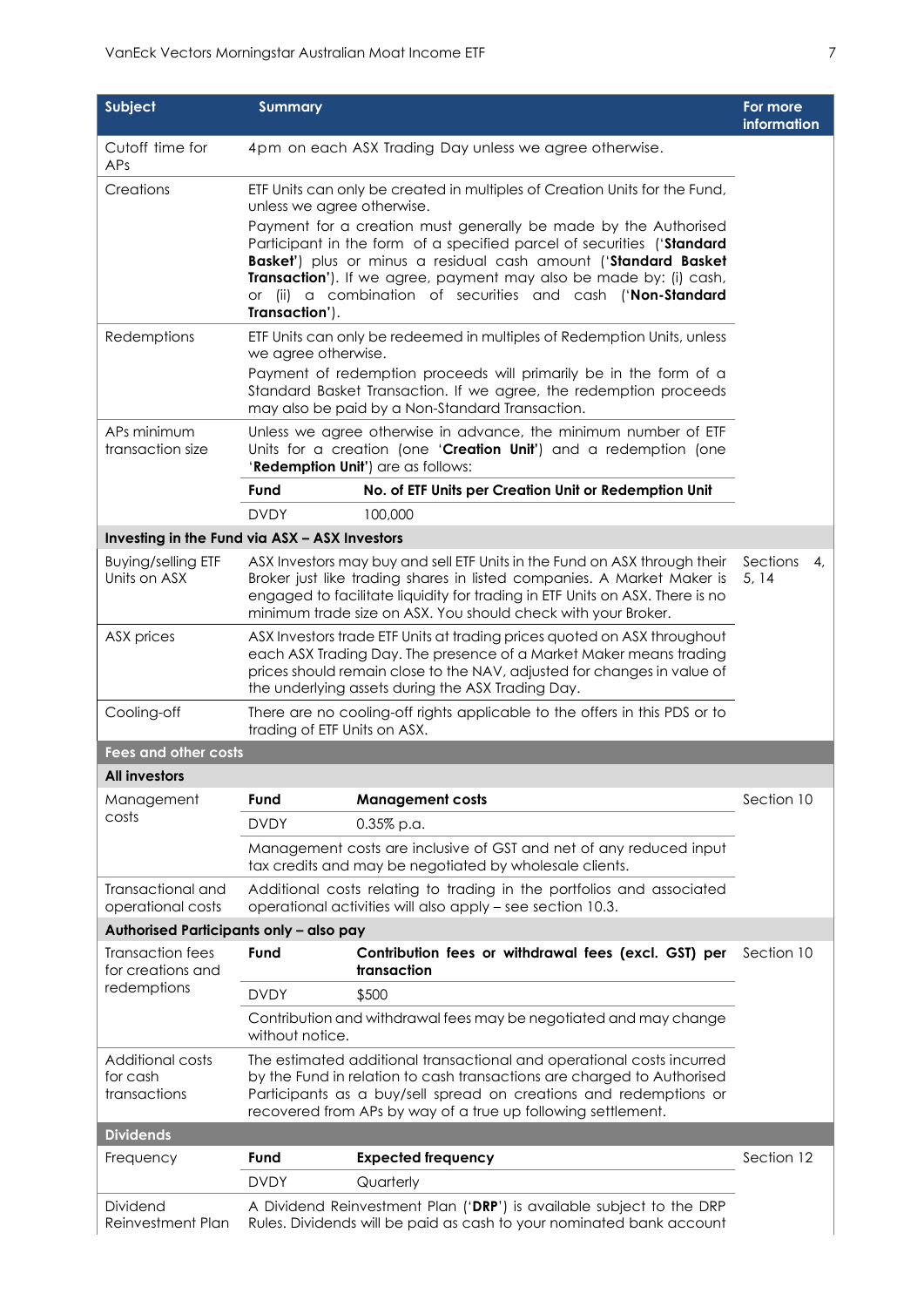| Subject                       | <b>Summary</b>                                                                                                                                                                                                                                                                                                                                                                                                                                                                                                                                                                                                                                                                                                                                         | For more<br><b>information</b> |
|-------------------------------|--------------------------------------------------------------------------------------------------------------------------------------------------------------------------------------------------------------------------------------------------------------------------------------------------------------------------------------------------------------------------------------------------------------------------------------------------------------------------------------------------------------------------------------------------------------------------------------------------------------------------------------------------------------------------------------------------------------------------------------------------------|--------------------------------|
|                               | unless you contact the Registrar and elect to have dividends<br>reinvested. Your dividends will then appear as additional ETF Units in<br>your account.                                                                                                                                                                                                                                                                                                                                                                                                                                                                                                                                                                                                |                                |
| <b>Additional information</b> |                                                                                                                                                                                                                                                                                                                                                                                                                                                                                                                                                                                                                                                                                                                                                        |                                |
| Website                       | The following information is available at www.vaneck.com.au:<br>Fund Net Asset Value:<br>$\Omega$<br>Unit Price:<br>$\Omega$<br>portfolio holdings;<br>$\circ$<br>number of ETF Units outstanding;<br>$\circ$<br>the current PDS, any supplementary PDS and notice of any<br>$\circ$<br>updates or changes that are not materially adverse to investors;<br>DRP Rules;<br>$\circ$<br>information about any dividends;<br>$\circ$<br>a link to any announcements lodged with the ASX Market<br>$\circ$<br>Announcements Platform (including continuous disclosure notices);<br>any other disclosure that is made available or provided to<br>$\circ$<br>Unitholders: and<br>annual reports and half-yearly reports (including financial<br>statements). |                                |
| Statements                    | The following statements will be provided to investors:<br>holding statement – for any transactions made during the month;<br>$\circ$<br>annual tax statement including dividend statement - after 30 June<br>$\circ$<br>each year; and<br>periodic statement showing your transactions and investments in<br>$\circ$<br>the Fund – sent annually and following your exit from the Fund.                                                                                                                                                                                                                                                                                                                                                               |                                |
| Electronic<br>communications  | To reduce our carbon footprint most types of statements are issued in<br>electronic form. When you become a Unitholder in the Fund, you will<br>receive a welcome letter that provides instructions for you to login at<br>the Registrar's investor centre and provide certain information. If you<br>wish to receive communications by post, please login at the investor<br>centre or call 1300 68 38 37 to change your preferences.                                                                                                                                                                                                                                                                                                                 |                                |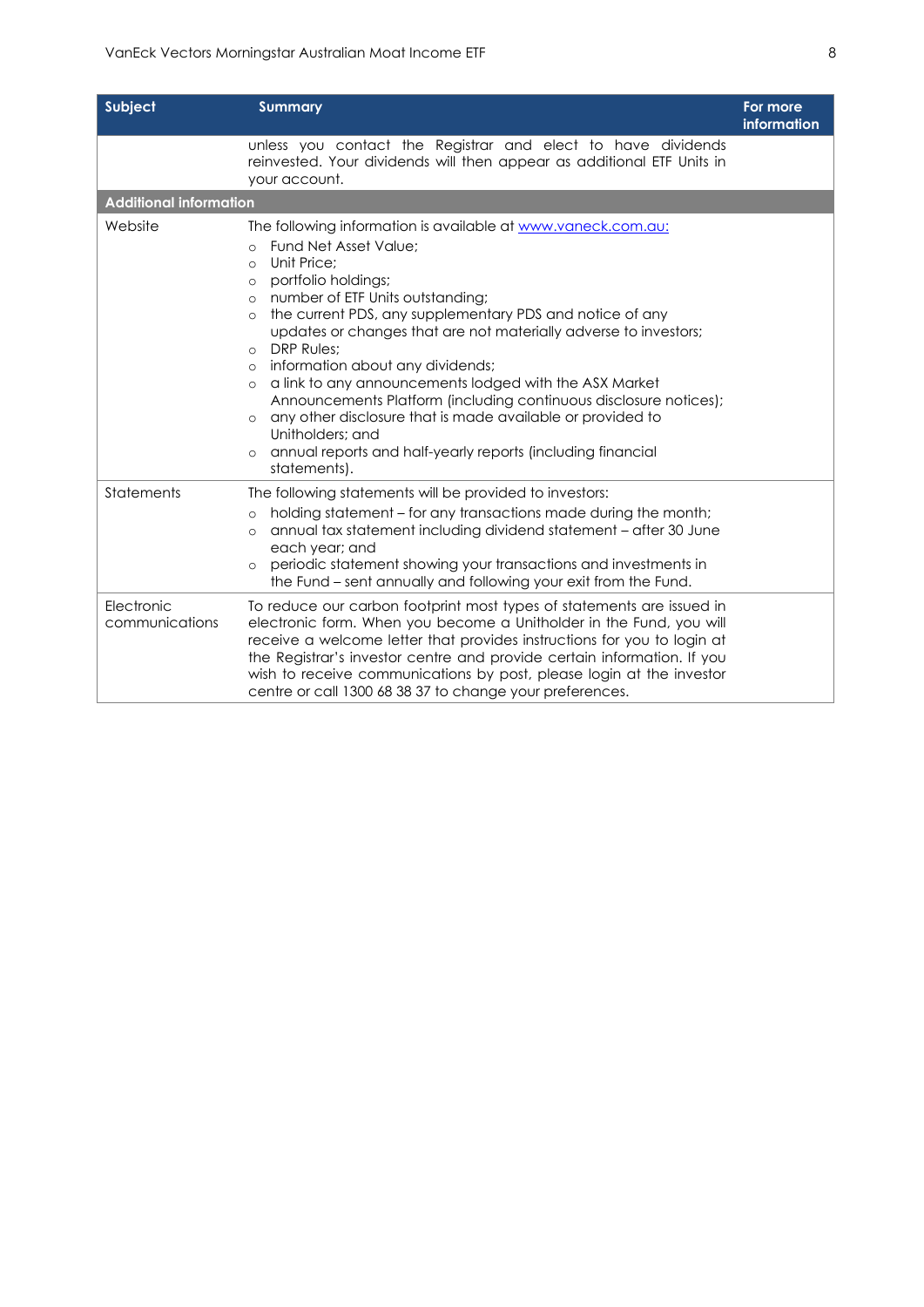## <span id="page-9-0"></span>4 The AQUA Rules

#### **4.1 The AQUA Rules**

ETF Units in the Fund are admitted to trading on ASX under the AQUA Rules. The AQUA Rules are a subset of the ASX Operating Rules that provide a tailored framework for the quotation of managed funds, ETFs and other products on ASX, providing issuers with access to ASX back office clearing and settlement services.

The only products that can be admitted to trading under the AQUA Rules are those where the product has a capital value or dividends linked to liquid underlying instruments with robust and transparent pricing mechanisms.

Under the AQUA Rules, ASX generally requires the issuer to facilitate liquidity in the ETF Units by way of the appointment of a 'Market Maker' whose role generally is to act as a seller and buyer to match demand from purchasers and sellers of ETF Units on ASX in certain circumstances and subject to certain conditions. As a result, the Fund is expected to remain liquid.

#### **4.2 VanEck has no influence or control over the value of the underlying assets**

The key difference between products admitted to trading under the ASX Listing Rules and those admitted to trading under the AQUA Rules is the level of influence that the issuer has over the underlying instrument.

Under the ASX Listing Rules, a listed equity issuer typically lists securities which reflect the value of a business which they operate and control. By contrast, securities admitted to trading under the AQUA Rules typically reflect the value of some other asset which the issuer does not control, such as a parcel of listed securities of other companies, indices, bonds, commodities or currency.

The value of the Fund reflects the value of the underlying portfolio of securities in the Fund and not the value of VanEck's business.

The following table highlights the key differences between the ASX Listing Rules and the AQUA Rules. VanEck is an AQUA product issuer under the AQUA Rules.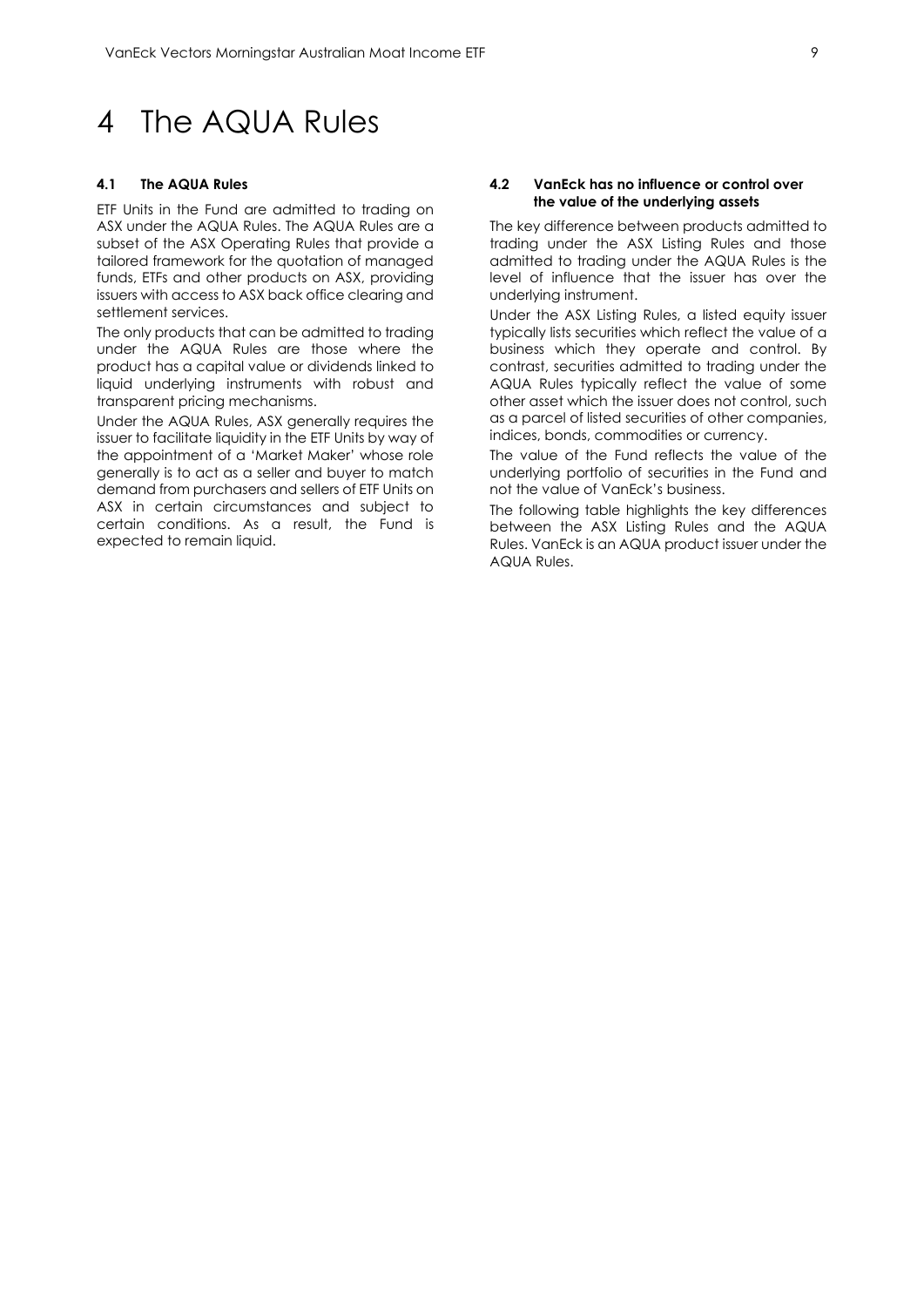## **4.3 Key differences between the ASX Listing Rules and the AQUA Rules**

| <b>ASX Listing Rules</b>                                                                                                                                                                                                                                                                                                        | <b>AQUA Rules</b>                                                                                                                                                                                                                                                                                                                                                                                                                                                                                                                                                                                                                                                                                                                               |
|---------------------------------------------------------------------------------------------------------------------------------------------------------------------------------------------------------------------------------------------------------------------------------------------------------------------------------|-------------------------------------------------------------------------------------------------------------------------------------------------------------------------------------------------------------------------------------------------------------------------------------------------------------------------------------------------------------------------------------------------------------------------------------------------------------------------------------------------------------------------------------------------------------------------------------------------------------------------------------------------------------------------------------------------------------------------------------------------|
| <b>Continuous disclosure</b>                                                                                                                                                                                                                                                                                                    |                                                                                                                                                                                                                                                                                                                                                                                                                                                                                                                                                                                                                                                                                                                                                 |
| Issuers are subject to the continuous<br>disclosure requirements under Listing Rule 3.1<br>and section 674 of the Corporations Act.                                                                                                                                                                                             | AQUA product issuers are not subject to the continuous<br>disclosure requirements under Listing Rule 3.1 and section 674<br>of the Corporations Act (because the underlying instruments<br>are) but must disclose via the ASX Market Announcements<br>Platform:<br>ETF Units outstanding on a monthly basis;<br>$\circ$<br>dividends;<br>$\circ$<br>information the non-disclosure of which may lead to the<br>$\circ$<br>establishment of a false market in its products or would<br>materially affect the price of its products; and<br>any other information that is required to be disclosed to<br>$\circ$<br>ASIC under section 675 of the Corporations Act which<br>must be disclosed to ASX at the same time it is disclosed<br>to ASIC. |
| Periodic disclosure                                                                                                                                                                                                                                                                                                             |                                                                                                                                                                                                                                                                                                                                                                                                                                                                                                                                                                                                                                                                                                                                                 |
| Issuers are required to disclose their half-<br>yearly and annual financial information or<br>annual reports to ASX under Chapter 4 of the<br>Listing Rules                                                                                                                                                                     | AQUA product issuers are currently not required to disclose<br>their half-yearly and annual financial information or annual<br>reports to ASX, however, as the Responsible Entity of the Fund<br>which is a registered managed investment scheme, we are<br>still required to lodge with ASIC and disclose to ASX at the<br>same time, financial reports for the Fund required under<br>Chapter 2M of the Corporations Act.                                                                                                                                                                                                                                                                                                                     |
| Corporate control                                                                                                                                                                                                                                                                                                               |                                                                                                                                                                                                                                                                                                                                                                                                                                                                                                                                                                                                                                                                                                                                                 |
| Requirements in the Corporations Act and<br>the Listing Rules in relation to matters such as<br>takeover bids, share buy-backs, change of<br>capital, new issues, restricted securities,<br>directors'<br>disclosure<br>of<br>interests<br>and<br>substantial<br>shareholdings,<br>to<br>apply<br>companies and listed schemes. | These requirements do not apply to AQUA product issuers.<br>Section 601FM of the Corporations Act continues to apply to<br>the removal or change of the responsible entity. An<br>extraordinary resolution would be required to change the<br>Responsible Entity. An extraordinary resolution is a resolution<br>supported by a majority of the total votes that may be cast by<br>the Fund's members entitled to vote on the resolution.                                                                                                                                                                                                                                                                                                       |
| <b>Related party transactions</b>                                                                                                                                                                                                                                                                                               |                                                                                                                                                                                                                                                                                                                                                                                                                                                                                                                                                                                                                                                                                                                                                 |
| Chapter 10 of the Listing Rules, which relates<br>to transactions between an entity and<br>persons in a position to influence the entity,<br>specifies<br>controls over<br>related<br>party<br>transactions.                                                                                                                    | Chapter 10 of the Listing Rules does not apply to AQUA<br>products. Products quoted under the AQUA Rules which are<br>registered managed investment schemes remain subject to<br>the related party requirements in Part 5C.7 and Chapter 2E of<br>the Corporations Act.                                                                                                                                                                                                                                                                                                                                                                                                                                                                         |
| <b>Auditor rotation obligations</b>                                                                                                                                                                                                                                                                                             |                                                                                                                                                                                                                                                                                                                                                                                                                                                                                                                                                                                                                                                                                                                                                 |
| There are specific requirements in relation to<br>auditor rotation under Part 2M.4 Division 5 of<br>the Corporations Act.                                                                                                                                                                                                       | These requirements do not apply to AQUA product issuers.<br>Responsible entities of registered managed investment<br>schemes will continue to be required to have an independent<br>audit of their compliance with each scheme's compliance<br>plan in accordance with section 601HG of the Corporations<br>Act and the auditor must not be the auditor of the scheme's<br>financial statements (but may be from the same firm).                                                                                                                                                                                                                                                                                                                |
| <b>Disclosure documentation</b>                                                                                                                                                                                                                                                                                                 |                                                                                                                                                                                                                                                                                                                                                                                                                                                                                                                                                                                                                                                                                                                                                 |
| Entities admitted under the Listing Rules are<br>subject to the requirements<br>of the<br>Corporations Act in relation to the issue of a<br>prospectus or PDS.                                                                                                                                                                  | Products admitted to trading under the AQUA Rules will also<br>be subject to these requirements of the Corporations Act.                                                                                                                                                                                                                                                                                                                                                                                                                                                                                                                                                                                                                        |

*Source: ASX Rules Framework*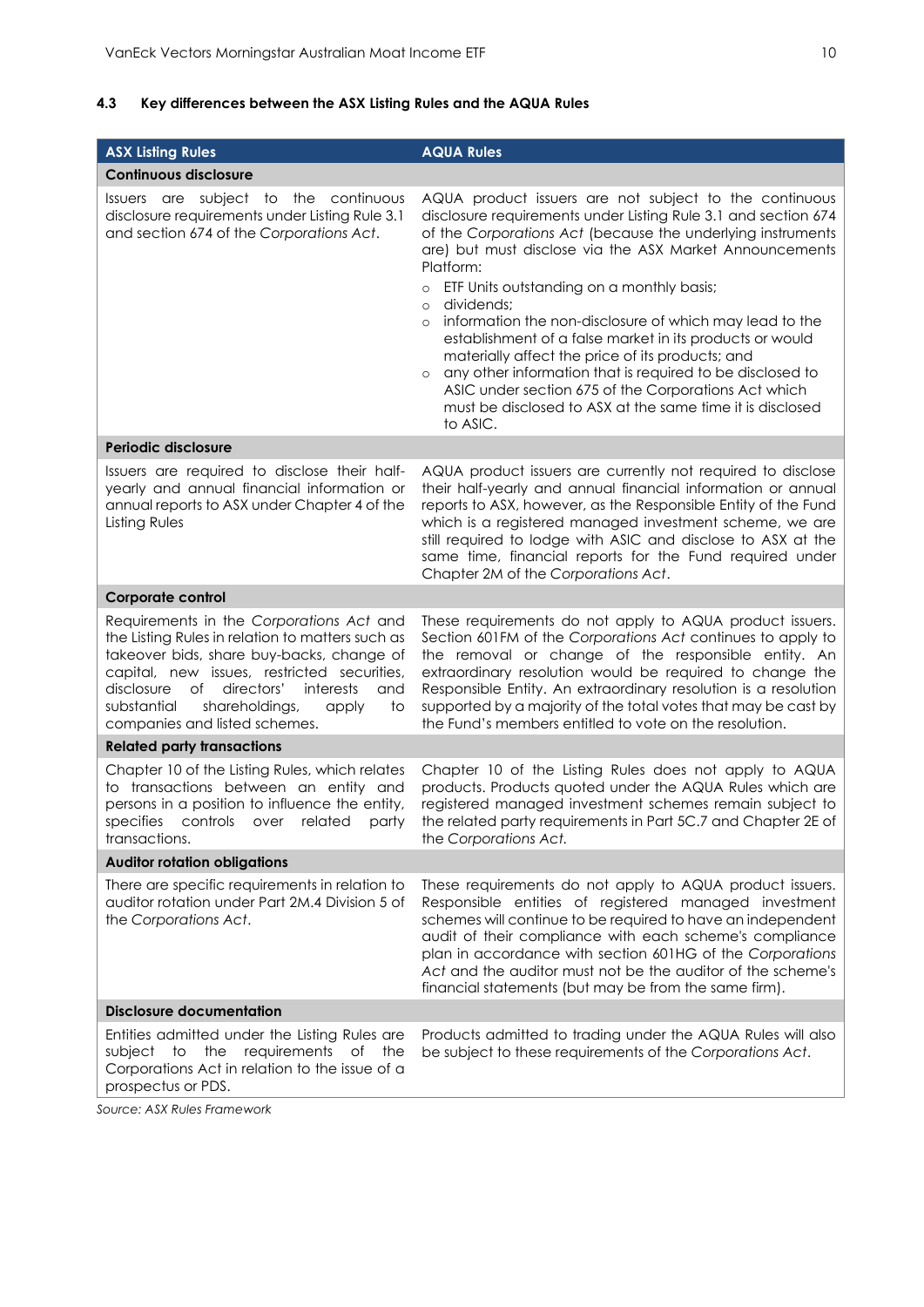# <span id="page-11-0"></span>5 Benefits of the Fund

## **5.1 Reference Index's strategy**

The Fund provides investors access to the performance of its Reference Index.

For more information on the Fund's investment strategy and Reference Index methodology see sections 7 and 8.

## **5.2 Exchange Traded Funds**

The Fund is an ETF. ETFs provide investors with the best attributes of both managed funds and listed shares. When you invest in the Fund, you gain access to a portfolio of investments, constructed using professional skills and knowledge that you may not have access to if you invest on your own.

ETFs can be easily traded on ASX like listed shares, with live pricing throughout the ASX Trading Day. The difference between a single trade in ETF Units and company shares is that when you buy ETF Units you acquire exposure to the performance of an entire portfolio of securities not just a single company, saving you money and time.

ETFs also provide potential advantages to investors including low costs and full daily transparency of the underlying portfolio holdings.

## **5.3 Lower costs**

Since ETFs track an index, they are typically able to achieve lower operating costs. As a result they charge management costs which are generally lower than those of equivalent unlisted actively managed funds.

As is the case when trading shares, Broker fees will also apply when buying or selling ETF Units on ASX.

#### **5.4 Diversification with a single trade**

The Fund provides you with a simple way to access a diversified portfolio of listed equities via a single trade on ASX.

## **5.5 Liquidity**

You can buy and sell ETF Units on ASX. Liquidity in the Fund is facilitated by a Market Maker. The Market Maker's role is to match buy and sell orders for ETF Units from ASX Investors.

## **5.6 Flexibility of trading on exchange**

As the ETF Units are quoted on ASX, you have the flexibility to trade the ETF Units in the Fund throughout the day, like trading shares. You can even buy and sell on the same day (intraday trading).

## **5.7 Transparency of holdings**

The Fund provides investors with transparency in respect of portfolio holdings which are published daily a[t www.vaneck.com.au.](http://www.vaneck.com.au/)

## **5.8 Trading and intraday pricing on ASX**

Being quoted on ASX means ETF Units are traded at trading prices which are continuously quoted throughout each ASX Trading Day.

An iNAV (indicative NAV) for the Fund is also available and is updated generally every 30 seconds but no less than every 15 minutes throughout each ASX Trading Day.

The iNAV enables you to see indicative changes in the NAV throughout the day and to trade the ETF Units with a much greater degree of certainty of pricing compared to unlisted managed funds which typically only calculate and publish a single unit price on the following day, based on the NAV at the close of trading the previous day.

The iNAV for each Fund is available from third party broker websites by entering the relevant iNAV code stated on the front cover of this PDS.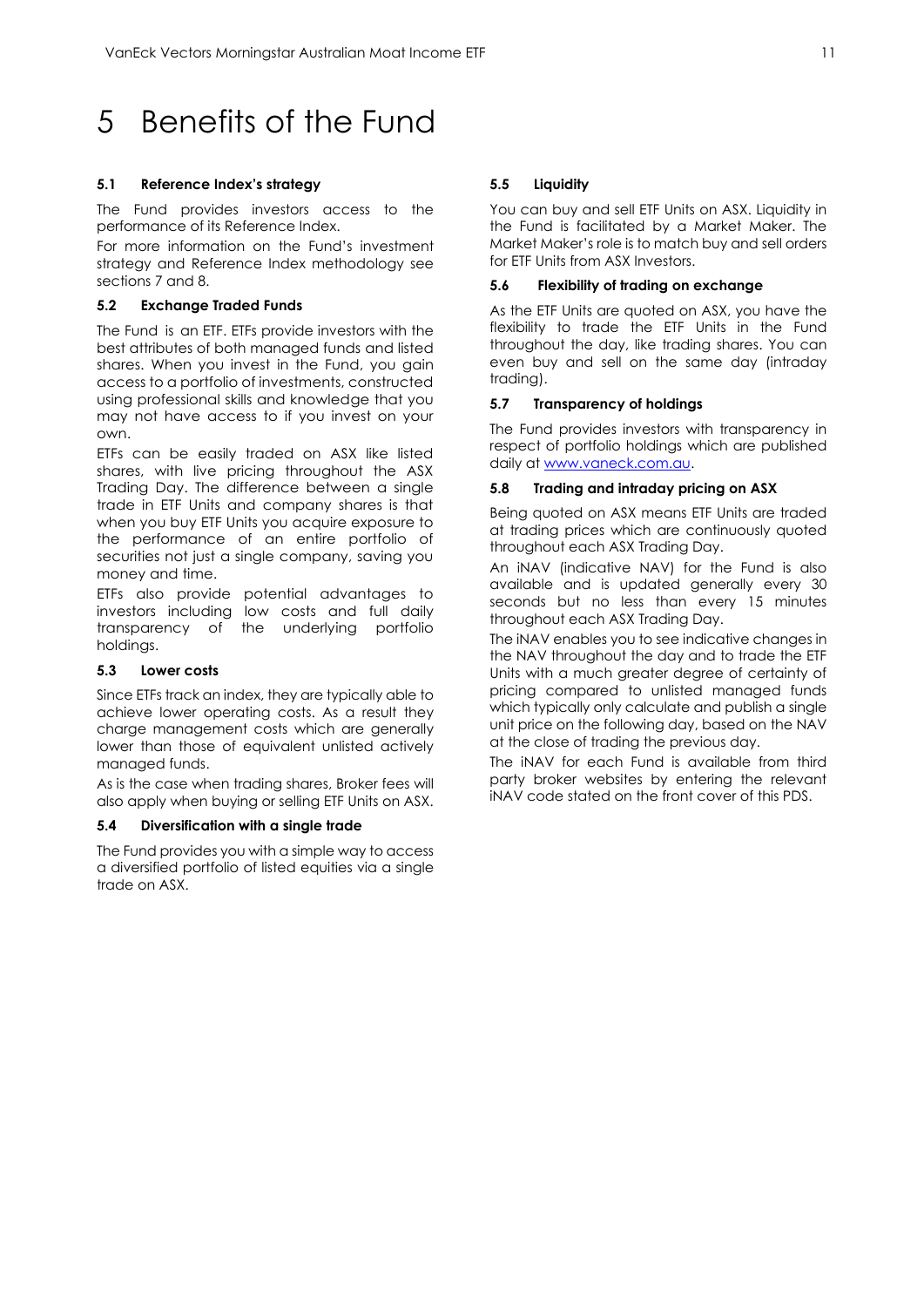# <span id="page-12-0"></span>6 How the Fund works

#### **6.1 Registered managed investment schemes**

The Fund is registered with ASIC and regulated as a registered managed investment scheme, a class of units in which is admitted to trading on ASX (ETF Units). The Fund operates like most other managed investment schemes:

- o the Fund is constituted as a 'unit trust';
- o when you invest you acquire 'units' (like shares) in the trust which give you a beneficial interest in the assets of the Fund;
- o your money is pooled together in the Fund with other investors' money to buy investments which are managed by the Responsible Entity under fiduciary obligations to act in the best interests of all investors.

#### **6.2 Primary and secondary markets**

Large numbers of ETF Units are first issued by VanEck in the '**primary market**' to institutional investors (Authorised Participants) in exchange for a specified basket of Austraian securities, or cash with which we buy securities, determined in accordance with the Fund's investment strategy. The securities become the assets of the Fund designed to meet the Fund's investment objective. Once ETF Units have been received by the AP (in exchange for securities and/or cash), the ETF Units are made available for trading on the '**secondary market**', i.e. on ASX.

ASX Investors can then buy and sell the ETF Units with the Authorised Participant, the Market Maker, or other ASX Investors in exchange for cash through CHESS.

The issuing of ETF Units is known as a '**creation**'. When ETF Units are redeemed at the request of the Authorised Participant (in exchange for securities, or cash or a combination of both) this is known as a '**redemption**'. Authorised Participants can apply to create or redeem ETF Units based on the NAV at the end of the relevant Business Day. ASX Investors can generally trade throughout each ASX Trading Day at trading prices quoted on ASX.

#### **6.3 Rights of Unitholders**

Whether you invest in the Fund as an Authorised Participant or as an ASX Investor you hold ETF Units and have the rights of a Unitholder, as set out in the Constitution of the Fund. For more information on your rights as a Unitholder see section 14.2.

#### **6.4 Roles and responsibilities**

The key roles involved in the operation of the Fund are set out in the table below. VanEck may change the parties performing the roles named below at any time in its discretion with the exception of the Responsible Entity which can only be changed in accordance with the *Corporations Act*.

| <b>Role</b>               | <b>Responsibility</b>                                                                                                                                                                                                                                                                                                                                             |
|---------------------------|-------------------------------------------------------------------------------------------------------------------------------------------------------------------------------------------------------------------------------------------------------------------------------------------------------------------------------------------------------------------|
| Responsible<br>Entity     | Issues the ETF Units and this PDS and is responsible for operating the Fund.                                                                                                                                                                                                                                                                                      |
| Investment<br>manager     | Manages the investment portfolio of the Fund in line with the Fund's investment strategy.<br>At the date of this PDS, the investment manager is VanEck.                                                                                                                                                                                                           |
| Custodian                 | Holds the assets of the Fund for safe-keeping on behalf of the Responsible Entity and<br>Unitholders. Assets are segregated from the Custodian's assets or any other funds' assets.                                                                                                                                                                               |
| Fund<br>Administrator     | Processes creations, redemptions and other requests from Unitholders and maintains the<br>books and records of the Fund, including: fund accounting; calculating Unit Prices and<br>taxation.                                                                                                                                                                     |
| <b>Index Provider</b>     | Develops and maintains the Reference Index that the Fund aims to track.                                                                                                                                                                                                                                                                                           |
| Registrar                 | Maintains the register of Unitholders including: names, quantity of securities held, tax file<br>numbers and DRP details; and issues correspondence to Unitholders on behalf of the<br>Responsible Entity.                                                                                                                                                        |
| Authorised<br>Participant | Transacts directly with the Responsible Entity to create (or redeem) ETF Units (primary<br>market) to match demand from ASX Investors. In some cases also act as a Market Maker.                                                                                                                                                                                  |
| Market Maker              | Subject to certain conditions, facilitates liquidity and trading volume in the Fund on ASX by<br>acting as a seller and a buyer of some ETF Units to/from ASX Investors (secondary market)<br>throughout the ASX Trading Day. In some cases acts as an Authorised Participant in the<br>primary market and quotes the ETF Units on ASX for sale to ASX Investors. |
| Proxy voting<br>agent     | Specialist provider engaged by the Responsible Entity to conduct in-depth company<br>research including ESG considerations and vote based on specified guidelines in the best<br>interests of preserving shareholder value, as well as reporting and recordkeeping.                                                                                               |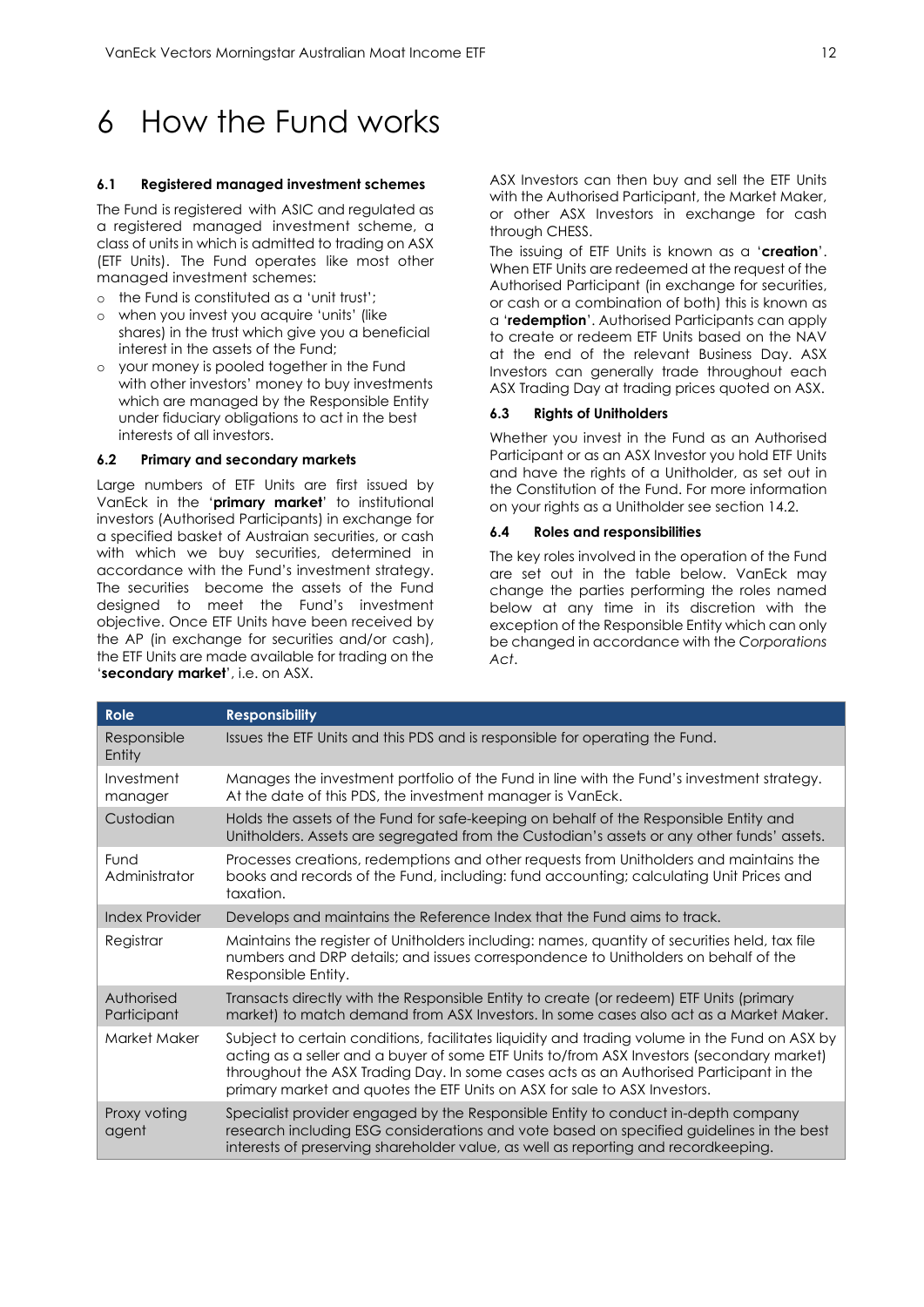# <span id="page-13-0"></span>7 Investment objective, strategy and performance of the Fund

#### **7.1 Investment objective of the Fund**

The Fund aims to provide investment returns before fees and other costs which track the performance of the Reference Index in Australian dollars. The Fund does not aim to perfectly replicate the Reference Index on a one-to-one basis. See section 9.2.5 for more information.

#### **7.2 Investment strategy of the Fund**

#### *7.2.1 Passive physical replication*

The Fund employs a passive management strategy of physically replicating the Reference Index by investing directly in the securities that comprise the Reference Index in proportion to their relative weightings in the Reference Index. The Fund may also hold other securities determined by us as necessary to achieve the Fund's investment objective and as permitted under the AQUA Rules.

Every time a security is either added to or removed from the Fund's Reference Index, it may be necessary to make changes to the Fund's portfolio to track the Reference Index. See section 8 for more information on the Fund's Reference Index.

#### *7.2.2 Futures*

Futures traded on a licensed exchange may be used in the Fund in exceptional circumstances to gain market exposure without investing directly in underlying securities in the Reference Index or for the purpose of short term management of certain cash flows with the intention of reducing tracking error risk. This allows VanEck to maintain the Fund's liquidity without being under-invested. Importantly, derivatives are not used in the Fund for speculation or to leverage the Fund's portfolio. For more information see sections 9.2.5 and 9.2.11.

#### **7.3 Performance information**

Up to date performance information for the Fund and historical performance relative to the Reference Index is published at [www.vaneck.com.au.](http://www.vaneck.com.au/) The performance of the Fund will differ from that of its Reference Index. For more information see section 9.2.5. Neither the return of capital invested nor the performance of the Fund is guaranteed. Past performance is not an indicator of current or future returns which may be higher or lower.

#### **7.4 Valuations and pricing**

#### *7.4.1 Unit Price or NAV*

The Unit Price or '**NAV**' of the Fund is calculated by dividing the Fund Net Asset Value by the number of ETF Units outstanding at the time of the valuation. The Fund Net Asset Value is calculated by subtracting the total value of all the liabilities and provisions of the Fund from the total value of all the assets of the Fund. The valuation methods applied by the RE to value the Fund's assets and liabilities are consistent with the range of ordinary commercial practices for valuations of assets and liabilities of the type held by the Fund.

#### *7.4.2 Investing via the ASX*

ASX Investors trade ETF Units at trading prices quoted on ASX throughout each ASX Trading Day. The presence of a Market Maker means trading prices should remain close to the NAV, adjusted for estimated or actual changes in the value of the underlying securities. The Market Maker charges a spread which means ASX Investors cannot trade at NAV.

#### *7.4.3 iNAV (Indicative Unit Price)*

The iNAV is an estimate only of the then current NAV of the Fund calculated based on the Fund's portfolio as at the open of trading that day and adjusted throughout the day, using market data, based on quotes and last sale prices. At the date of this PDS we have arranged for ASX to calculate and distribute the iNAV for the Fund to third party Broker websites and other financial information service providers. We may change providers at our discretion. The iNAV code for the Fund is set out on the front cover of this PDS.

#### **7.5 Borrowing arrangements**

VanEck may maintain borrowing arrangements on behalf of the Fund for the purpose of short term management of certain cash flows with the intention of reducing tracking error risk. For more information see sections 9.2.5, 10.3.2 and 14.2.7. The main purposes for borrowing by the Fund are for the short term management of certain cash flows associated with:

- o Dividend equitisation the Reference Index assumes that dividends are reinvested on the ex-date. In reality dividends are received by the Fund some time later; and
- o Corporate actions the Reference Index assumes that corporate actions are implemented on the ex-date, but in reality the cash or shares resulting from the corporate action are received by the Fund some time later.

#### **7.6 Changes to the Fund's investment objective and strategy**

We may from time to time vary the Fund's investment objective and strategy including replacing its Reference Index. The Index Provider may also vary or replace the Reference Index. We will notify Unitholders of any such changes.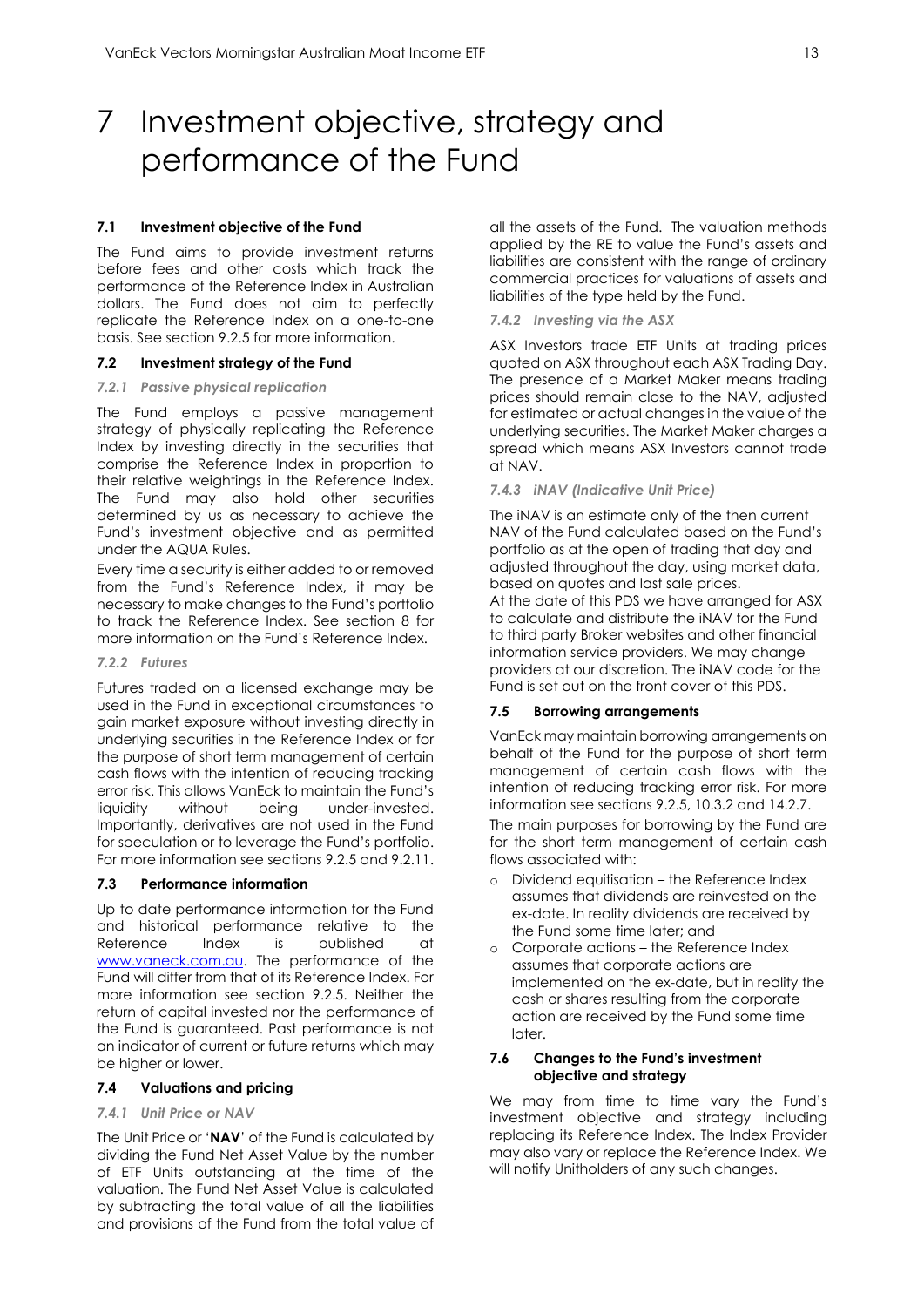#### **7.7 Environmental, social and ethical considerations**

The Fund aims to track the performance of its Reference Index. The Reference Index does not take into account labour standards or environmental, social or ethical considerations when selecting securities. Accordingly the Fund does not take such matters into consideration when acquiring or realising investments.

## **7.8 Proxy voting**

We intend to vote all proxies in accordance with the best interests of Unitholders without influence by real or apparent conflicts of interest. To assist in our responsibility for voting proxies and the overall voting process, we have engaged a third party proxy voting specialist.

The services provided by the specialist include: conducting in-depth company research including ESG considerations; providing voting recommendations and vote execution based on specified guidelines in the best interests of preserving shareholder value; as well as reporting and recordkeeping.

## **7.9 Securities lending**

The Fund will not engage in securities lending.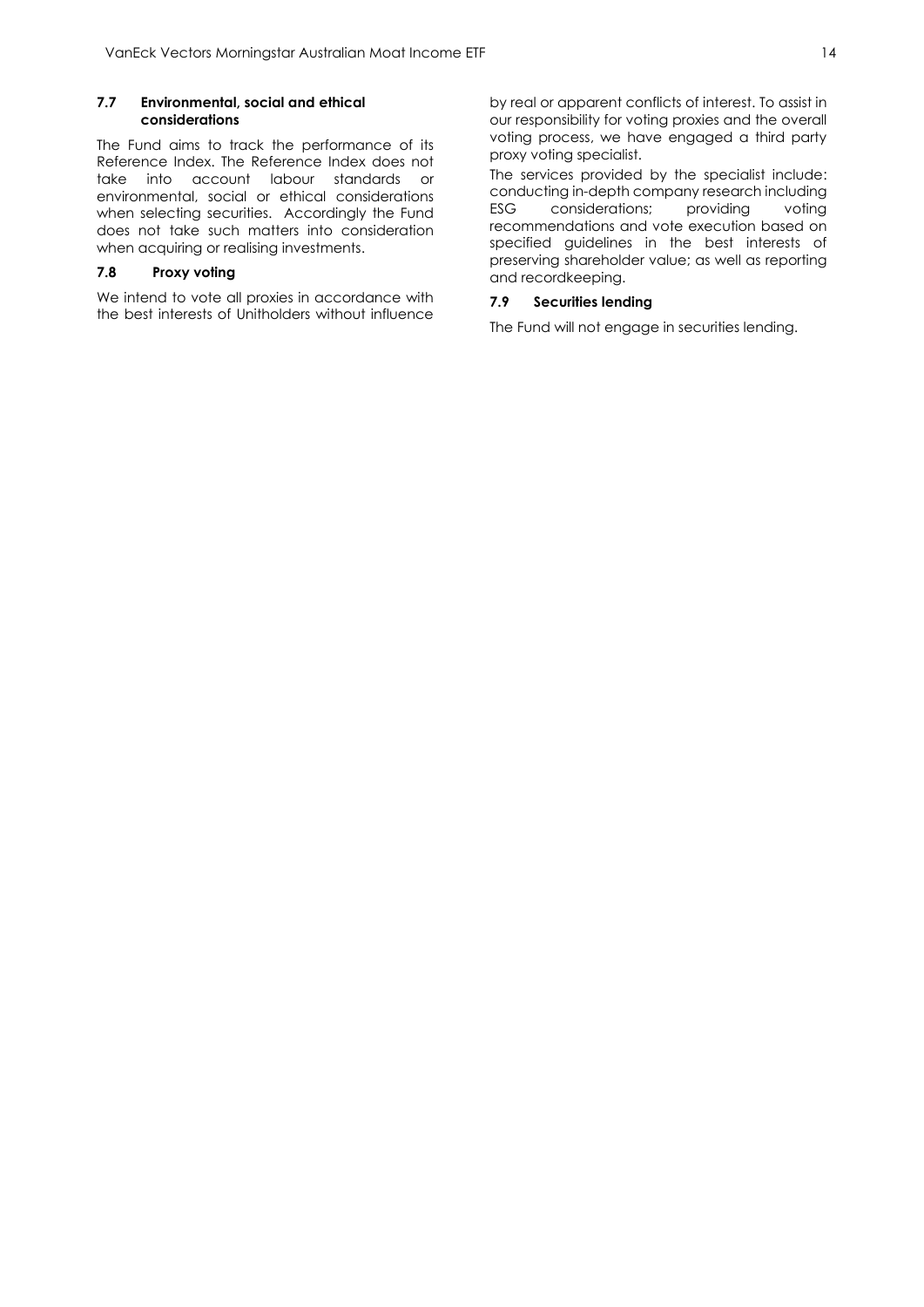# <span id="page-15-0"></span>8 Reference Index

| <b>Reference Index</b>                    | Morningstar® Australia Dividend Yield Focus Index™                                                                                                                                                                                                                                                                                                                                                                                                                                                                                                                                                                                                                                                                                                                                                                                                                                                                                                                                                                                                                                                                                                                                                                                                                                                                                                                                                                                                                                                                                                                                                                                                                                                                                                                                                                     |
|-------------------------------------------|------------------------------------------------------------------------------------------------------------------------------------------------------------------------------------------------------------------------------------------------------------------------------------------------------------------------------------------------------------------------------------------------------------------------------------------------------------------------------------------------------------------------------------------------------------------------------------------------------------------------------------------------------------------------------------------------------------------------------------------------------------------------------------------------------------------------------------------------------------------------------------------------------------------------------------------------------------------------------------------------------------------------------------------------------------------------------------------------------------------------------------------------------------------------------------------------------------------------------------------------------------------------------------------------------------------------------------------------------------------------------------------------------------------------------------------------------------------------------------------------------------------------------------------------------------------------------------------------------------------------------------------------------------------------------------------------------------------------------------------------------------------------------------------------------------------------|
| <b>Index Provider</b>                     | Morningstar Australasia Pty Ltd. ('Morningstar).                                                                                                                                                                                                                                                                                                                                                                                                                                                                                                                                                                                                                                                                                                                                                                                                                                                                                                                                                                                                                                                                                                                                                                                                                                                                                                                                                                                                                                                                                                                                                                                                                                                                                                                                                                       |
|                                           | Morningstar is not a related body corporate of VanEck.                                                                                                                                                                                                                                                                                                                                                                                                                                                                                                                                                                                                                                                                                                                                                                                                                                                                                                                                                                                                                                                                                                                                                                                                                                                                                                                                                                                                                                                                                                                                                                                                                                                                                                                                                                 |
| Overview                                  | The Morningstar® Australia Dividend Yield Focus Index™ tracks the performance<br>of a portfolio of approximately 25 high quality dividend paying Australian<br>securities, excluding A-REITs (Australian Real Estate Investment Trusts).                                                                                                                                                                                                                                                                                                                                                                                                                                                                                                                                                                                                                                                                                                                                                                                                                                                                                                                                                                                                                                                                                                                                                                                                                                                                                                                                                                                                                                                                                                                                                                               |
| Summary of<br><b>Index</b><br>methodology | The Index is derived from the Morningstar® Australia Index™, a broad market<br>index representing 97% of Australian equity market capitalisation. Only securities<br>that have paid a dividend in the last 12 months at the rebalance date are eligible<br>for inclusion.<br>After screening companies for quality, based on a combination of their                                                                                                                                                                                                                                                                                                                                                                                                                                                                                                                                                                                                                                                                                                                                                                                                                                                                                                                                                                                                                                                                                                                                                                                                                                                                                                                                                                                                                                                                    |
|                                           | Morningstar Economic Moat™ rating, Morningstar Quantitative Economic Moat<br>rating and Morningstar Distance to Default measure, Morningstar selects only the<br>top 25 securities by trailing 12-month dividend yield for inclusion in the Index. The<br>securities in the Index are weighted based on their trailing 12-month dollar<br>dividends paid by the security, subject to a cap on individual securities to provide<br>diversification.                                                                                                                                                                                                                                                                                                                                                                                                                                                                                                                                                                                                                                                                                                                                                                                                                                                                                                                                                                                                                                                                                                                                                                                                                                                                                                                                                                     |
|                                           | According to Morningstar an Economic Moat is a structural feature that allows a<br>firm to sustain excess profits over a long period of time. Morningstar assigns<br>companies one of three 'Moat Ratings': none, narrow, or wide. Companies with<br>a narrow moat are those Morningstar believe are more likely than not to achieve<br>excess returns for at least the next 10 years. Wide moat companies are those in<br>which Morningstar has very high confidence that excess returns will remain for at<br>least 10 years, and more likely than not for 20 years. Companies that have a Moat<br>Rating of 'none' cannot be included in the index.                                                                                                                                                                                                                                                                                                                                                                                                                                                                                                                                                                                                                                                                                                                                                                                                                                                                                                                                                                                                                                                                                                                                                                 |
|                                           | If a company does not have an Economic Moat Rating which is determined by<br>Morningstar's equity analysts, then a Morningstar Quantitative Economic Moat<br>Rating will be used in its place.                                                                                                                                                                                                                                                                                                                                                                                                                                                                                                                                                                                                                                                                                                                                                                                                                                                                                                                                                                                                                                                                                                                                                                                                                                                                                                                                                                                                                                                                                                                                                                                                                         |
|                                           | Distance to Default is a measure of a company's financial health based on<br>Morningstar's assessment of the value of the firms' assets being sufficient to cover<br>the firm's liabilities.                                                                                                                                                                                                                                                                                                                                                                                                                                                                                                                                                                                                                                                                                                                                                                                                                                                                                                                                                                                                                                                                                                                                                                                                                                                                                                                                                                                                                                                                                                                                                                                                                           |
| Rebalances                                | The Reference Index is reviewed and rebalanced on a semi-annual basis, usually<br>as of the close of the third Friday of June and December.                                                                                                                                                                                                                                                                                                                                                                                                                                                                                                                                                                                                                                                                                                                                                                                                                                                                                                                                                                                                                                                                                                                                                                                                                                                                                                                                                                                                                                                                                                                                                                                                                                                                            |
| More information                          | Further information about the Reference Index and Morningstar is available at<br>https://indexes.morningstar.com/.                                                                                                                                                                                                                                                                                                                                                                                                                                                                                                                                                                                                                                                                                                                                                                                                                                                                                                                                                                                                                                                                                                                                                                                                                                                                                                                                                                                                                                                                                                                                                                                                                                                                                                     |
| Morningstar<br>Disclaimer                 | DVDY is not sponsored, endorsed, sold or promoted by Morningstar Australasia Pty<br>Ltd or its affiliated companies (collectively, 'Morningstar'). Morningstar makes no<br>representation or warranty, express or implied, to the owners of DVDY or any<br>member of the public regarding the advisability of investing in securities generally<br>or in DVDY in particular or the ability of the Reference Index to track general stock<br>market performance. Morningstar's only relationship to VanEck is the licensing of:<br>(i) certain service marks and service names of Morningstar; and (ii) the Reference<br>Index which is determined, composed and calculated by Morningstar without<br>regard to VanEck or DVDY. Morningstar has no obligation to take the needs of<br>VanEck or the owners of DVDY into consideration in determining, composing or<br>calculating the Reference Index. Morningstar is not responsible for and has not<br>participated in the determination of the prices and amount of DVDY or the timing<br>of the issuance or sale of DVDY or in the determination or calculation of the<br>equation by which the Fund is converted into cash. Morningstar has no obligation<br>or liability in connection with the administration, marketing or trading of the Fund.<br><b>MORNINGSTAR</b><br>DOES NOT GUARANTEE THE ACCURACY AND/OR THE<br>COMPLETENESS OF THE REFERENCE INDEX OR ANY DATA INCLUDED THEREIN AND<br>MORNINGSTAR SHALL HAVE NO LIABILITY FOR ANY ERRORS, OMISSIONS, OR<br>INTERRUPTIONS THEREIN. MORNINGSTAR MAKES NO WARRANTY, EXPRESS OR<br>IMPLIED, AS TO RESULTS TO BE OBTAINED BY VANECK, OWNERS OR USERS OF DVDY,<br>OR ANY OTHER PERSON OR ENTITY FROM THE USE OF THE REFERENCE INDEX OR<br>ANY DATA INCLUDED THEREIN. MORNINGSTAR MAKES NO EXPRESS OR IMPLIED |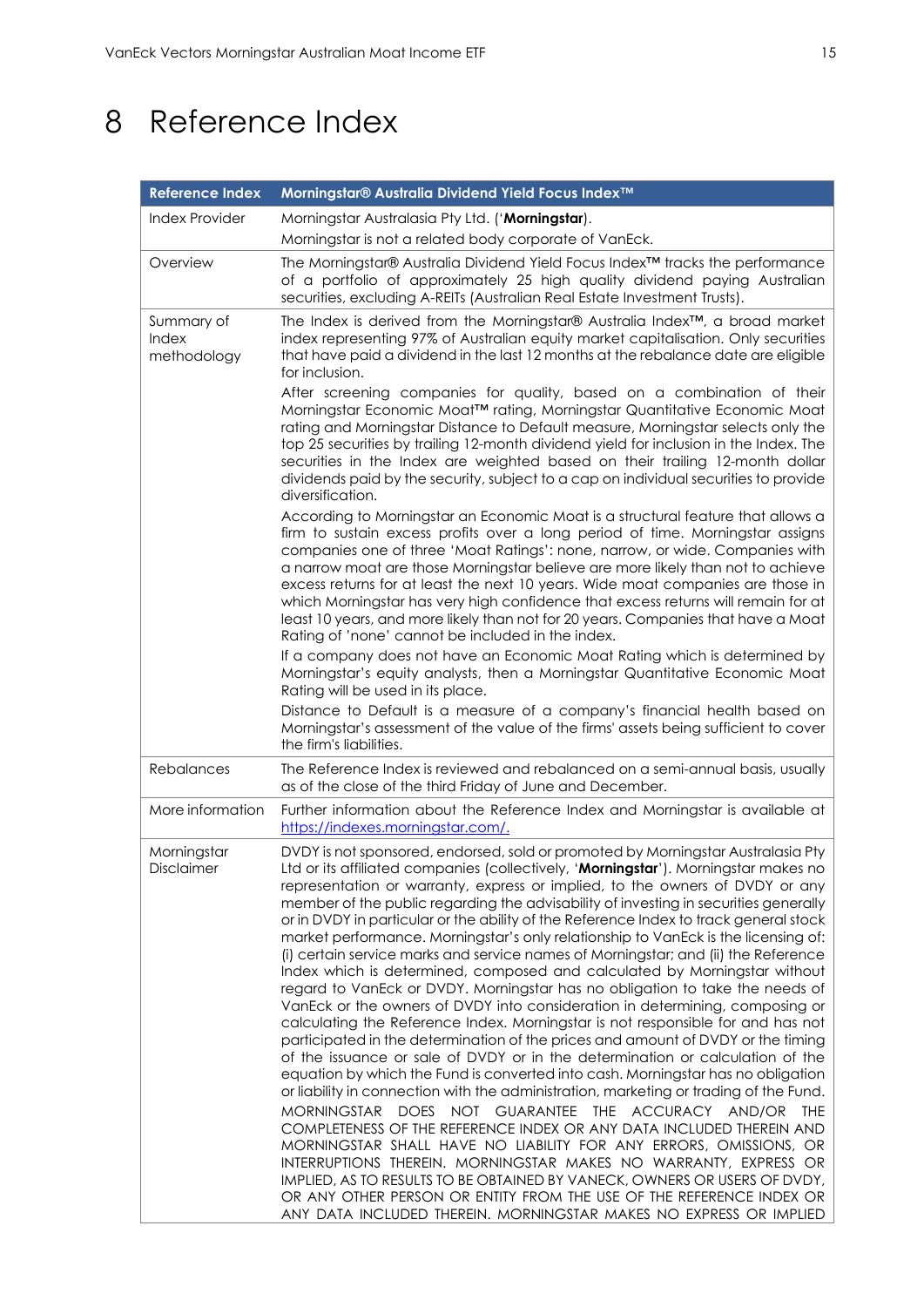WARRANTIES, AND EXPRESSLY DISCLAIMS ALL WARRANTIES OF MERCHANTABILITY OR FITNESS FOR A PARTICULAR PURPOSE OR USE WITH RESPECT TO THE REFERENCE INDEX OR ANY DATA INCLUDED THEREIN. WITHOUT LIMITING ANY OF THE FOREGOING, IN NO EVENT SHALL MORNINGSTAR HAVE ANY LIABILITY FOR ANY SPECIAL, PUNITIVE, INDIRECT, OR CONSEQUENTIAL DAMAGES (INCLUDING LOST PROFITS), EVEN IF NOTIFIED OF THE POSSIBILITY OF SUCH DAMAGES.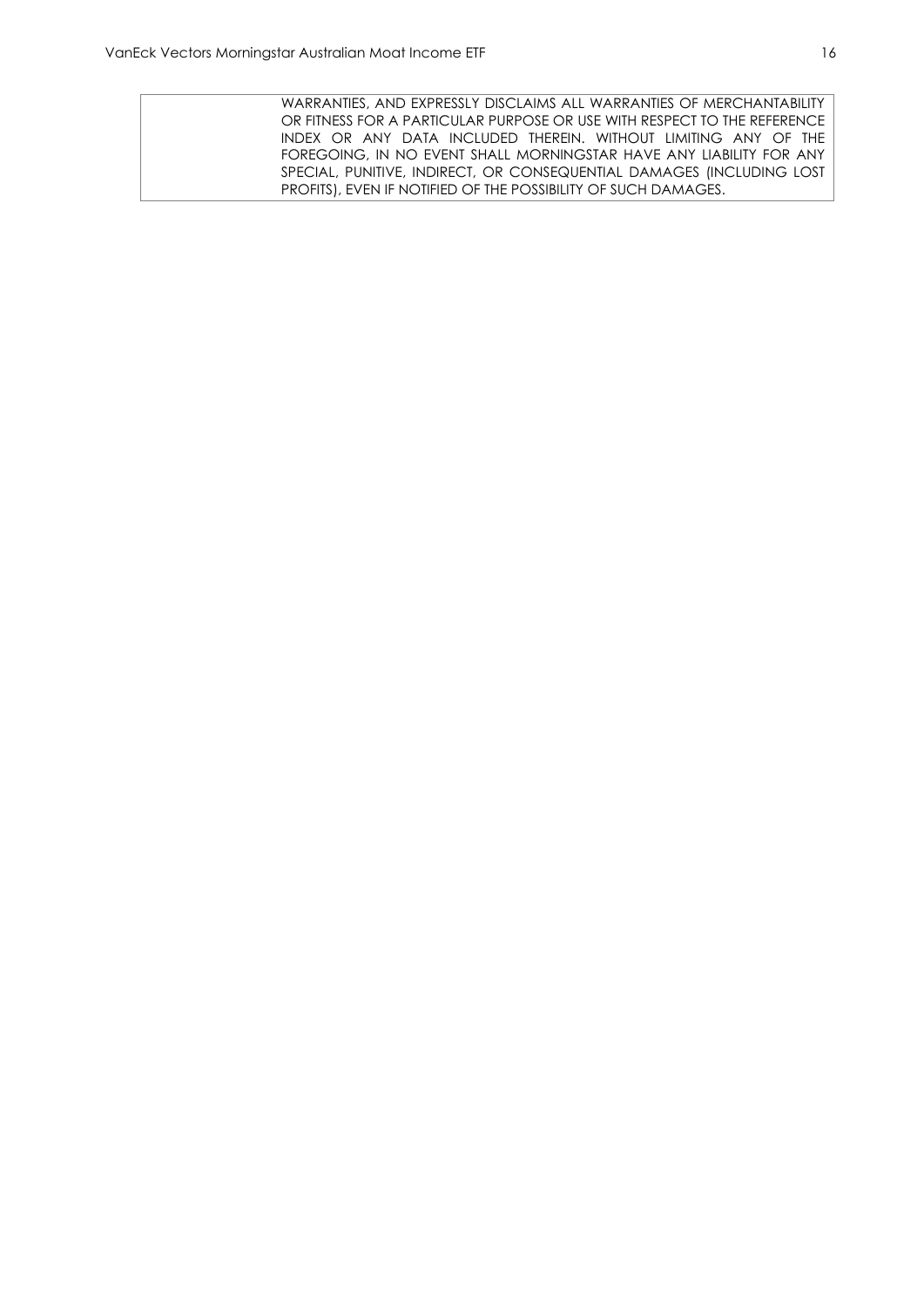## <span id="page-17-0"></span>9 Risks

### **9.1 What is risk?**

All investments have some level of risk. Different investment strategies have different levels of risk depending on the underlying mix of assets that make up the strategy. Usually assets with the potential for the highest long-term returns carry the highest levels of short-term risk. These investments are generally described as more 'volatile' and have a higher risk of losing money, but they can also give you a better chance of achieving your long-term objectives. Investments that produce more stable returns are considered less volatile and therefore less risky, but they may not provide sufficient long-term returns for you to achieve your long-term goals.

The level of risk you are willing to accept will depend on a range of factors including:

- o your investment goals;
- o your age;
- o your investment time frame;
- o where other parts of your wealth are invested; and
- o your overall risk tolerance.

It is important for you to carefully consider the risks of investing in the Fund and to understand that:

- o the value of your investment will vary;
- o investment returns will vary and future returns may differ from past returns;
- o returns are not guaranteed and you may lose money; and
- o laws affecting managed investment schemes may change, impacting your investment.

You should consult a financial adviser to help you understand investment risk and design an investment strategy that is right for your individual risk tolerance, financial situation, needs and objectives.

#### **9.2 General risks associated with the Fund**

The significant risks that can affect the performance of the Fund are typical of the risks of managed funds whose portfolios consist primarily of shares listed on ASX.

*9.2.1 Market risk*

This is made up of a number of risks that affect entire financial markets and may include investor sentiment, economic impacts, regulatory conditions, industry or sector-specific events, and political and catastrophic events. In any asset class, the returns of individual securities are a combination of the market return and returns specific to each security. Growth investments such as shares generally have relatively higher market risk than bonds and cash. Investors should be aware that markets can fluctuate affecting the returns on an investment portfolio from day-today. This volatility may cause the value of an investment in the Fund to decrease.

#### *9.2.2 Security specific risk*

The value of a company's shares which make up part of the underlying assets in the Fund can be influenced by changes in and factors affecting company management, its business environment or profitability. These risks can impact the company's ability to repay its debt, its profitability and ultimately the value of its shares. By diversifying its holdings across multiple securities and market sectors, the Fund is generally insulated from the specific risks of individual securities.

*9.2.3 Dividend risk*

The risk that companies in the Fund that have paid dividends in the previous year do not pay a dividend in the current period. Even though the securities in the Index and Fund portfolio are selected for their historical dividend paying characteristics there is no guarantee that the securities will continue to pay dividends in the current year. If they don't they are removed from the Index and the Fund's portfolio.

#### *9.2.4 Concentration risk*

There is a risk that the Fund's assets are concentrated in a particular market sector.

*9.2.5 Tracking error risk*

This is the risk that the Fund fails to meet its investment objective and the performance of the Fund differs from the performance of its Reference Index, due to the extent to which the Fund is able to replicate the Reference Index, as a result of a number of factors, including but not limited to:

- o there may be times when the Fund is unable to replicate the securities and/or their weightings in the Reference Index;
- o in order to achieve the investment objective we may allow individual security weightings to vary from the Reference Index and may invest in securities that are not in the Reference Index;
- o the Fund will only hold securities that are listed on exchanges approved by ASX under the AQUA Rules;
- o differences between the Reference Index and the Fund in asset valuations and the timing of dividends and corporate actions;
- o differences between the trading price for securities achieved by the Fund and that determined by the Reference Index;
- o fees and other costs including taxation incurred by the Fund, but not by the Reference Index; and
- o the Fund may hold a small amount of cash.
- *9.2.6 ASX Trading risk*

Secondary market trading of the ETF Units on ASX may be suspended by the ASX or halted by us because of market conditions or other reasons, for example a failure by the Market Maker to make a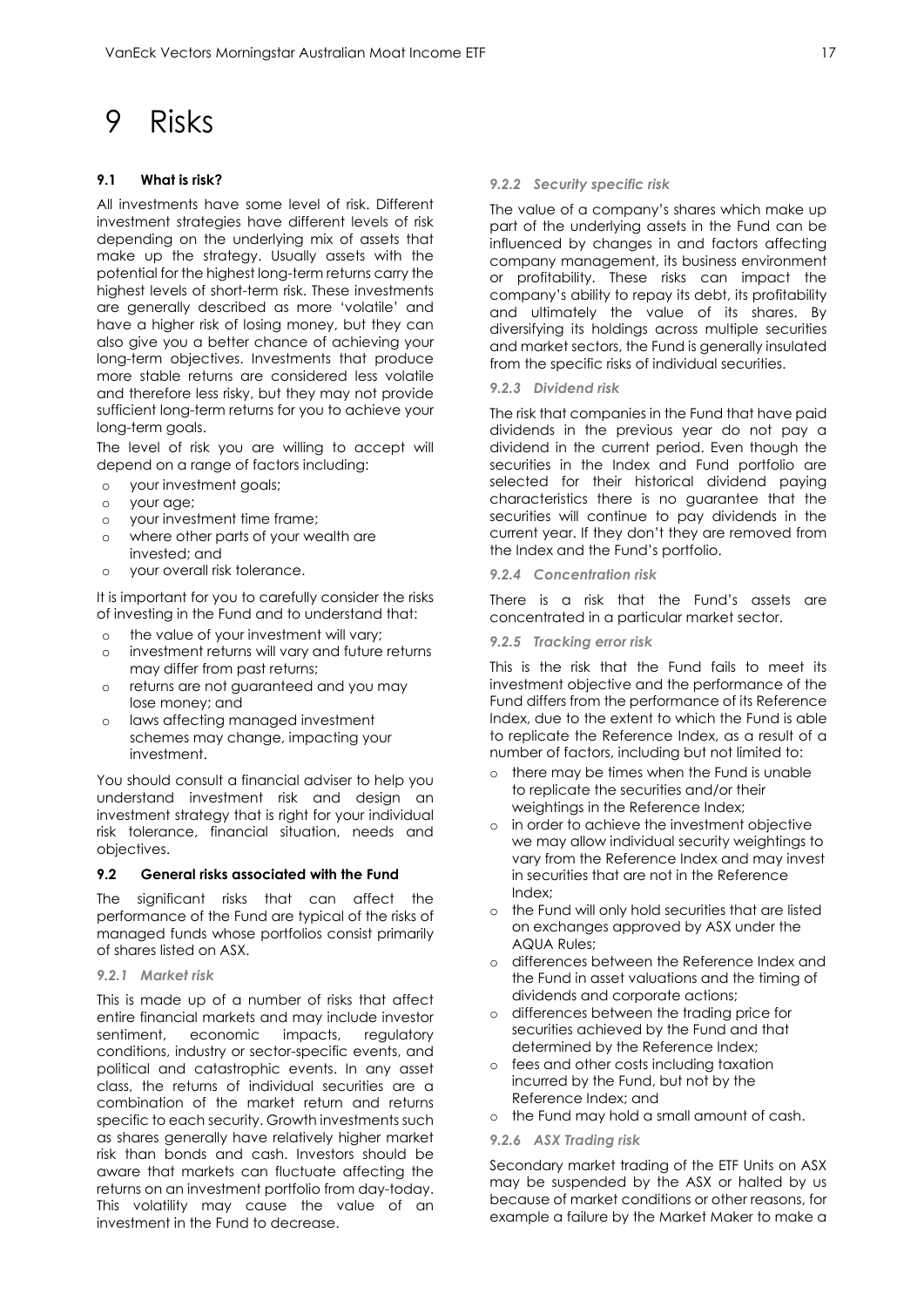market. In these circumstances, ASX Investors will be unable to buy or sell ETF Units and the processing of application for creations and redemptions for Authorised Participants may be suspended or modified.

#### *9.2.7 Liquidity risk*

This is the risk that an investment may not be able to be sold quickly enough to prevent or minimise a loss. A lack of liquidity may also affect the amount of time it takes us to satisfy a redemption request from Authorised Participants. As the underlying assets of the Fund are listed securities and a Market Maker has been appointed to support liquidity on ASX, the Fund is expected to be liquid but there is no assurance it will remain liquid at all times.

## *9.2.8 Market Maker risk*

Although the ETF Units are admitted to trading on ASX, and a Market Maker is appointed to assist in maintaining liquidity in accordance with the AQUA Rules, there can be no assurance that there will be a liquid market if there is a failure by the Market Maker tomake a market. A Market Maker's terms of appointment may limit or exclude its liability or recourse to it by Unitholders.

#### *9.2.9 Trading price risk*

As with any ETF, it is possible that the trading price of ETF Units on the ASX may differ from the NAV and the iNAV. The trading price is dependent on a number of factors including the demand for and supply of ETF Units, investor confidence, the availability of a Market Maker during the course of the Trading Day, the bid-offer spread charged by a Market Maker and how closely the Fund tracks the performance of the Reference Index.

The trading price may also be affected if there is a suspension of the creation and redemption process (see section 11 for more details). This process is designed to reduce the likelihood of ETF Units trading at a significant discount or premium to the NAV. If the creation or redemption process for the Fund is closed on a particular day, the trading price may diverge further from the NAV.

If the trading of the Fund's assets which form part of the Reference Index is suspended or restricted, the NAV and the iNAV may be affected.

Periods of increased market volatility or disruptions to the market making function may result in wider bid-offer spreads for ETF Units and trading prices that differ significantly from the Fund's NAV and iNAV. This risk may be higher in the period shortly after the ASX opens for trading and near the close of trading. If an investor purchases ETF Units at a time when the market price is at a premium to the iNAV or sells at a time when the market price is at a discount to the iNAV, then the investor may sustain losses. Investors should consider placing "limit orders" to reduce the risk of trading at unfavourable prices.

#### *9.2.10 iNAV risk*

This is the risk that iNAV for the Fund is wrong, not available or not up to date and different from the available trading price of the ETF Units on ASX.

#### *9.2.11 Derivatives risk*

Derivatives may be used by the Fund as described in section 7.2.2. Relevant derivatives derive their value from the performance of a reference asset, for example a share or a market index. The use of derivatives may expose the Fund to significant losses as the use of derivatives involves risks that are different from and potentially greater than, the risks associated with investing directly in the shares. For example, the risk of using derivatives include, but are not limited to, that of the derivative failing to move in line with the value of the underlying share, counterparty risk and potential illiquidity which may occur if a particular derivative instrument is difficult to purchase or sell. See section 9.3.18.

The risk that the Fund may not be able to close out a derivatives position is minimised by entering into such transactions with reputable counterparties or on an exchange with an active and liquid secondary market.

#### *9.2.12 Fund risk*

This is the risk that investing via the Fund may result in reduced performance compared to investing in the underlying securities directly because of: the fees and costs involved in investing in the Fund; the income or capital gains accrued in the Fund; and the consequences of creations and redemptions by Authorised Participants. In addition, there is a risk that the fees and costs applicable to the Fund could change, the Responsible Entity or other parties could change and the Fund could terminate.

#### *9.2.13 Index risk*

There is a risk that the Reference Index ceases to be available for use by the Fund, resulting in the Fund not being able to achieve its stated investment objective. If this occurs, VanEck will seek to track an alternative index that provides a substantially similar exposure as that of the Reference Index. In the unlikely event that an alternative index cannot be secured, there is a risk that the Fund could be terminated. For more information see sections 7.1 and 9.2.5.

#### *9.2.14 Operational risk*

The Fund is exposed to operational risk arising from a number of factors, including, but not limited to, human error, processing and communication errors, errors of the Fund's service providers, counterparties or other third parties, failed or inadequate processes and technology or system failures. VanEck seeks to reduce these operational risks through controls and procedures. However, these measures do not address every possible risk and may be inadequate for those risks that they are intended to address.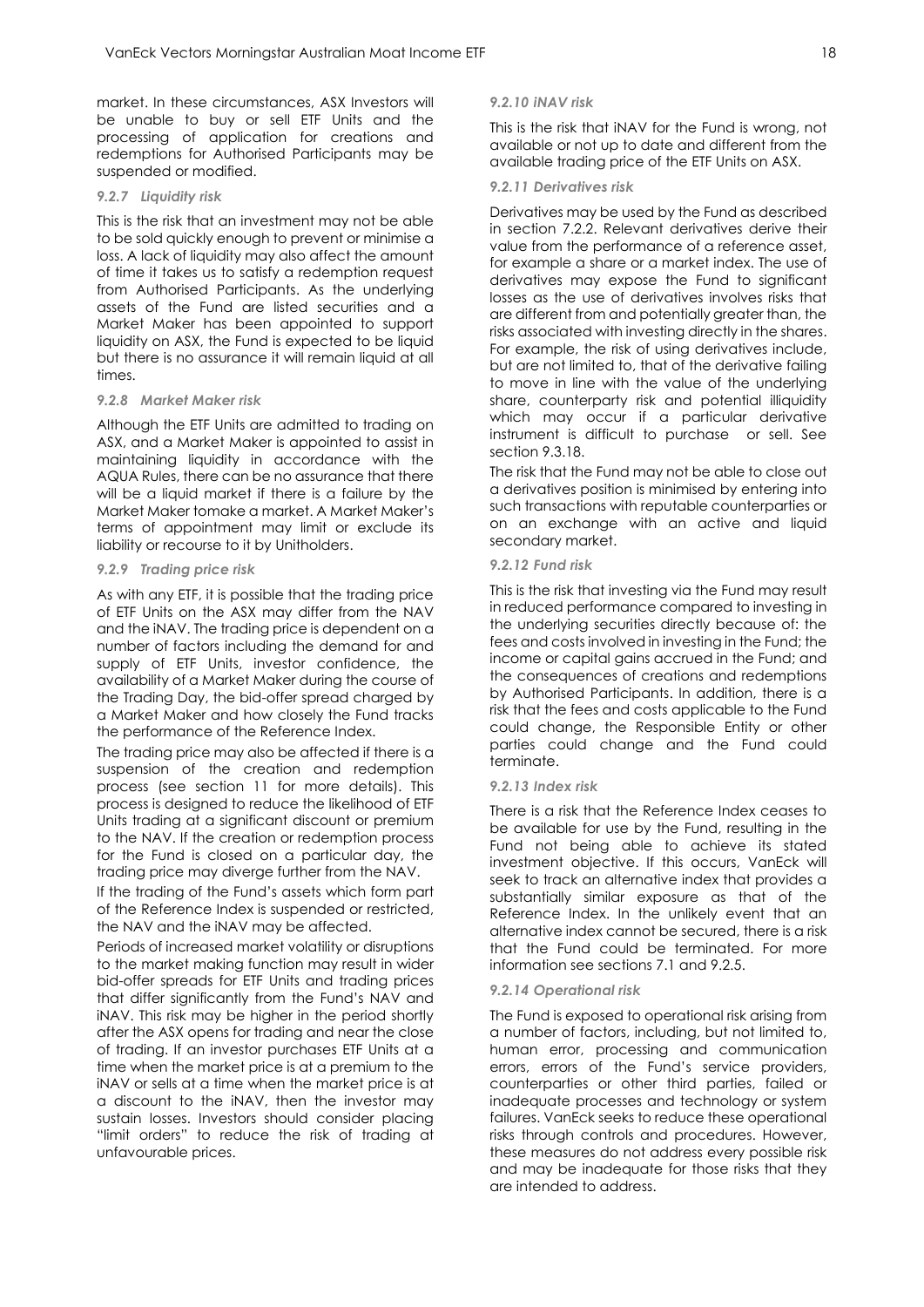#### *9.2.15 Force majeure*

This is the risk that circumstances beyond our reasonable control may impact on the operation, administration and performance of the Fund. For example: strikes, industrial disputes, failure of a securities exchange, fires or other disaster, war, civil disturbance, terrorist acts, governmental preemption in connection with an emergency of state and epidemics.

#### *9.2.16 Regulatory and tax risk*

The Fund, the investments of the Fund and the tax consequences for Unitholders investing in the Fund, may be affected by tax changes or by changes to legislation or government policy in Australia and in other countries where the company whose securities the Fund invests in is regulated, operates or is invested.

These changes are monitored by VanEck and action is taken, where possible and appropriate, to facilitate the achievement of the Fund's investment objectives.

Investors should consult their own professional independent tax advisers before making an investment decision. Further information in relation to tax is set out in section 13.

#### *9.2.17 Settlement risk*

The processes of issuing and redeeming ETF Units associated with creations and redemptions are subject to the normal settlement procedures through CHESS. The Fund is exposed to some risk if an Authorised Participant fails to comply with its settlement obligations. This risk is partly mitigated by the fact that Authorised Participants are generally subject to CHESS rules and ASX fail fees.

#### *9.2.18 Counterparty risk*

This is the risk that the Funds' trading counterparties become insolvent or cannot otherwise meet their obligations to the Fund. The Fund may be exposed to counterparty risk through the use of futures. For more information see sections 7.2.2 and 9.2.18.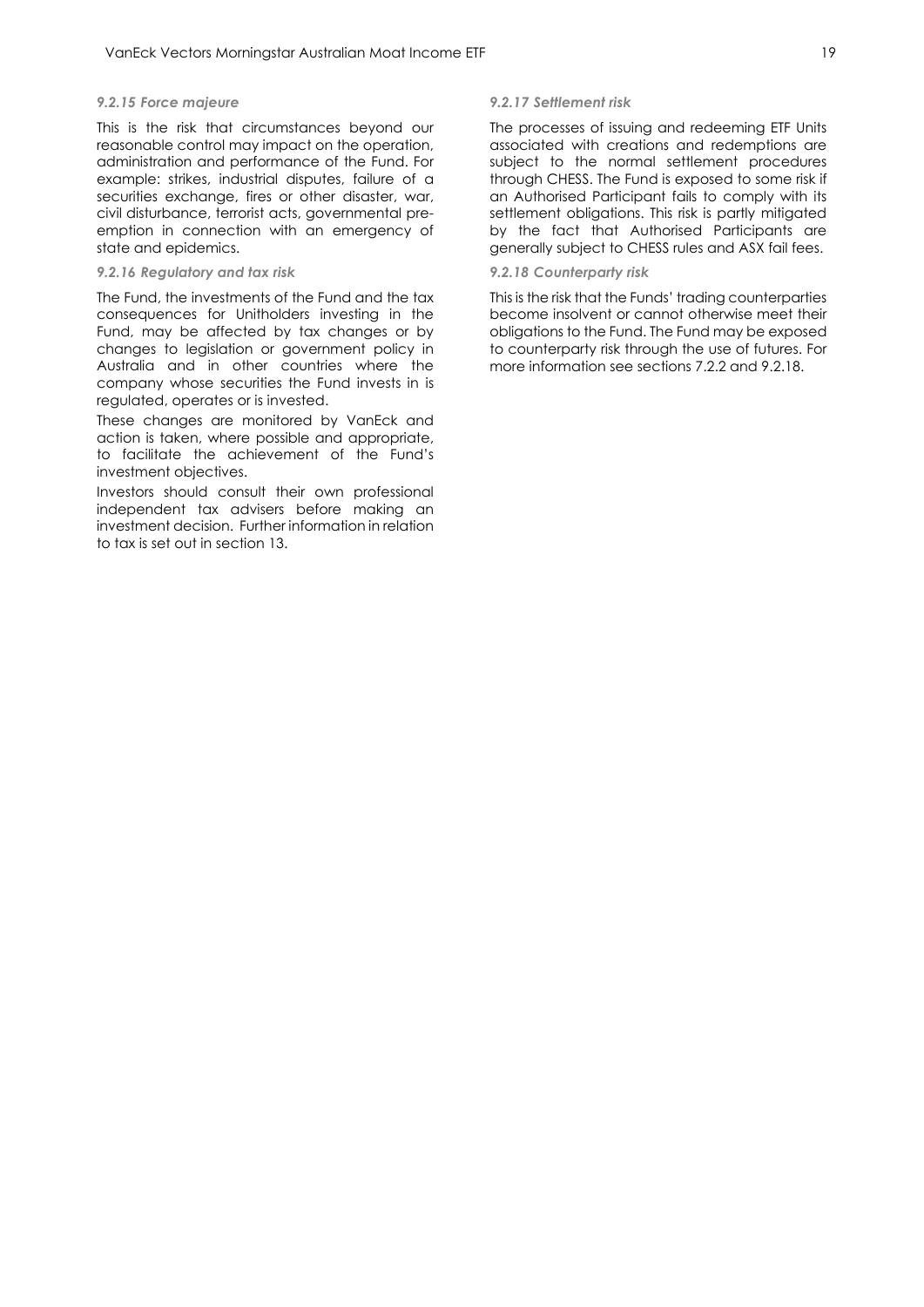# <span id="page-20-0"></span>10 Fees and other costs

## **DID YOU KNOW?**

**Small differences in both investment performance and fees and costs can have a substantial impact on your long term returns.**

**For example, total annual fees and costs of 2% of your investment balance rather than 1% could reduce your final return by up to 20% over a 30 year period (for example, reduce it from \$100 000 to \$80 000).**

**You should consider whether features such as superior investment performance or the provision of better member services justify higher fees and costs.**

**You may be able to negotiate to pay lower contribution fees and management costs where applicable. Ask the Fund or your financial adviser.**

## **TO FIND OUT MORE**

If you would like to find out more, or see the impact of the fees based on your own circumstances, the **Australian Securities and Investments Commission (ASIC)** website [\(www.moneysmart.gov.au\)](http://www.moneysmart.gov.au/) has a managed funds fee calculator to help you check out different fee options.

## **Fees and other costs**

This section shows fees and other costs that you may be charged.

These fees and costs may be deducted from your money, from the returns on your investment or from the assets of the Fund as a whole.

Taxation information in relation to the Fund is set out in section 13.

**You should read all the information about fees and costs because it is important to understand their impact on your investment.**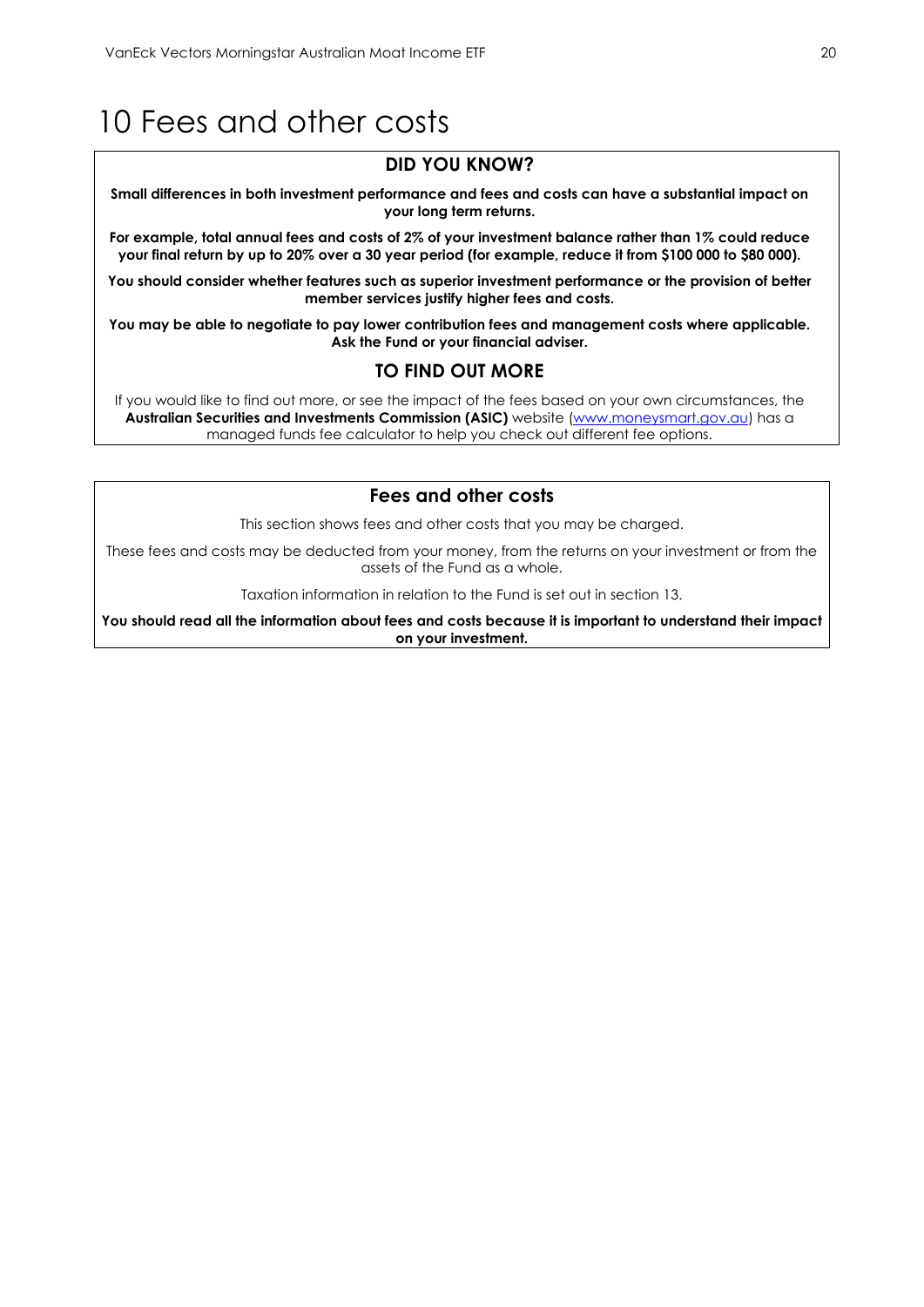#### **10.1 Fees and costs for ASX Investors**

| VanEck Vectors Morningstar Australian Moat Income ETF     |                  |                                                                                                                                |  |
|-----------------------------------------------------------|------------------|--------------------------------------------------------------------------------------------------------------------------------|--|
| Type of fee or cost <sup>1</sup>                          | Amount           | How and when paid                                                                                                              |  |
| Fees when your money moves in or out of the Fund          |                  |                                                                                                                                |  |
| <b>Establishment fee:</b>                                 |                  |                                                                                                                                |  |
| The fee to open your investment                           | Nil              | Not applicable                                                                                                                 |  |
| <b>Contribution fee:</b>                                  |                  |                                                                                                                                |  |
| The fee on each amount contributed to your<br>investment  | Nil              | Not applicable                                                                                                                 |  |
| Withdrawal fee $2$ :                                      |                  |                                                                                                                                |  |
| The fee on each amount you take out of your<br>investment | Nil <sup>2</sup> | Not applicable                                                                                                                 |  |
| Exit fee:                                                 |                  |                                                                                                                                |  |
| The fee to close your investment                          | Nil              | Not applicable                                                                                                                 |  |
| Management costs <sup>3</sup>                             |                  |                                                                                                                                |  |
| The fees and costs for managing<br>your<br>investment     |                  | The management fee is calculated and<br>accrued daily on the Fund Net Asset                                                    |  |
| Management fee                                            | $0.35\%$ p.a.    | Value and reflected in the Unit Price.<br>Payable from the assets of the Fund on                                               |  |
| Indirect costs                                            | Nil              | or about the first Business Day of the<br>following month. The management fee<br>may be negotiated<br>by wholesale<br>clients. |  |
| Total management costs                                    | $0.35\%$ p.a.    |                                                                                                                                |  |
| Service fees                                              |                  |                                                                                                                                |  |
| Switching fee:                                            |                  |                                                                                                                                |  |
| The fee for changing investment options                   | Nil              | Not applicable                                                                                                                 |  |

1 All fees and costs are inclusive of goods and services tax (GST) and net of any reduced input tax credits (RITC). A worked dollar example is shown below. Other fees and costs may apply. See section 10.3 for more information.

2 Except in limited circumstances ASX Investors are not eligible to redeem ETF Units with VanEck directly. See section 14.2.11 for more information.

3 See section 10.3 'Additional explanation of fees and costs' for more information.

#### **Example of annual fees and costs for ASX Investors**

This table gives an example of how the fees and costs for the Fund can affect your investment over a one year period. You should use this table to compare this product with other managed investment products.

| <b>Example: VanEck Vectors Morningstar</b><br><b>Australian Moat Income ETF</b> |     | Balance of \$50,000 with a contribution of \$5,000 during the year                                                                                                                                 |
|---------------------------------------------------------------------------------|-----|----------------------------------------------------------------------------------------------------------------------------------------------------------------------------------------------------|
| Contribution fees                                                               | Nil | For every additional \$5,000 you put in you will be charged \$0.                                                                                                                                   |
| <b>PLUS</b> Management costs                                                    |     | 0.35% p.a. <sup>1</sup> And, for every \$50,000 you have in the Fund you will be charged<br>$$175$ each year.                                                                                      |
| <b>EQUALS</b> Cost of Fund                                                      |     | If you had an investment of \$50,000 at the beginning of the year<br>and you put in an additional \$5,000 during that year, you would<br>be charged fees from:<br>\$175 to \$192.50 <sup>1,2</sup> |
|                                                                                 |     | What it costs you will depend on the fees you negotiate.                                                                                                                                           |

1 The management fee may be negotiated by wholesale clients. See section 10.3.3 for more information.

2 This example assumes that the investment amount of \$50,000 does not rise or fall in value and remains invested for a full year. The maximum fee assumes the additional investment amount of \$5,000 was invested on the first day of the year and remains invested for the full year.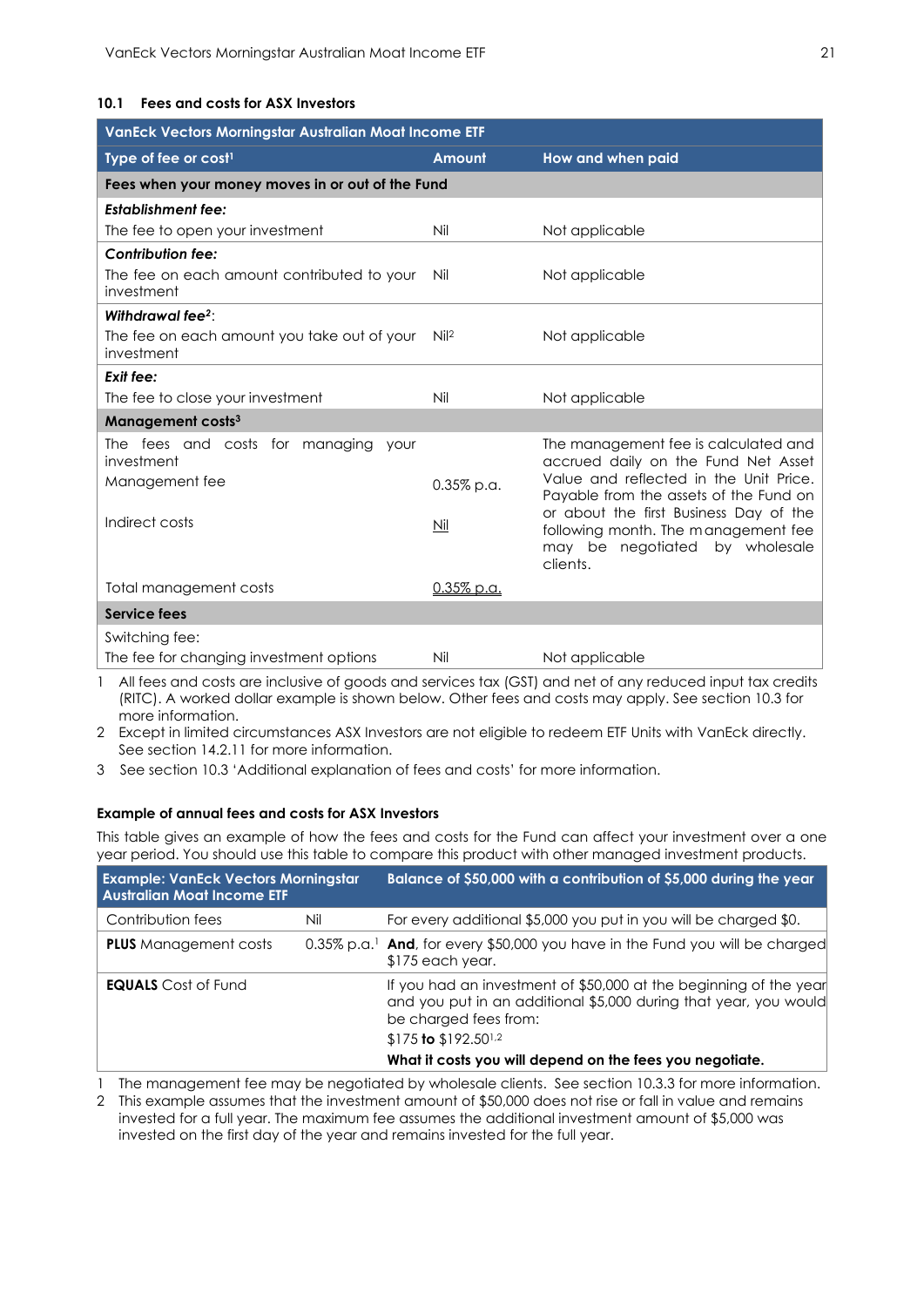#### **10.2 Fees and costs for Authorised Participants**

| Type of fee or cost <sup>1</sup>                                                                                     | Amount                                  | <b>How and when paid</b>                                                                                                                                                                                                                                                                 |  |
|----------------------------------------------------------------------------------------------------------------------|-----------------------------------------|------------------------------------------------------------------------------------------------------------------------------------------------------------------------------------------------------------------------------------------------------------------------------------------|--|
| Fees when your money moves in or out of the Fund                                                                     |                                         |                                                                                                                                                                                                                                                                                          |  |
| <b>Establishment fee:</b> The fee to open your<br>investment                                                         | Nil                                     | Not applicable                                                                                                                                                                                                                                                                           |  |
| <b>Contribution fee:</b> The fee on each amount<br>contributed to your investment                                    | \$500                                   | Payable only by Authorised Participants per<br>creation at the time of application for the<br>creation of ETF Units by a Standard Basket<br>Transaction. The amount of these costs may be<br>negotiated.                                                                                 |  |
| <b>Withdrawal fee</b> <sup>2, 3</sup> : The fee on each amount<br>you take out of your investment                    | \$500                                   | Payable only by Authorised Participants per<br>redemption at the time of application for the<br>redemption of ETF Units by a Standard Basket<br>Transaction. The amount of these costs may be<br>negotiated.                                                                             |  |
| <b>Exit fee:</b> The fee to close your investment                                                                    | Nil                                     | Not applicable                                                                                                                                                                                                                                                                           |  |
| Management costs <sup>3</sup>                                                                                        |                                         |                                                                                                                                                                                                                                                                                          |  |
| The fees and costs for managing<br>vour<br>investment:<br>Management fee<br>Indirect costs<br>Total management costs | $0.35\%$ p.a.<br>$Mil$<br>$0.35\%$ p.a. | The management fee is calculated and accrued<br>daily on the Fund Net Asset Value and reflected<br>in the Unit Price. Payable from the assets of the<br>Fund on or about the first Business Day of the<br>following month. The management fee may be<br>negotiated by wholesale clients. |  |
| Service fees                                                                                                         |                                         |                                                                                                                                                                                                                                                                                          |  |
| Investment switching fee:<br>The fee for changing investment options                                                 | Nil                                     | Not applicable                                                                                                                                                                                                                                                                           |  |

1 All fees and costs are inclusive of GST and net of any RITC. Other fees and costs may apply. See section 10.3 'Additional explanation of fees and costs' for more information.

2 Additional transactional costs will apply to Non-Standard Transactions as agreed with us from time to time. See section 10.3.2 for more information.

3 See section 10.3 'Additional explanation of fees and costs' for more information.

#### **10.3 Additional explanation of fees and costs**

Unitholders are charged a management fee which is capped in respect of normal recoverable expenses. Additional transactional and operational costs which are uncapped also apply. Other uncapped Broker fees and abnormal expenses may also apply.

#### *10.3.1 Management costs*

Management costs represent the ongoing fees, costs and expenses associated with management and administration of the Fund.

The fees and other costs of managing and operating the Fund stated in this PDS include indirect costs paid from the Fund's assets that we know or reasonably estimate will reduce the Fund's investment returns.

The management fee stated in 10.1 and 10.2 is charged to Unitholders as an 'all in' fee for normal recoverable expenses. It does not include transactional and operational costs (10.3.2), Broker fees (10.3.4) or abnormal expenses (10.3.5).

VanEck pays the ongoing recoverable expenses associated with the management and administration of the Fund out of the

management fee. Any shortfall is paid by VanEck out of its own resources. Any excess remaining after payment of recoverable expenses is retained by VanEck.

The normal recoverable expenses paid by VanEck from the Fund's management fee include but are not limited to:

- o Custodian and Fund Administrator fees and charges including the costs of processing dividend payments;
- o Market Maker fees;
- o accounting and audit fees;
- o license fees payable to the Index Provider for the use of the Reference Index;
- o Registrar fees and expenses; and
- o other expenses recoverable under the Fund's Constitution.

#### *10.3.2 Transactional and operational costs*

Transactional and operational costs are not included in the management costs in 10.1 and 10.2 and are an additional cost to Unitholders. These costs are uncapped.

Transactional and operational costs are incurred in relation to trading in the portfolios and associated operational activities required by the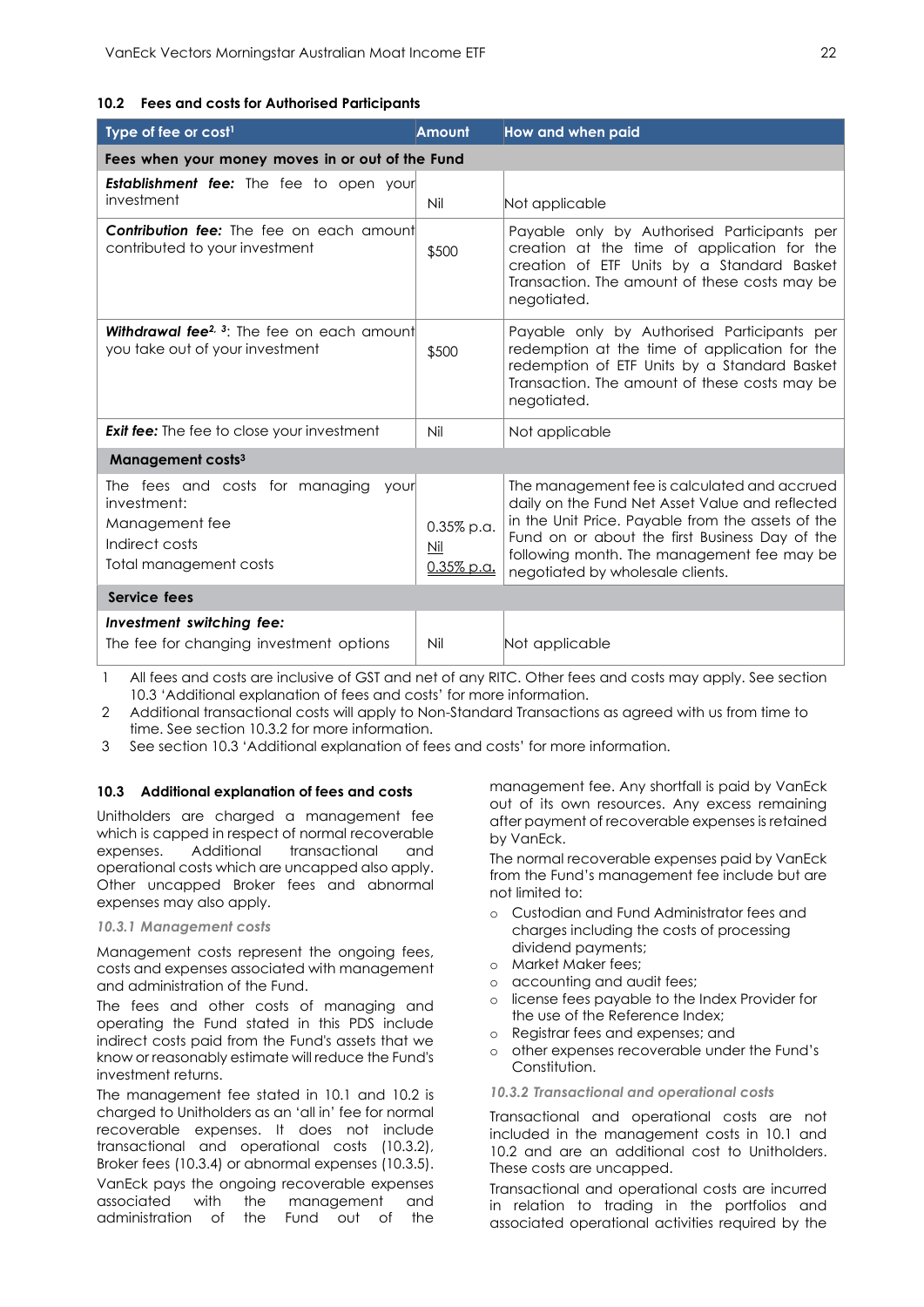Fund. They include but are not limited to:

- o brokerage and settlement charges; and
- o borrowing costs and interest expense.

#### *Costs on creations and redemptions*

VanEck uses its best efforts to recover the transactional and operational costs associated with creations and redemptions of ETF Units by Authorised Participants from the APs.

Any shortfall is an additional indirect cost to Unitholders. These costs are paid out of the assets of the Fund and reflected in the Unit Price as and when they arise. We expect over a 12 month period any shortfall will be zero or not material for the reasons set out below.

Transactional and operational costs are not incurred by the Fund on Standard Basket Transactions. For Non-Standard Transactions, transactional and operational costs incurred by the Fund in relation to creations and redemptions are recovered from the AP by:

- o a buy/sell spread covering an estimate of the costs included with the transaction, which we notify to APs electronically from time to time. The actual costs may differ from our estimate. Any shortfall is borne by the Fund and any excess is retained by the Fund. We expect these amounts to net off to zero over a 12 month period; or
- o an invoice for the actual costs incurred equal to the difference between: the price at which the Fund purchases (on a creation) or sells (on a redemption) relevant securities; and the value of those securities used in the relevant Unit Price; plus any other costs incurred by the Fund in connection with the transaction.

#### *Other transactional and operational costs*

Other transactional and operational costs are incurred in association with trading activity in the Fund's portfolio with the aim of achieving its investment objective. These are an additional cost to all Unitholders and will be paid out of the assets of the Fund and reflected in the Fund's Unit Price as and when they arise.

As at the date of this PDS the Fund is new and has not commenced trading so no transactional and operational costs history is available. Disclosure of updated information in regards to transaction and operational costs will be provided at [www.vaneck.com.au/dvdy](http://www.vaneck.com.au/dvdy) in accordance with regulatory requirements.

#### *10.3.3 Fees and costs may be negotiated by wholesale clients and APs*

Wholesale clients (as defined under the Corporations Act) and APs may be able to negotiate the fees and costs set out in sections 10.1 and 10.2 respectively by contacting VanEck. See the Corporate directory at the front of this PDS for contact details. Any reduction of the fees and costs that may be agreed from time to time will be at VanEck's discretion and expense.

#### *10.3.4 Broker fees*

ASX Investors should obtain advice from a financial adviser before investing in the Fund to consider their individual investment objectives, financial situation and needs. You will incur fees for any advice you receive. You should discuss these fees with your financial adviser prior to obtaining their advice.

ASX Investors will also incur customary brokerage fees when buying and selling ETF Units on ASX. You should discuss these fees with your Broker prior to investing. Brokerage is also incurred by all investors as part of the ongoing transactional and operational costs of the Fund. See section 10.3.2.

#### *10.3.5 Abnormal expenses*

Abnormal expenses are management costs not generally incurred in the day-to-day operations of the Fund and include things such as the costs of calling and holding Unitholder meetings or legal costs incurred in bringing or defending legal proceedings. Abnormal expenses are not included in the management fee caps set out in sections 10.1 and 10.2 and may be recovered from the assets of the Fund and accounted for in the Unit Price of the Fund as and when they arise.

#### *10.3.6 Notification of changes to fees*

We may vary fees or introduce new fees without investor consent up to the maximums described in the Fund Constitution. Under the Constitution we are entitled to charge the following relevant maximum fees:

- o Management fee: 3% p.a. of the Fund's NAV;
- Application and Redemption fee
	- (contribution and withdrawal fees): Up to \$10,000 per creation or redemption.

Currently we pay all costs and expenses of the Fund other than transactional and operational costs out of the management fee set out in sections 10.1 and 10.2 and only retain any excess. We will give 30 days' notice of any changes to the way fees and costs are charged that result in an increase in the management fee, via a notice on our website at [www.vaneck.com.au](http://www.vaneck.com.au/) and the ASX Market Announcements Platform.

#### *10.3.7 Related party payments*

We may pay fees to related parties and associates of VanEck on arm's length commercial terms for providing services to the Fund. We may engage the services of related parties and associates at our discretion. These fees would be paid by us out of the Fund's management fee.

#### *10.3.8 Commissions and other benefits received*

We, our related parties and associates, may receive commissions and other benefits (e.g. research) from brokers effecting trades for the Fund. These benefits may flow to the Fund and to other funds managed by us or our related parties and associates. We trade only with brokers who will provide best execution, regardless of whether these trades are placed with brokers related to us or not.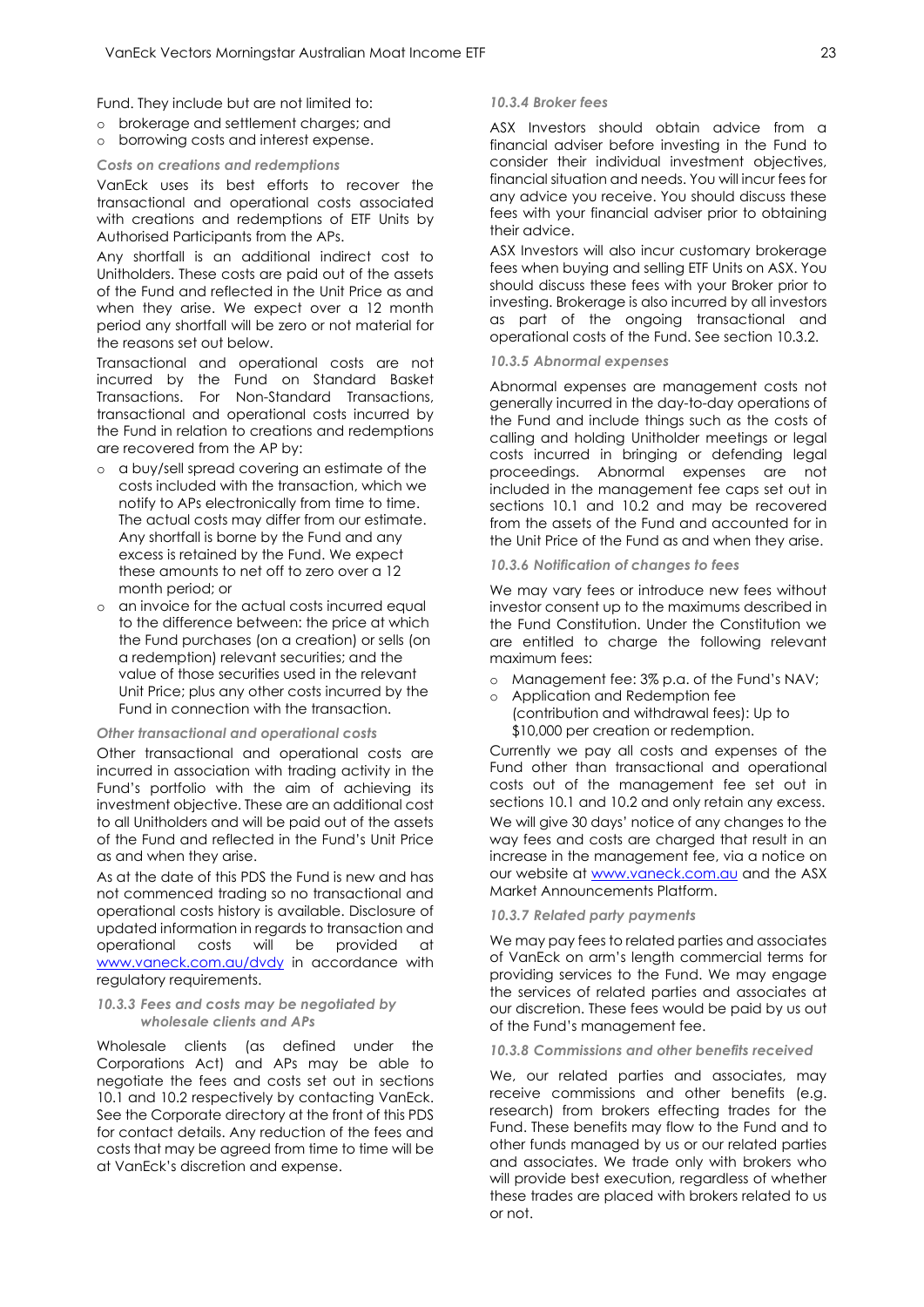# <span id="page-24-0"></span>11 Transacting with VanEck

#### **IMPORTANT NOTICE**

**This section provides a summary of the creation and redemption process that applies to transactions between the Fund and Authorised Participants only. These procedures do not apply to ASX Investors and are provided for information purposes only and may change without notice to ASX Investors. ASX Investors may trade ETF Units on ASX via a Broker in the same way they trade listed shares.**

#### **11.1 Prior to transacting**

Creation and redemption procedures will be agreed between VanEck and Authorised Participants from time to time and contained in an AP Agreement and related AP Procedures. Authorised Participants must complete an AP Agreement with VanEck prior to transacting directly with us. Please contact VanEck Capital Markets for more information on +61 2 8038 3317.

#### **11.2 Applications by Authorised Participants**

Unless we agree otherwise, applications for creations and redemptions of ETF Units may only be made by Authorised Participants by delivering a completed application to us by 4pm on an ASX Trading Day. We may accept applications in a different form, or reject an application, at our discretion. We may, in our sole discretion and without giving any reason, accept or reject all or part of an application for a creation or redemption.

#### **11.3 Standard Basket Transactions**

Applications for creations or redemptions of ETF Units will generally only be made by way of Standard Basket Transactions. A Standard Basket Transaction is an in specie transfer of the Standard Basket plus or minus any balancing cash payment, in exchange for ETF Units. A Standard Basket for the Fund may consist of securities in the Reference Index and any other securities determined by VanEck as necessary to achieve the Fund's investment objective. The Standard Basket is available on request.

#### **11.4 Minimum transaction size for APs**

Applications for creations and redemptions by Authorised Participants can only be made in multiples of Creation Units or Redemption Units respectively, unless we agree otherwise.

The number of ETF Units in a Creation Unit and Redemption Unit are set out in the table below. ASX Investors should check with their Broker for any minimum trade size on ASX.

#### **Minimum transaction sizes for APs**

| <b>Fund</b> | <b>One Creation Unit / Redemption Unit</b><br>(ETF Units) |
|-------------|-----------------------------------------------------------|
| <b>DVDY</b> | 100,000                                                   |

#### **11.5 Valuations and pricing**

#### *11.5.1 Creation and redemption prices*

The prices at which Authorised Participants transact with VanEck for creations or redemptions is the NAV calculated at the next valuation time following an application, plus or minus fees and costs respectively. See sections 10.2 and 10.3.2.

#### *11.5.2 Redemption amounts*

The redemption amount paid to an Authorised Participant on the redemption of ETF Units may include an amount representing their entitlement to distributable income of the Fund.

#### **11.6 Delay or suspension of creations and redemptions**

We may suspend the processing of creations or redemptions in certain circumstances. This will generally occur:

- 1. during a 'blackout period' that is:
	- a. around the end of a dividend period when we are calculating and paying dividends; and
	- b. during the period we are rebalancing the portfolio to the Reference Index; or
- 2. in circumstances, such as adverse market conditions, where we determine it is not possible to accurately calculate Unit Prices.

We may also suspend creations or redemptions in other circumstances. We will notify you of any suspension. We may also process applications for creations in instalments over a period of time and may also suspend processing of redemptions we have already accepted, for example, where we are unable to sell underlying securities due to circumstances outside our control, such as suspended trading in the market, or where the Fund becomes illiquid.

In circumstances where redemptions are delayed, suspended or being paid in instalments, the Unit Prices used for the redemption may be those applicable to the day the relevant instalment of the redemption is processed, rather than the time the application for redemption is received.

An application for a creation or redemption lodged but not processed before or during a period of suspension, will be taken to be lodged the day after the end of the relevant suspension period.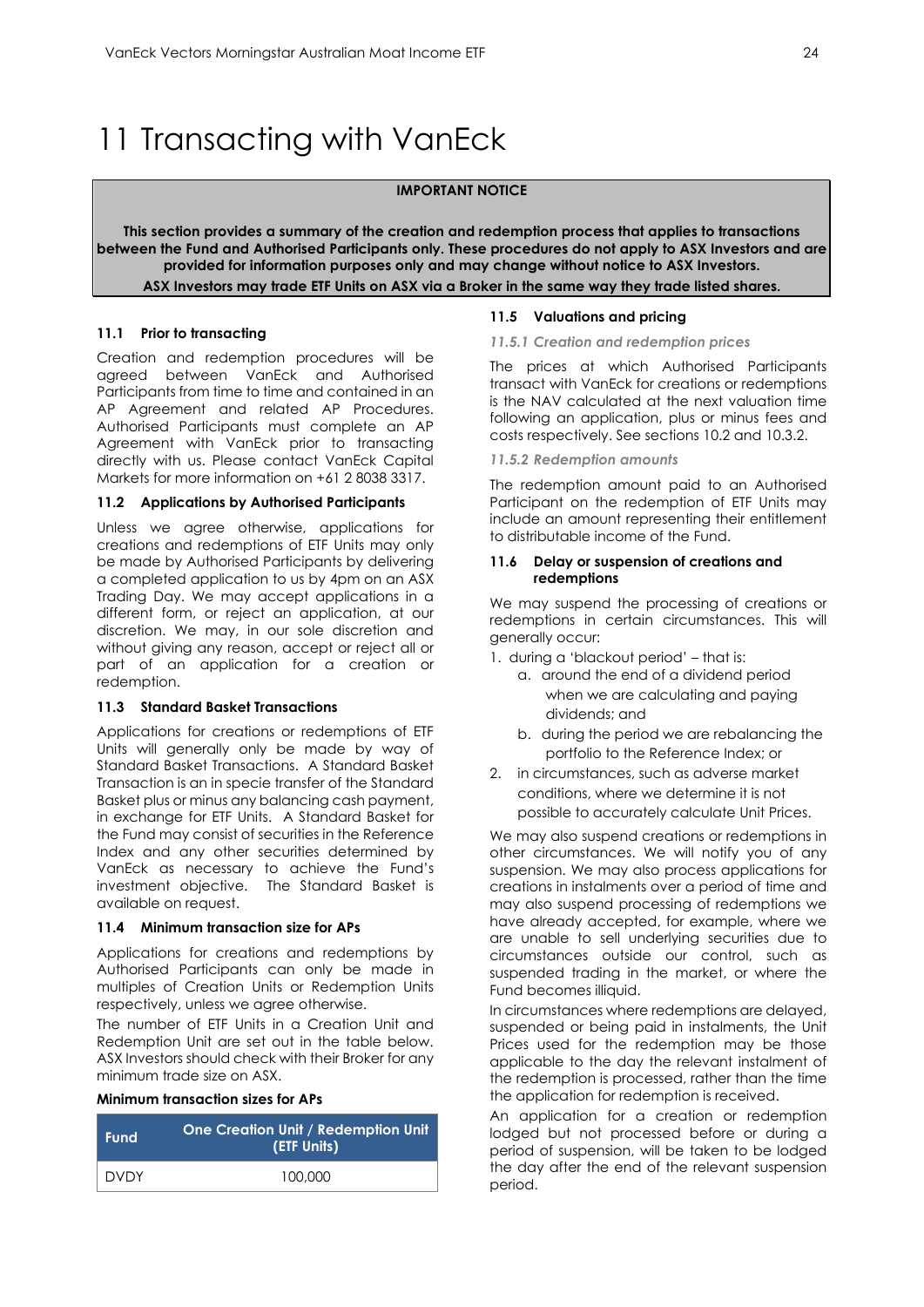# <span id="page-25-0"></span>12 Dividends

#### **12.1 Payment of dividends**

You may earn income from the Fund paid in the form of dividends.

We will provide details in advance of any dividends to be paid by the Fund via the ASX Market Announcements Platform. We do not guarantee that dividends will be paid.

The amount of any dividend will vary between periods and in some cases we may decide not to pay a dividend.

To reduce any capital gains tax liability for ASX investors due to redemptions by Authorised Participants, the AP's redemption proceeds may include a dividend comprising the realised capital gains. This means ASX Investors will generally pay less capital gains tax than they would in a comparable unlisted managed fund.

#### **12.2 Frequency of dividends**

The Fund will generally pay dividends quarterly. We may pay more or fewer dividends at our discretion. Payments are usually made within 28 days after the end of the dividend period. Dividends will be paid as cash to your nominated bank account unless you elect to participate in the Dividend Reinvestment Plan.

If no DRP election is made, dividends will be paid into a nominated Australian bank account, or held pending receipt of Australian bank account details.

#### **12.3 Dividend Reinvestment Plan**

A DRP is available. If you elect to participate in the DRP the amounts of any dividends will be credited to you as additional ETF Units on the relevant payment date. You need to contact the Registrar and complete the relevant form to participate in the DRP. Contact details are in the *Corporate directory* at the front of this PDS.

Participation in the DRP is subject to the DRP Rules as determined by VanEck from time to time.

A copy of the DRP Rules is available at [www.vaneck.com.au](http://www.vaneck.com.au/) or free of charge from us or the Registrar on request.

Unitholders can only elect to participate fully in the DRP having all dividends reinvested in additional ETF Units. Partial DRP participation is not available.

If no DRP election is made, dividends will be paid into a nominated Australian bank account, or held pending receipt of Australian bank account details.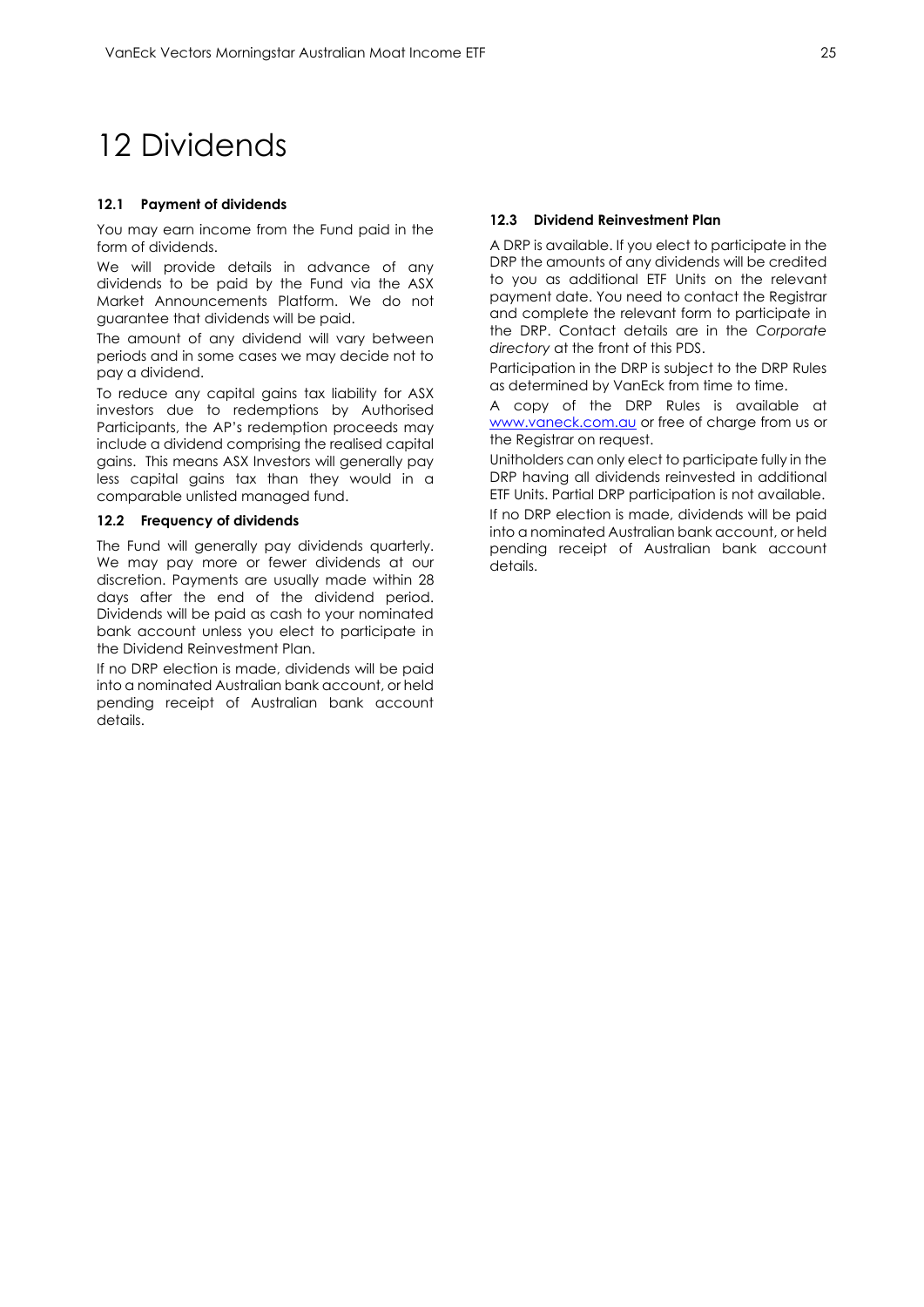# <span id="page-26-0"></span>13 Tax

#### **IMPORTANT NOTICE**

**The Australian tax commentary in this PDS is provided for general information only.**

**This information is necessarily general in nature and does not take into account the specific circumstances of any person who may invest in the Fund. It should not be used as the basis upon which a decision is made to invest in the Fund.**

**Investing has tax implications that can be complex, that are particular to each investor's circumstances and that change over time. All investors should consult their own professional tax advisers before making an investment decision.**

**The taxation information in this PDS is prepared based on income tax law in force at the date of this PDS.**

#### **13.1 Taxation of Australian resident investors**

You will be liable for tax on your share of the Fund's income, as determined at the end of each financial year.

The amount you will be required to include in your tax return will not be the same as the amount you have received as dividends. You will be provided with a tax statement, after 30 June each year, that will provide you with the necessary information.

The tax statement will include details of any credits you are able to claim in your tax return including any franking credits if the Fund invests in Australian shares and credits for any foreign income tax paid if the Fund invests outside of Australia.

You may also be liable for tax on any gains you make when you sell or redeem your ETF Units. These gains are not included on the tax statement.

#### **13.2 Quoting your TFN or ABN**

Unitholders will be asked to provide their tax file number ('**TFN**') or Australian Business Number ('**ABN**') or claim an exemption in relation to their investment in the Fund. There are strict guidelines that govern the use and storage of TFNs.

There is no obligation to provide a TFN or ABN. However, if no TFN or ABN is provided and no exemption is available, tax will be withheld from the Unitholder's dividends at the highest marginal rate and remitted to the Australian Taxation Office ('**ATO**').

These amounts will be credited to you when you lodge your tax return.

#### **13.3 Taxation of Foreign Investors**

If you are not a resident of Australia for income tax purposes, tax may be withheld from your dividends and remitted to the ATO.

You will be required to identify to the Registrar whether you are a resident or a non-resident for income tax purposes.

#### **13.4 Reporting of investors' details**

Investment in the Fund is subject to information collection and reporting, for the purposes of enforcing compliance with tax laws. Information is reported to the ATO who may share it with foreign governments. Specifically, there is a United States law known as 'FATCA' and a related intergovernmental agreement between Australia and the United States under which information is shared with the United States. In addition, Australia participates in the OECD's Common Reporting Standard reporting network.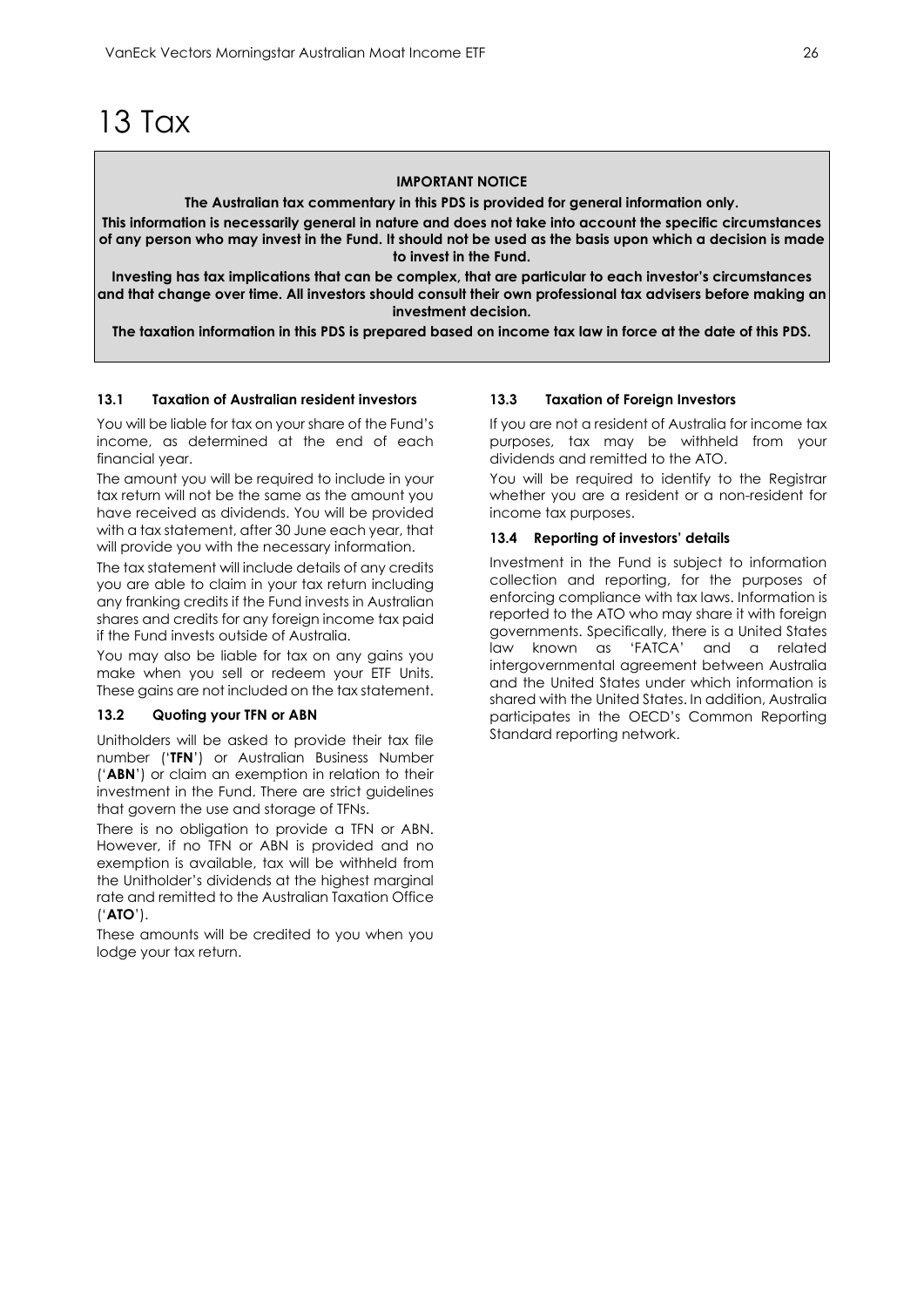# <span id="page-27-0"></span>14 Other information you need to know

#### **14.1 VanEck's powers and duties as Responsible Entity**

The powers and duties of the Responsible Entity are determined by the Constitution for the Fund, the Corporations Act and general trust law. The duties of VanEck in relation to the Fund under the Corporations Act include:

- o act honestly;
- o exercise the degree of care and diligence that a reasonable [person](http://www.austlii.edu.au/au/legis/cth/consol_act/ca2001172/s761a.html#person?stem=0&synonyms=0&query=601FC) would exercise if they were in VanEck's position;
- o act in the best interests of Unitholders and, if there is a conflict between their interests and VanEck's interests, give priority to Unitholders' interests;
- o ensure that property in the Fund is clearly identified as property of the Fund and held separately from property of VanEck, property of the Custodian and property of any other fund, except as permitted by the Corporations  $A<sup>ct</sup>$
- o ensure that the assets in the Fund are valued at regular intervals;
- o ensure that payments out of the Fund's property are made in accordance with the Constitution and the Corporations Act; and
- o report to ASIC any significant breach of the Corporations Act in relation to the Fund which has had, or is likely to have, a materially adverse effect on the interests of Unitholders.

We will work with our external service providers to:

- o manage income and monitor the expenses of the Fund and arrange for payments to creditors of the Fund;
- o determine and if any, arrange payment of dividends in respect of the Fund and administer dividend and taxation statements and notifications;
- o process and administer creation and redemption transactions in relation to the Fund;
- o co-ordinate and manage communications with ASX in relation to the ongoing admission to trading status of the ETF Units on ASX and communicate with ASIC and other regulators as appropriate in relation to the Fund;
- o address and respond to investor and Unitholder enquiries, complaints and notification requirements;
- o co-ordinate Unitholder updates and reports, resolutions and Unitholder meetings and attend to issues in relation to the Constitutions as appropriate;
- o prepare, maintain and implement policies in respect of the operation of the Fund including a compliance plan, proxy voting policy and DRP Rules; and
- o market and promote the Fund, providing information and support as appropriate to Authorised Participants, Market Makers and Brokers.

#### **14.2 The Constitution**

VanEck's responsibilities and obligations and Unitholders' rights are governed primarily by the Constitution, the *Corporations Act* and this PDS. The terms and conditions of the Constitution are binding on each Unitholder and all persons claiming through them respectively, as if the Unitholder or person were a party to the Constitution.

Under the Constitution, VanEck has all the powers of a natural person, corporation, trustee or Responsible Entity in respect of the operation of the Fund. The Constitution gives VanEck the right to be paid fees and expenses from the Fund and governs matters such as the rights of Unitholders, conducting Unitholder meetings, the creation and redemption of ETF Units and unit pricing, as well as what happens when the Fund is terminated. We will provide potential investors and Unitholders with a paper copy of the Constitution on request.

Some of the more important provisions of the Constitution are outlined below:

#### *14.2.1 Beneficial interest*

An ETF Unit confers a beneficial interest in the assets of the Fund to the Unitholder but not an entitlement or interest in any particular part of the Fund or any particular asset.

#### *14.2.2 Reimbursement of expenses*

VanEck is indemnified and entitled to be reimbursed out of, or paid from, the assets of the Fund for all liabilities, losses and expenses incurred in relation to the proper performance of its duties as Responsible Entity of the Fund. VanEck has the power to appoint an agent, or otherwise engage a person, to do anything that it is authorised to do in connection with the Fund. For the purpose of determining whether VanEck has properly performed its duties as Responsible Entity, VanEck is not liable for any loss unless the loss is caused by our fraud, negligence or breach of trust without due care.

#### *14.2.3 Retirement of VanEck as Responsible Entity*

Generally, VanEck may retire as Responsible Entity of the Fund by calling a meeting of the Fund's Unitholders to enable them to vote on a resolution to choose a company to be the new Responsible Entity. VanEck may be removed from office by an extraordinary resolution (that is 50% of the total interests that can be voted) passed at a meeting of Unitholders, in accordance with the Corporations Act. VanEck may retire or be removed as Responsible Entity in certain other circumstances prescribed under the Corporations Act.

#### *14.2.4 Limitation of liability of Unitholders*

The rights and obligations of Unitholders are governed by the Constitution and this PDS, but are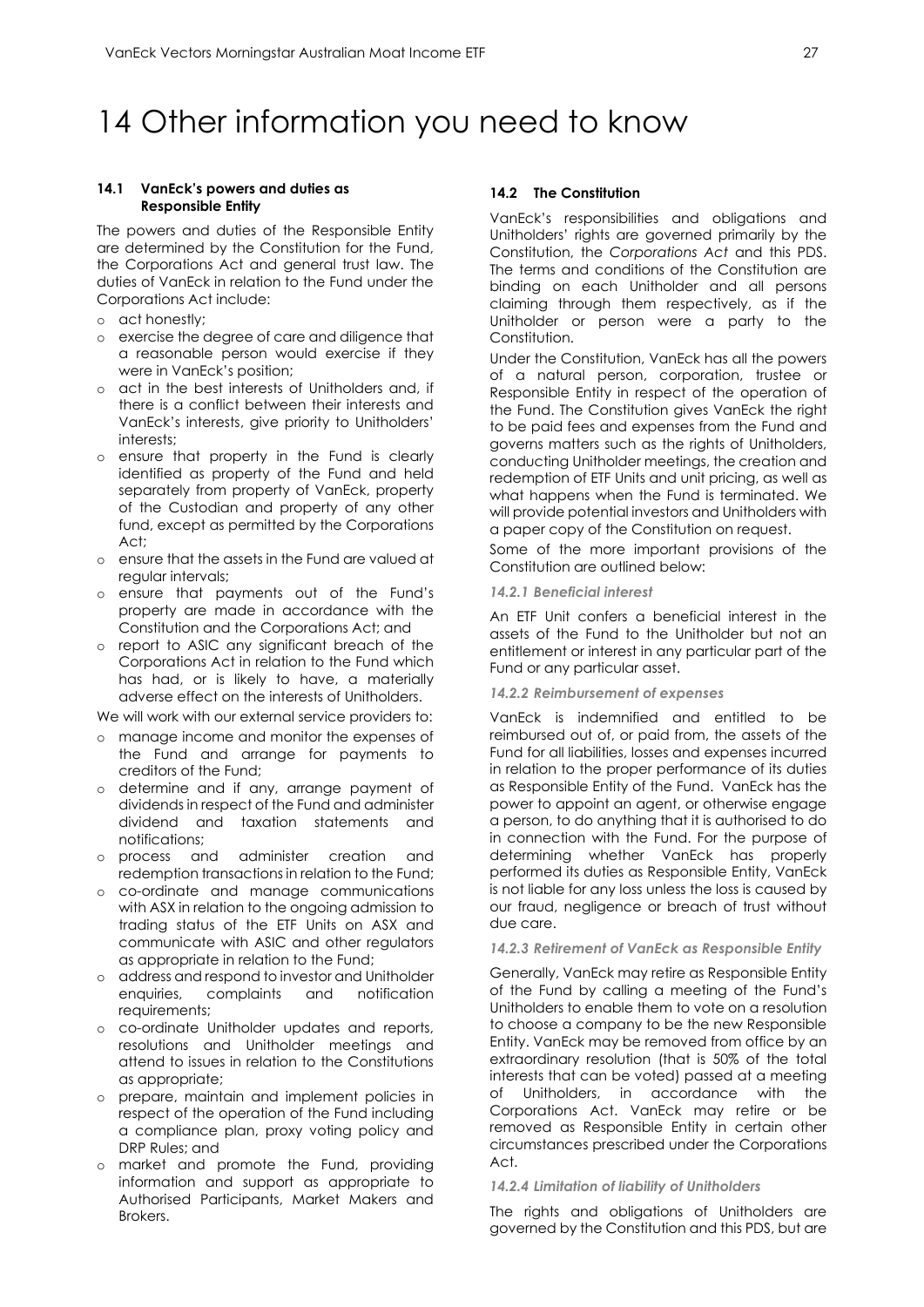also affected by the *Corporations Act*, exemptions and declarations issued by ASIC, and the general law relating to trusts. The Constitution states that Unitholders' liability is limited to the amount subscribed or agreed to be subscribed for ETF Units by the Unitholder. However, the courts are yet to determine the effectiveness of provisions of this kind.

#### *14.2.5 Meeting of Unitholders*

VanEck may convene a meeting of Unitholders at any time in accordance with the Constitution and *Corporations Act*. Examples of circumstances where meetings may be called include to approve certain amendments to the Constitution or (if required by law) to wind up the Fund.

Unitholders also have limited rights to call meetings and have the right to vote at any Unitholder meetings in accordance with the Constitution and *Corporations Act*. Except where the Constitution or *Corporations Act* provides otherwise, a resolution of Unitholders must be passed by Unitholders who hold ETF Units exceeding 50% in value of the total value of all ETF Units held by Unitholders who vote on the resolution. A resolution passed at a meeting of Unitholders held in accordance with the Constitution binds all Unitholders.

#### *14.2.6 Limitation of liability and indemnity of VanEck*

In general, VanEck may act in good faith on the opinion of, advice of and information obtained from, advisers and experts. VanEck is indemnified out of the assets of the Fund against any expenses, loss, costs, damages and liabilities that may be incurred in properly performing any of its duties or prosecuting or defending any action or suit in connection with the Fund, other than if it arises out of its fraud, breach of trust or negligence.

Subject always to any liability which the Corporations Act might impose on VanEck, so long as it acts without fraud, negligence or breach of trust, it is not liable in equity, contract, tort or otherwise to Unitholders for any loss suffered in any way relating to the Fund. VanEck's liability to any person in respect of the Fund is limited to our actual indemnification from the assets of the Fund for that liability.

#### *14.2.7 Borrowings*

Under the Constitution, VanEck has the power to enter into borrowing arrangements on behalf of the Fund and grant security over the assets in the Fund in favour of a lender. This may involve delivering some of the securities in the portfolio to the lender as collateral for repayment of the loan in accordance with usual commercial borrowing arrangements. The costs of any borrowing are borne by the Fund. See 10.3.2.

#### *14.2.8 Amendments to the Constitution*

VanEck may amend the Constitution from time to time, subject to the provisions of the Constitution and the Corporations Act. Generally, VanEck can only amend the Constitution where we reasonably

consider that the change will not adversely affect the rights of Unitholders. Otherwise the Constitution can only be amended if approved at a meeting of Unitholders by special resolution.

#### *14.2.9 Termination of the Fund*

VanEck may wind up the Fund at any time in accordance with its Constitution, the *Corporations Act* and general trust law. Following winding up, the net proceeds will be distributed to Unitholders.

#### *14.2.10 Compulsory redemption of ETF Units*

In certain circumstances under the Constitution, VanEck may compulsorily redeem some or all of the ETF Units issued to a Unitholder, including where we believe ETF Units are held in breach of the Constitution or an applicable law or regulation, or the holding will otherwise adversely affect the Fund in any material way. We are required under the Constitution to provide a Unitholder with 60 days' notice of a compulsory redemption of some or all of their Units (except in circumstances where the Unitholder is not entitled to hold Units under an applicable law, in which case we will provide 3 days' notice).

#### *14.2.11 ASX Investor redemptions*

ASX Investors will normally sell their ETF Units by trading on ASX and will not have a right to redeem their ETF Units with the Fund directly. However, the Constitution of the Fund provides that if ETF Units are suspended from trading on ASX for more than 5 consecutive ASX Trading Days, ASX Investors will have the right to directly redeem their ETF Units for cash unless:

- o the Fund has been terminated;
- o the Fund is not a liquid scheme; or
- o VanEck has suspended the redemption of ETF Units on the basis of a determination that it is reasonable and in the best interests of Unitholders to do so.

#### **14.3 Compliance plan**

VanEck has lodged a compliance plan for the Fund with ASIC, which sets out the key measures that we take to ensure that we comply with the *Corporations Act* and the Constitution of the Fund in relation to the operation of the Fund. Each year VanEck's compliance with the compliance plan is independently audited, as required by the *Corporations Act* and the auditor must not be the auditor of the scheme's financial statements but may be from the same firm. The auditor's report is lodged with ASIC.

#### **14.4 Compliance committee**

VanEck has a compliance committee which comprises at least three members, of which the majority are external members. The compliance committee monitors VanEck's compliance with the Fund's compliance plan, assesses the adequacy of the compliance plan and reports breaches of the Constitution and the *Corporations Act* to the directors of VanEck, and in some circumstances to ASIC.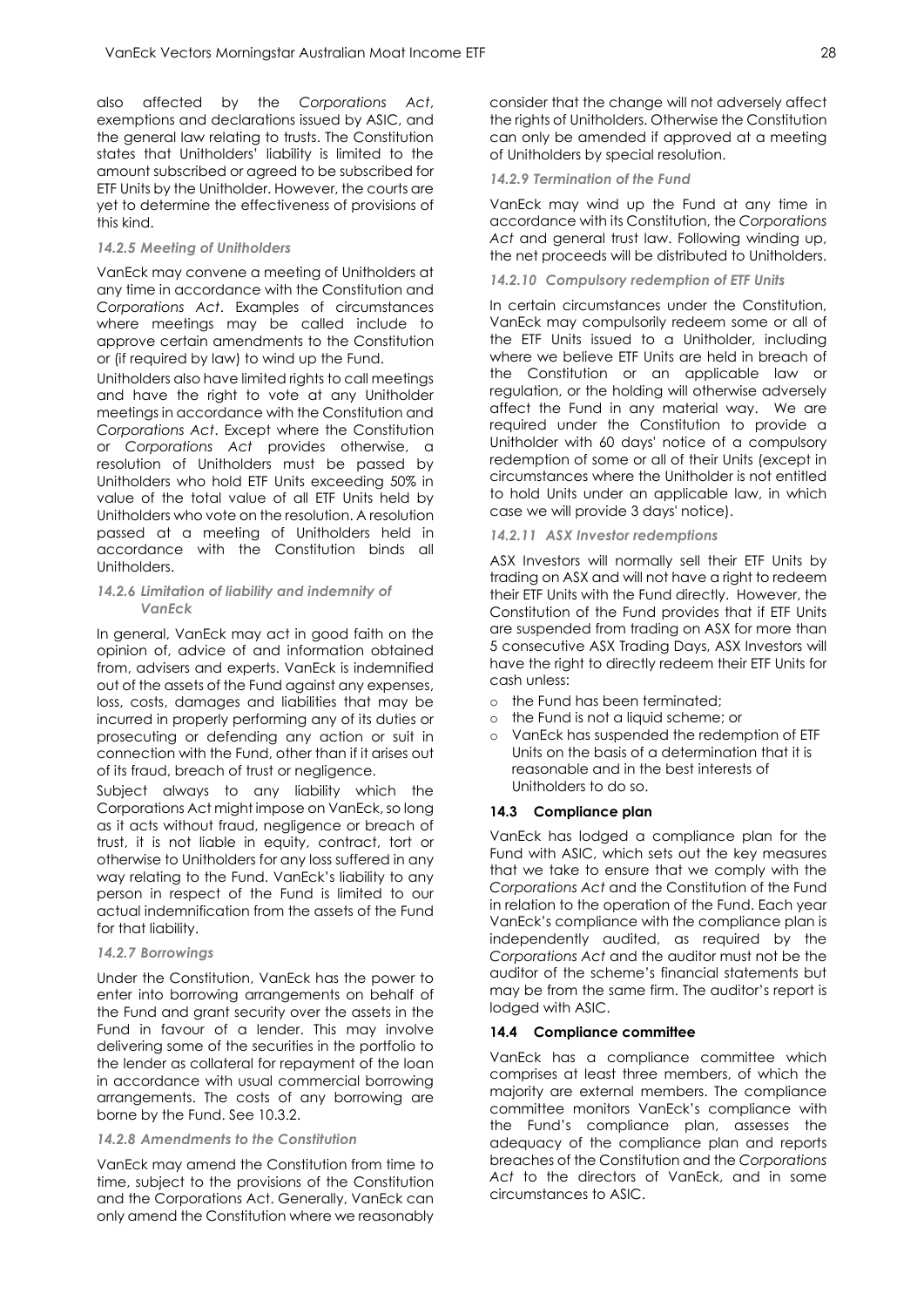#### **14.5 Settlement via CHESS**

All transactions by ASX Investors will be settled via CHESS in accordance with the ASX Rules. Settlement generally occurs on the second ASX Trading Day after the effective trade date (T+2) in line with the relevant ASX Rules.

#### **14.6 Cooling-off**

There are no cooling-off rights applicable to the offer in this PDS or to trading of ETF Units on ASX.

#### **14.7 'Liquid' for the purposes of the Corporations Act**

The redemption of ETF Units assumes that the Fund remains 'liquid' – meaning that its assets can be readily sold. Under the *Corporations Act*, a Fund is liquid if 80% of the value of its assets comprises liquid assets. If a Fund is 'liquid', the Constitution requires that we must pay redemption proceeds within 21 days of the date of redemption of the relevant ETF Units (or the deemed date of such redemption).

We expect that the Fund will remain liquid. If the Fund is illiquid, a redemption request will be dealt with in accordance with the Constitution and the *Corporations Act.*

#### **14.8 Market Maker**

Under the AQUA Rules, VanEck is required to facilitate an orderly and liquid market in the Fund. To assist with this we may appoint one or more Market Makers to act as a buyer and seller to the secondary market (ASX). A Market Maker may create and redeem ETF Units and may also provide buy and sell prices for ETF Units on ASX, while potentially also hedging their underlying positions.

#### **14.9 Related party contracts**

At the date of this PDS VanEck has arrangements in place with VanEck Australia Pty Ltd, a related party from the VanEck group of companies, for business administration, sales and marketing and support services. Where related parties receive a financial benefit, those payments are made out of the management costs and are not an additional cost incurred by Unitholders. Such arrangements are entered into on arm's length commercial terms after considering the requirements of VanEck's conflicts of interest policy.

#### **14.10 Index license**

VanEck has obtained a license to use the Reference Index from Morningstar. Please refer to section 8 for more details about the Reference Index and the Index Provider. Morningstar has given and as at the date of this PDS has not withdrawn their consent to the statements in section 8 of this PDS.

#### **14.11 Custodian and Fund Administrator**

VanEck has appointed State Street Australia Limited ('**State Street**') as the Custodian and Fund Administrator of the Fund.

State Street provides custodial services, including the holding of all assets on behalf of the Fund and

certain fund administration services, such as fund accounting and unit pricing, for the Fund. State Street has not been involved in any way in the preparation of this PDS and are named only for information purposes.

### **14.12 Registrar**

VanEck has appointed Link Market Services Limited ('**Link**') as Registrar to maintain Unitholder records such as the quantity of ETF Units held, TFN and details of participation in the DRP. The Registrar can be contacted as follows:

Locked Bag A14

Sydney South, NSW, 1235

Telephone: 1300 68 38 37

Link has had no involvement in the preparation of any part of this PDS other than being named as the Registrar for the Fund. Link has not authorised or caused the issue of and expressly disclaims and takes no responsibility for any part of this PDS.

#### **14.13 Annual reports**

A copy of the annual financial report, the annual directors' report and the auditor's report on the annual financial report for the Fund will be made available at [www.vaneck.com.au](http://www.vaneck.com.au/) at the same time they are filed with ASIC each year.

#### **14.14 iNAV**

The iNAV is an estimate only of the then current Unit Price of the Fund calculated based on the Fund's portfolio as at the open of trading that day and adjusted throughout the day, using market data, based on quotes and last sale prices. At the date of this PDS we have arranged for ASX to calculate and distribute the iNAV for the Fund to third party Broker websites and other financial information service providers. We may change providers at our discretion. The iNAV code for the Fund is set out on the front cover of this PDS. An iNAV is not, and should not be relied on as being the value of a Unit or the price at which ETF Units may be applied for or redeemed, or bought or sold on ASX. An iNAV should be considered as indicative only and investors should consider other available market information when making any investment decision. Only Authorised Participants can trade based on the Unit Price. ASX generally updates and disseminates the iNAVs every 30 seconds. We will take reasonable steps to ensure that the iNAVs are available and updated no less than every 15 minutes, however, no assurance is given that the iNAVs will be published continuously, or will be up to date or free from error and neither VanEck nor any other party involved in the operation of the Fund accepts any liability to any person who relies on an iNAV. For more information on the risks of relying on the iNAV, see section 9.2.10

#### **14.15 Interest on cash held in the Fund**

In circumstances where the Fund holds cash, any interest earned on those amounts will be retained for the benefit of all Unitholders in the Fund. For example, the Fund may hold cash pending the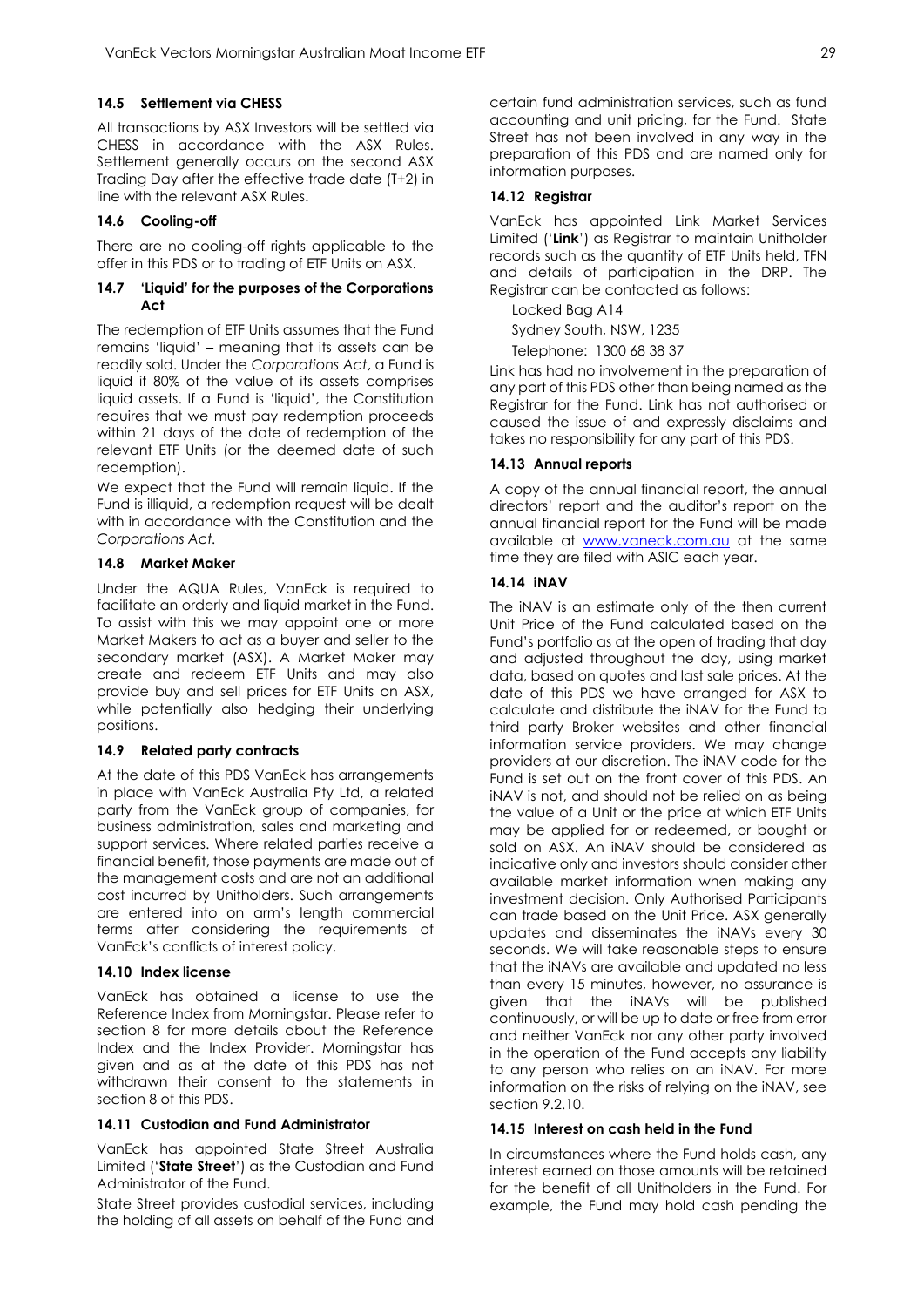purchase of securities for a cash-only application or payment of cash-only redemption proceeds.

Cash may also be held by the Registrar on behalf of the Fund immediately pending the payment of a dividend. Any interest earned on such cash will be retained by the Registrar.

#### **14.16 Investor identification and verification**

VanEck and the Registrar have investor identification and verification procedures (ID Procedures) in place to manage risks associated with fraud and unauthorised transactions. In addition, under *Anti-Money Laundering and Counter Terrorism Financing* (AML/CTF) legislation, we are required to establish and enforce appropriate risk control programs with accompanying ID Procedures and transaction monitoring procedures.

Our ID Procedures require Authorised Participants to provide satisfactory proof of identity which must be verified before an application for a creation or redemption of ETF Units can be accepted. The ID Procedures may also require us, from time to time, to verify that information or request additional identification or related information from the Authorised Participant, before we can process a requested transaction on their behalf.

Failure to provide all the information requested may cause an application to be delayed or rejected. We do not accept any liability for any loss incurred (as a result of a delay in accepting or processing an application or otherwise), arising from undertaking our ID Procedures.

#### **14.17 Complaints**

VanEck has arrangements in place for handling complaints. If you have a complaint regarding the Fund or our services, please contact us either by phone or in writing. Our procedures ensure that we deal with complaints as soon as possible. We will acknowledge any complaint made in writing immediately on receipt and provide a written response within 45 days. Complaints should be directed to:

Complaints Officer VanEck Investments Limited Aurora Place, Level 4 88 Phillip Street, Sydney NSW 2000 Telephone: (02) 8038 3300 Email[: complaints@vaneck.com.au](mailto:complaints@vaneck.com.au)

If we are unable to resolve the complaint or you are dissatisfied with the outcome you can contact an independent external dispute resolution service to assist in resolving the complaint. The Australian Financial Complaints Authority ('**AFCA**' is an independent body approved by ASIC to consider complaints.

In order for a complaint to be considered by AFCA, the claim must not exceed \$1,000,000. The maximum amount per claim that may be awarded by an AFCA Decision Maker for complaints relating to VanEck's funds (not including awards of costs or interest) is \$500,000.

AFCA can be contacted as follows:

Online: [www.afca.org.au](http://www.afca.org.au/)  Email: [info@afca.org.au](mailto:info@afca.org.au)  Phone: 1800 931 678 (free call) Mail: GPO Box 3 Melbourne VIC 3001

#### **14.18 Privacy notice**

This privacy notice informs Authorised Participants and ASX Investors how your personal information may be collected, stored, used and disclosed if you invest in the Fund.

VanEck and the Registrar may collect, hold and use your personal information in order to process applications, administer your investment, comply with relevant laws and provide you with services related to the investment and with information about other products and services offered by or through VanEck, in accordance with VanEck's Privacy Policy.

If you do not provide the personal information required, your investment may not be processed. For example your information may be used to:

- o ensure compliance with all applicable regulatory or legal requirements. This includes the requirements of ASIC, ATO, AUSTRAC, ASX and other regulatory bodies or relevant exchanges including requirements under the Corporations Act and superannuation law; and
- o ensure compliance with the Anti-Money Laundering and Counter-Terrorism Financing Act.
- o VanEck may be required to disclose some or all of your personal information, for certain purposes, to: our service providers, related bodies corporate or other third parties for the purpose of account maintenance and administration and the production and mailing of statements, such as share registries, custodians, accountants and auditors of the Fund and certain software providers related to the operational management and settlement of the ETF Units and fraud monitoring.

We may also disclose your personal information to other external service providers (including companies conducting market research) who assist us in:

o marketing products and services to you; and o improving customer service.

This is to keep you informed of VanEck products and services. If you acquire ETF Units, you agree to be contacted for these purposes.

The third parties to whom we may disclose your personal information may be located overseas, including in the United States.

If you do not wish to receive marketing communications from us or our associates, including by email, please contact us at [privacy@vaneck.com.au.](mailto:privacy@vaneck.com.au) 

VanEck's Privacy Policy contains information about how you may complain about a breach of your privacy and how we will deal with such a complaint.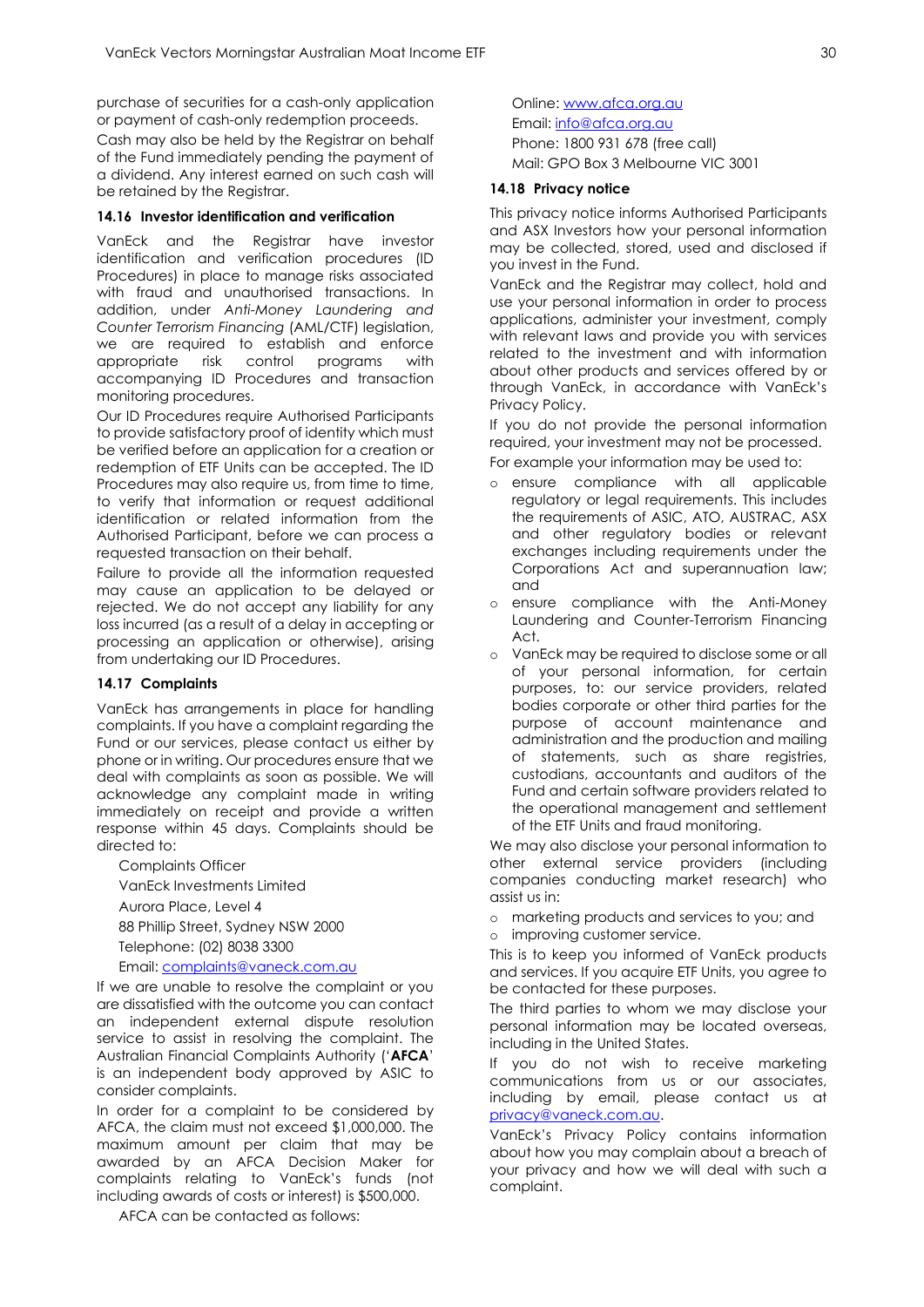You can obtain a full copy of VanEck's Privacy Policy a[t www.vaneck.com.au](http://www.vaneck.com.au/) or we will send you a paper copy free of charge on request.

To access, update or seek correction of your personal information, please speak to your Broker or contact the Registrar directly on 1300 68 38 37 (toll free), or in writing addressed to:

Link Market Services Limited Locked Bag A14, Sydney South, NSW, 1235.

#### **14.19 ASIC Relief**

#### *14.19.1 Unequal treatment in provision of information to Authorised Participants*

ASIC has granted Class Order relief under section 601QA of the Corporations Act from the equal treatment requirement in section 601FC(1)(d), to the extent necessary to allow the Responsible Entity to not treat Unitholders equally to the extent that it restricts the Responsible Entity from providing information to Authorised Participants before other members about:

(a) the Reference Index; and

(b) scheme property specifying:

(i) the number and class of securities and any other property required to acquire an ETF Unit by Authorised Participants on the ASX Trading Day that first ends after the information is provided; and

(ii) the number and class of securities and any other property transferred on withdrawal from an ETF Unit by Authorised Participants on the ASX Trading Day that first ends after the information is provided.

The ASIC Class Order relief applies while the ETF Units are able to be traded on ASX. The Responsible Entity will provide information about the Reference Index, and the number and identity of securities in the Fund, to Authorised Participants before other members. This information is publicly disclosed to ASX and at [www.vaneck.com.au](http://www.vaneck.com.au/) prior to the commencement of the ASX Trading Day after the day on which such disclosure is made to Authorised Participants. VanEck will take reasonable steps to ensure that the iNAV is available and updated no less than every 15 minutes during each ASX Trading Day.

#### *14.19.2 Exemption – Unequal treatment in withdrawal from a Fund*

ASIC has granted Class Order relief under section 601QA of the Corporations Act from the equal treatment requirement in section 601FC(1)(d), to the extent necessary to allow the Responsible Entity to not treat Unitholders equally to the extent that it restricts withdrawals from the Fund to Authorised Participants that are tax resident in Australia. For the purposes of this relief, except in exceptional circumstances, only Australian tax resident Authorised Participants may withdraw from the Fund, but other Unitholders may sell their ETF Units on the ASX. However, if ETF Units are suspended from trading on ASX for more than 5 consecutive ASX Trading Days, Unitholders will have a right to withdraw from the Fund and

receive payment for their ETF Units in money within a reasonable time of request unless:

- o the Fund is being wound-up;
- o the Fund is not liquid as defined in subsection 601KA(4) of the Corporations Act; or
- o the Responsible Entity has suspended the redemption of ETF Units in accordance with the Constitution.
- **14.19.3** *Declaration – relevant interest in ETF assets*

ASIC has granted Class Order relief under section 655A(1) and section 673(1) of the *Corporations Act* by modifying section 609 of the *Corporations Act* to ensure that the ability to lodge a redemption request under the redemption facility offered by an ETF does not by itself give Authorised Participants a relevant interest in the securities held by the Fund for the purposes of Chapter 6 of the *Corporations Act*. The instrument clarifies that those relevant interests do not need to be taken into account by investors in relation to their obligations under the takeover regime in the *Corporations Act*. The ASIC relief applies while the ETF Units are able to be traded on ASX. The relief will not apply once the Authorised Participant has made a redemption application in respect of the ETF Units.

This relief will apply to the Fund which, at the date of this PDS, employs an investment strategy, the implementation of which would not be likely to lead to the scheme property of the Fund including securities in a class of securities that (a) would represent more than 10% by value of scheme property; and (b) were, or would result in the Responsible Entity having a relevant interest in, securities in a listed company, an unlisted company with more than 50 members, a listed body that is formed or incorporated in Australia or a listed scheme.

For the purposes of this relief, we confirm that the investment strategy for the Fund is to make investments that are expected to result in the value of an ETF Unit changing in proportion to the value of the Reference Index, ignoring the effect of fees and other costs (including taxes) in relation to the Fund.

#### *14.19.4 Declaration – Substantial Interest and Beneficial Tracing*

ASIC has granted Class Order relief under section 673(1) of the *Corporations Act* by notionally inserting section 671AA and modifying sections 671B and 672B of the *Corporations Act* in relation to the substantial holding notice regime in the Corporations Act for all AQUA products. Under the relief, an Authorised Participant who holds ETF Units will be taken to have a relevant interest in the underlying securities of the Fund as if the Authorised Participant had made a withdrawal request in relation to all their ETF Units, with the number and classes of underlying securities transferred to the Authorised Participant being those most recently disclosed by the Responsible Entity to the Authorised Participant in relation to a withdrawal request for an ETF Unit. This relief will not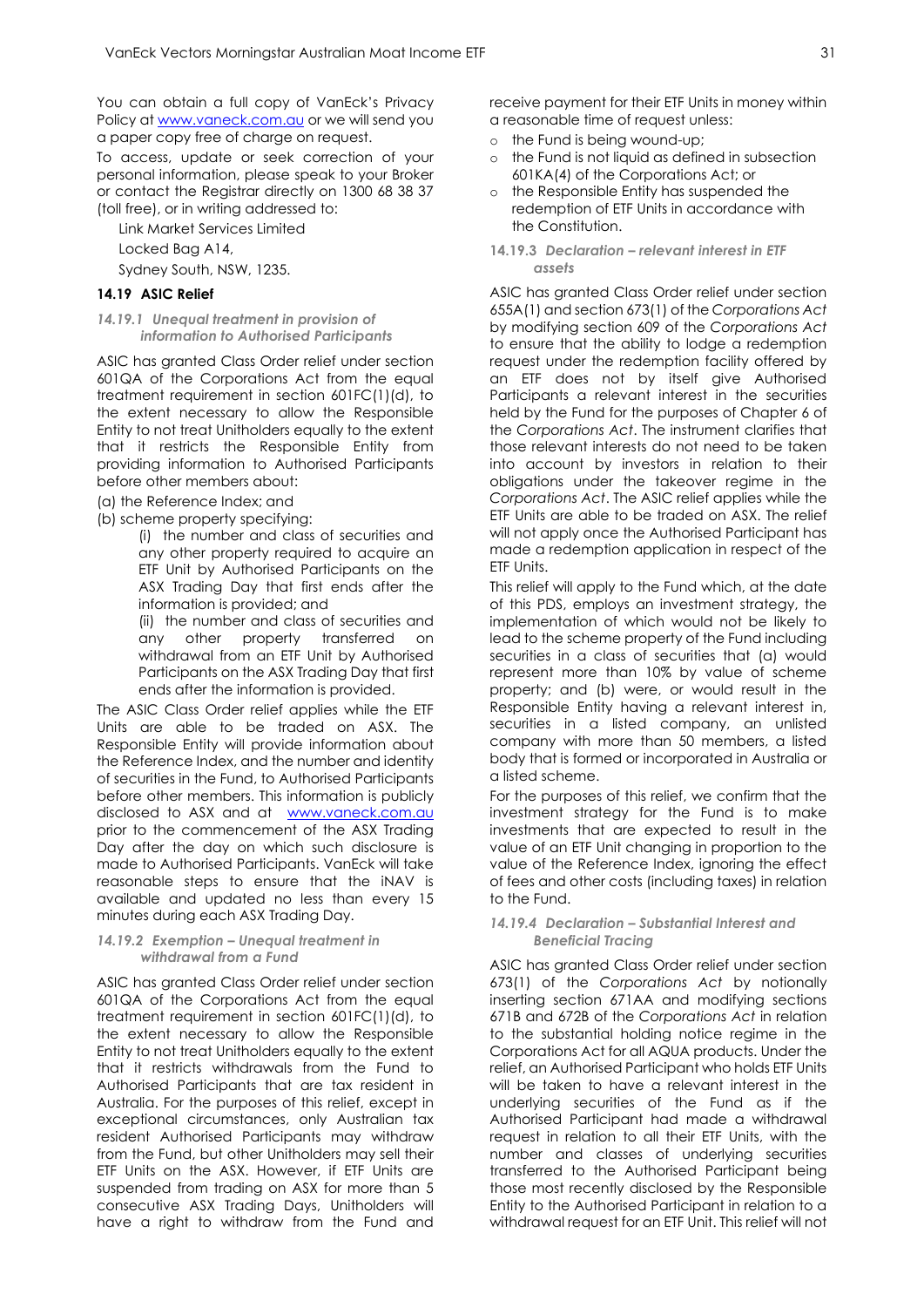apply to the extent an Authorised Participant actually makes a withdrawal request in respect of ETF Units. The general effect of this relief, provided that certain conditions are met, is that Authorised Participants who hold ETF Units can calculate their relevant interests in the underlying securities of the Fund for the purposes of Chapter 6C of the *Corporations Act* on the basis of the portfolio of securities relevant to a redemption which is published daily at [www.vaneck.com.au.](http://www.vaneck.com.au/)

Authorised Participants will need to carefully consider their notification and disclosure requirements under the *Corporations Act* in respect of the Fund pursuant to ASIC's Class Order*.*

#### *14.19.5 Periodic Statements*

ASIC has granted relief under sections 1020F(1)(a) and 1020F(1)(c) of the Corporations Act so that where the Responsible Entity is not aware of the price at which ETF Units are transferred, periodic statements are not required to disclose amounts paid in relation to a transfer of ETF Units or the return on investment during the reporting period (provided that the return on investment is not able to be calculated by the Responsible Entity and the periodic statement explains why this information is not included and describes how it can be obtained or calculated). The periodic statement

will itemise transactions by disclosing the date of transfer and whether the Unitholder acquired or disposed of ETF Units and the number of ETF Units transferred, and will explain why prices of ETF Units for transfers and the total dollar value of transfers have not been included. The periodic statement will also include performance information of the Fund relative to the investment objectives over one and five year periods. The ASIC Class Order relief applies while the relevant ETF Units are able to be traded on ASX.

#### *14.19.6 Ongoing disclosure relief*

ASIC has granted Class Order relief under section 1020F(1) of the *Corporations Act* from the ongoing disclosure requirements in section 1017B on condition that the Responsible Entity complies with the continuous disclosure requirements in section 675 of the *Corporations Act* as if the Fund were an unlisted disclosing entity. The Responsible Entity will comply with the continuous disclosure requirements of the *Corporations Act* as if the Fund were an unlisted disclosing entity.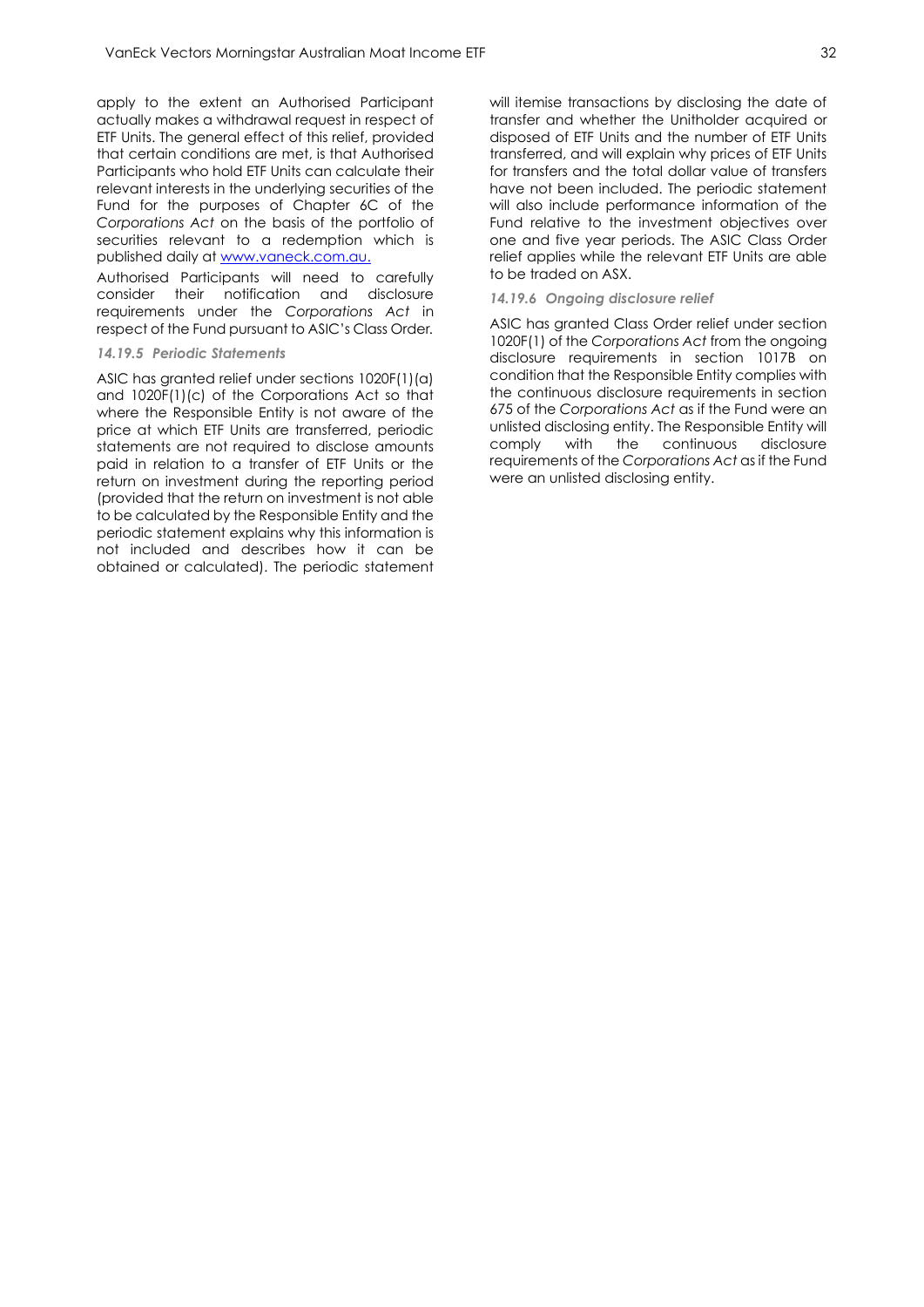# <span id="page-33-0"></span>15 Glossary of terms

| <b>Term</b>                            | <b>Meaning</b>                                                                                                                                                                                                                                                                                               |
|----------------------------------------|--------------------------------------------------------------------------------------------------------------------------------------------------------------------------------------------------------------------------------------------------------------------------------------------------------------|
| <b>AP Procedures</b>                   | The procedures for transacting with VanEck in relation to the Fund as agreed<br>in writing with Authorised Participants from time to time.                                                                                                                                                                   |
| <b>AQUA Rules</b>                      | Schedule 10A of the ASX Operating Rules and related rules and procedures,<br>as amended, varied or waived from time to time.                                                                                                                                                                                 |
| <b>ASIC</b>                            | The Australian Securities and Investments Commission                                                                                                                                                                                                                                                         |
| ASX                                    | The Australian Securities Exchange operated by ASX Limited.                                                                                                                                                                                                                                                  |
| <b>ASX Investors</b>                   | Unitholders who acquire ETF Units on ASX.                                                                                                                                                                                                                                                                    |
| <b>ASX Rules</b>                       | The Operating Rules, Settlement Operating Rules and any other applicable<br>rules and procedures as issued, amended, varied or waived by ASX Limited<br>from time to time.                                                                                                                                   |
| ASX Trading Day                        | A day that ASX is open for trading.                                                                                                                                                                                                                                                                          |
| <b>ATO</b>                             | The Australian Taxation Office                                                                                                                                                                                                                                                                               |
| <b>AUSTRAC</b>                         | The Australian Transaction Reports and Analysis Centre                                                                                                                                                                                                                                                       |
| Authorised Participant<br>or 'AP'      | Unless otherwiase agreed with the RE, a person who is a 'Trading Participant'<br>as that term is defined in the ASX Operating Rules or who has engaged a<br>Trading Participant to act on their behalf to acquire and dispose of interests in<br>the Fund and who has entered into an agreement with the RE. |
| <b>Broker</b>                          | Online broker, stockbroker or financial adviser                                                                                                                                                                                                                                                              |
| <b>Business Day</b>                    | Means a day that is not a Saturday, Sunday or public holiday in NSW, Australia,<br>or such other day or days determined by VanEck.                                                                                                                                                                           |
| <b>CHESS</b>                           | The Clearing House Electronic Sub-register System owned and operated by<br>ASX Settlements Pty Limited, a subsidiary of ASX Limited.                                                                                                                                                                         |
| Constitution                           | The trust deed registered with ASIC establishing the managed investment<br>scheme underlying the Fund, as varied or replaced from time to time.                                                                                                                                                              |
| Corporations Act                       | The Corporations Act 2001 (Cth)                                                                                                                                                                                                                                                                              |
| <b>Creation Unit</b>                   | The minimum number of ETF Units that must be applied for in the Fund by an<br>Authorised Participant when applying to create ETF Units as specified in<br>section 11.4.                                                                                                                                      |
| Custodian                              | State Street Australia Limited ABN 21 002 965 200                                                                                                                                                                                                                                                            |
| Dividend Reinvestment<br>Plan or 'DRP' | The plan available to Unitholders to have any dividends by the Fund reinvested<br>in additional ETF Units to be credited to their account, instead of receiving a<br>cash payment to their nominated Australian bank account.                                                                                |
| <b>DRP Rules</b>                       | The rules relating to a Unitholder's participation in the DRP a copy of which are<br>available at www.vaneck.com.au.                                                                                                                                                                                         |
| <b>DVDY</b>                            | The ASX code for the Fund                                                                                                                                                                                                                                                                                    |
| ETF                                    | Abbreviation for 'Exchange Traded Fund'.                                                                                                                                                                                                                                                                     |
| ETF Units                              | Interests issued by the Responsible Entity in the Fund pursuant to this PDS, the<br>Fund's Constitution and the Corporations Act.                                                                                                                                                                            |
| <b>Exchange Traded Fund</b>            | An open-ended managed fund, units in which are traded on ASX under the<br>AQUA Rules, which generally tracks the value of an underlying index.                                                                                                                                                               |
| Financial Institution                  | ADIs and insurance companies regulated by APRA or an equivalient foreign<br>regulatory body.                                                                                                                                                                                                                 |
| Foreign Investor                       | A person who is not an Australian resident for income tax purposes.                                                                                                                                                                                                                                          |
| Fund                                   | The fund named on the front cover of this PDS.                                                                                                                                                                                                                                                               |
| <b>Fund Administrator</b>              | State Street Australia Limited ABN 21 002 965 200                                                                                                                                                                                                                                                            |
| <b>Fund Net Asset Value</b>            | The total value of all of the assets of the Fund minus the total value of all of the<br>liabilities and provisions of the Fund.                                                                                                                                                                              |